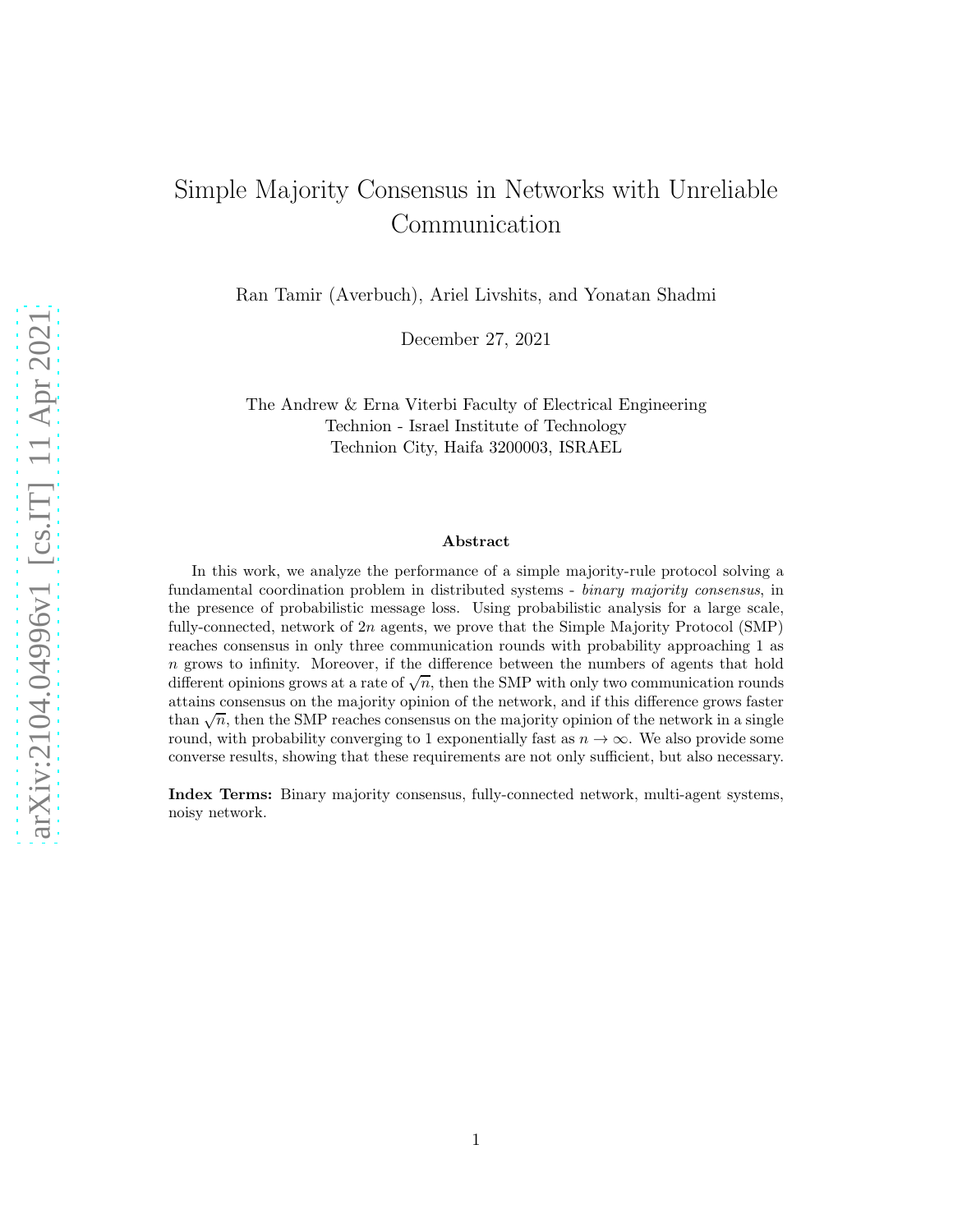### 1 Introduction

The digital age has driven forth the need for easy and fast access to information. The world wide web has facilitated the existence of many useful multi-agent systems from messaging apps, to cryptocurrency [\[1\]](#page-36-0) and distributed data storage (or cloud services) [\[2,](#page-36-1) [3\]](#page-36-2). However, the design of multi-agent systems inherently requires agents to communicate and coordinate according to a prescribed shared protocol in order to achieve a common goal. For example, messaging apps must always show messages in the same order to all participants in a conversation, which is challenging when user clocks are not necessarily synchronized [\[4,](#page-36-3) [5\]](#page-36-4). Cryptocurrencies employ decentralized data structures to register currency transactions, which require a vast majority of users to agree upon its current state [\[6\]](#page-36-5). Distributed data storage services must show consistent views of stored files in the presence of multiple concurrent reading and writing operations [\[7,](#page-36-6) [8\]](#page-36-7).

In the pursuit of developing such distributed protocols, much of the literature routinely makes two powerful assumptions. The first is that communication links are reliable [\[9,](#page-36-8) [10,](#page-36-9) [11\]](#page-37-0), i.e., all messages between agents are eventually delivered. The second is that there exists an upper bound on the transmission delay of messages from one agent to another (usually the maximum propagation time of links) [\[12\]](#page-37-1). Nonetheless, communication networks are notoriously unreliable [\[13,](#page-37-2) [14,](#page-37-3) [15\]](#page-37-4). In fact, actual communication links may suffer from sudden crashes, resulting in messages in transit to be lost forever. In an effort to ensure reliability, distributed applications are generally built upon a reliable broadcast layer implemented by the Transmission Control Protocol (TCP) [\[16\]](#page-37-5) – one of the main protocols in the internet protocol suite. However, while TCP guarantees eventual delivery of all sent messages, it does not provide any upper time bound on delivery time [\[17,](#page-37-6) p. 9]. In practice, these assumptions do not hold simultaneously.

In this work, we assume no such underlying structure exists and analyze the performance of a simple majority-rule protocol solving a fundamental coordination problem in distributed systems - *binary majority consensus*, in the presence of probabilistic message loss. Using probabilistic analysis for a large scale, fully-connected, network of  $2n$  agents, we prove that the Simple Majority Protocol (SMP) converges rapidly to a consensus on the majority opinion of the network with probability approaching 1 as  $n \to \infty$ , given that the difference between the numbers of agents that hold different opinions grows as fast as  $\sqrt{n}$ . Otherwise, if the difference between the numbers of agents that hold different opinions is relatively close to zero, then the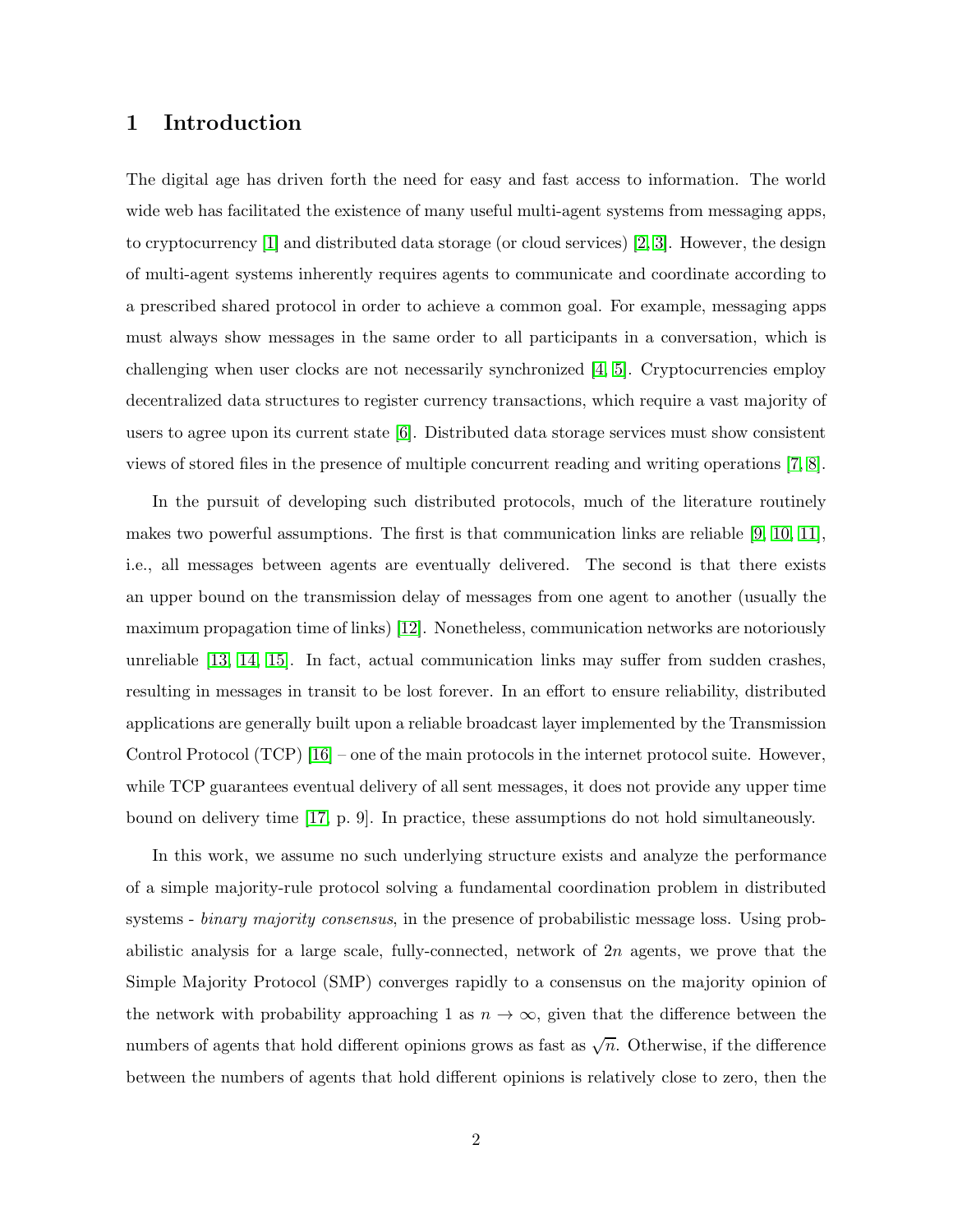SMP still converges extremely fast to a consensus, but not necessarily on the initial majority opinion of the network.

#### 1.1 Importance of Reliable Communication

Reliability of communication is essential to guarantee coordination in almost all cases. The pitfalls and design challenges of coordination when communication is unreliable is best illustrated by *the two generals' problem*, which was popularized by Jim Gray [\[18\]](#page-37-7):

Consider two generals who must coordinate a joint attack on an enemy. Both generals must attack simultaneously in order for the attack to succeed. While the two generals have agreed that they will attack, they haven't agreed upon a time for the attack. In order to coordinate, they can send messages to one another by running messengers. However, the messengers can be captured by the enemy and their messages will never reach their destination.

Due to the uncertainty of message delivery, there exists no deterministic joint communication protocol which guarantees coordinated attack. To see this, assume there exists such a protocol by contradiction. Since a deterministic protocol must solve the problem in a finite number of steps, then the protocol prescribes a fixed number of message exchanges between the two generals, after which both must attack together. Some of these messages are successfully delivered and some are lost. Consider the last successfully delivered message in a run of the protocol, after which the recipient is confident enough to attack without the need for any further correspondence. Suppose this message was lost instead, then the recipient will hold off and not attack. However, the sender does not know about this last communication failure. By the protocol definition he must attack anyway, despite his counterpart's reluctance — contradicting the assumption that the protocol was a solution to the problem.

#### 1.2 Majority Consensus

The impossibility result of the two generals problem has had far-reaching implications in the field of distributed protocols and databases, including the study of binary consensus [\[19\]](#page-37-8). In the binary consensus problem, every agent is initially assigned some binary value, referred to as the agent's initial opinion. The goal of a protocol that solves consensus is to have every agent eventually decide on the same opinion, thus reaching agreement throughout the system.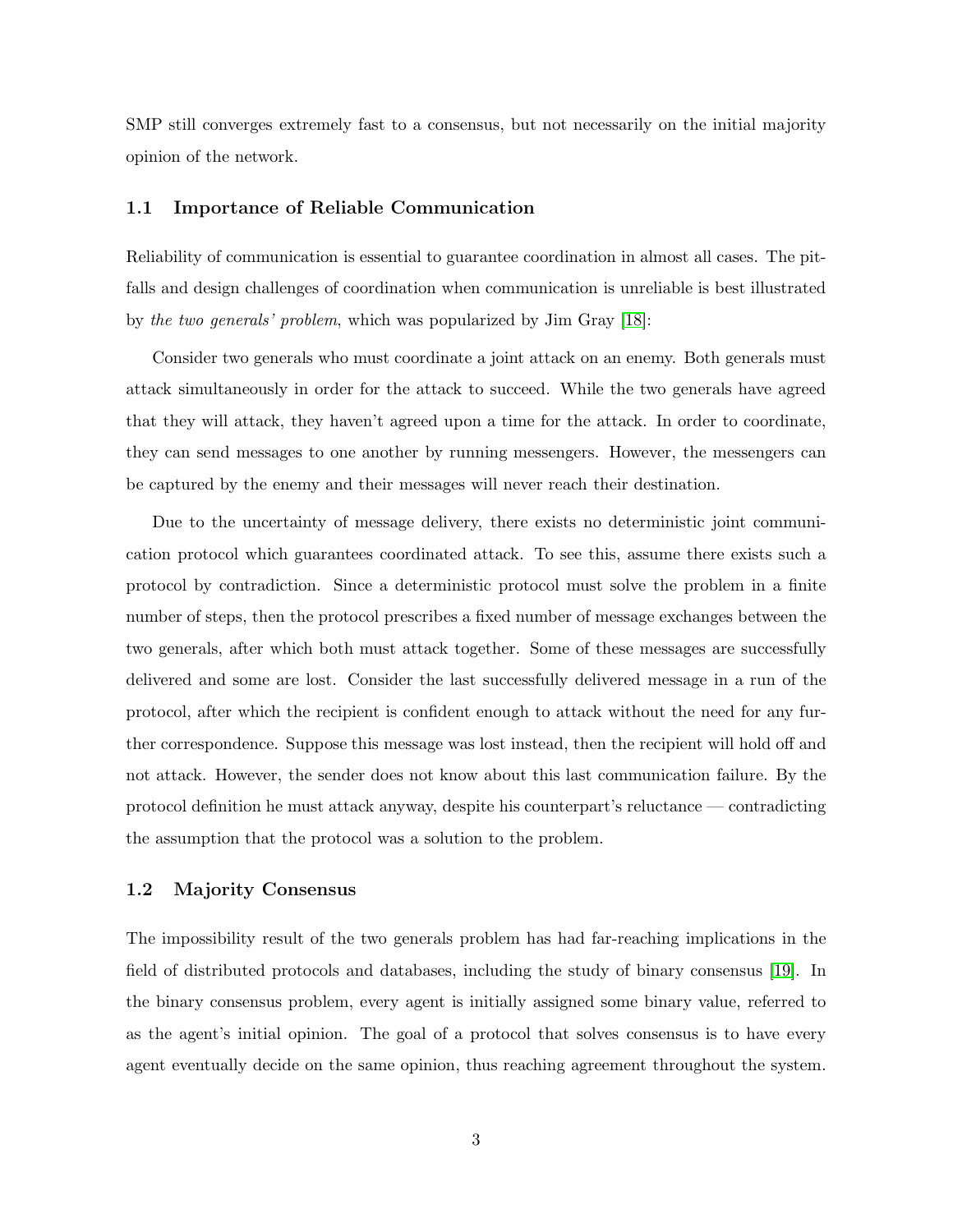More formally, given any initial assignment of agent opinions, a run of a protocol which solves consensus must exhibit the following three properties:

- 1. **Decision** Every agent eventually decides on some opinion  $v \in \{0, 1\}$ .
- 2. Agreement If some agent has decided on  $v$ , no opinion other than  $v$  can be decided on by any other agent.
- 3. Non-Triviality If some agent has decided on  $v$ , then  $v$  was an opinion initially assigned to some agent.

Consensus is a fundamental problem in distributed systems, as many other coordination problems have been shown to be directly reducible to and from consensus. The list includes agreeing on what transactions to commit to a database [\[20\]](#page-37-9), state machine replication [\[21\]](#page-37-10), atomic snapshots [\[22\]](#page-37-11), total ordering of concurrent events [\[23\]](#page-37-12), and the two generals' problem, implying that no protocol can guarantee all three properties when communication is unreliable [\[24\]](#page-38-0).

In light of this, it is interesting to consider a variation of the two generals' problem where the probability of a messenger getting captured is p (independently of other messengers) [\[25,](#page-38-1) [26\]](#page-38-2). While coordinated attack is still deterministically impossible, it is straightforward to design a protocol that guarantees success with probability at least  $q$ , which can be as close as desired to 1. The first general simply sends  $\lceil log_p(1 - q) \rceil$  messengers, then attacks at the specified time without waiting for a reply, and the second general attacks if any messenger from the first general arrives.

In this work, we investigate whether leveraging such an assumption helps to solve binary majority consensus, in which the non-triviality clause stipulates that if a majority of agents initially hold the same opinion, then all agents must decide on this opinion. This variant of consensus is utilized when the agreed upon opinion holds importance beyond facilitating agreement. For example, a distributed system of sensors capable of detecting natural gas could use majority consensus to answer the question "Is the amount of gas in the air greater than 10,000 ppm?" in order to help detect a gas leak in a gas processing center. In this case, the opinion of a majority of the sensors would be the most trustworthy [\[27\]](#page-38-3).

We analyze the performance of the SMP in a complete graph of communication, i.e., where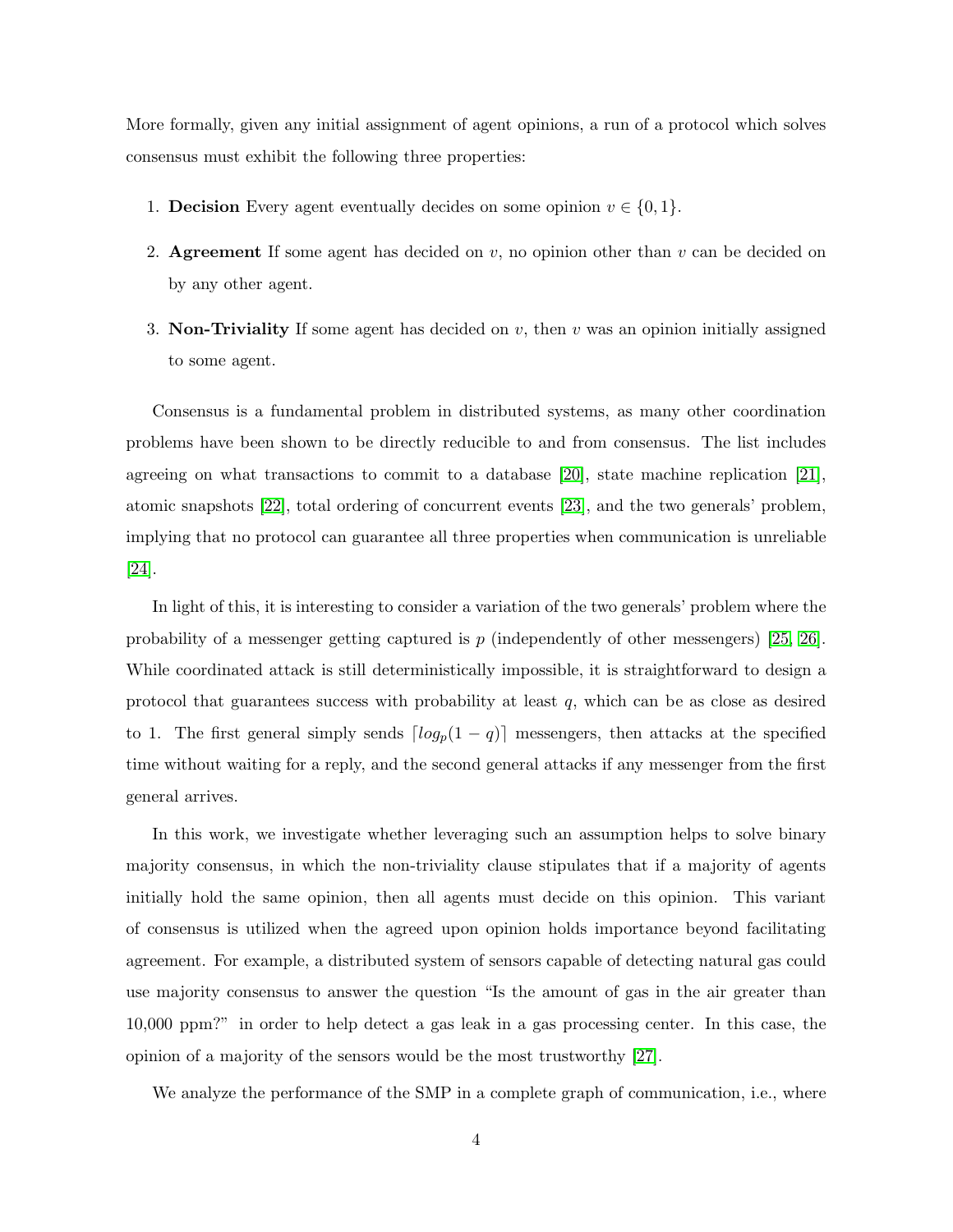each agent has an active communication channel to every other agent in the system. In SMP, agents communicate in equal-length time intervals called rounds. All messages are sent at the beginning of a communication round, and either arrive by the end of the round or are considered lost. We assume that all message loss events are i.i.d. with some constant probability.

The SMP can be briefly described as follows: In each round, every agent sends its current opinion to all other agents. Then, it waits to receive all messages from other agents proposing their own opinions. If a majority of received messages propose the same opinion, then the agent adopts this opinion for the next round. All ties are reconciled by readopting the agent's own opinion. After a fixed number of rounds  $r$ , each agent decides on its currently adopted opinion.

Similarly to the probabilistic protocol for the two generals' problem discussed above, the SMP does not solve consensus deterministically, but rather provides probabilistic guarantees instead. The **Decision** and **Non-Triviality** properties of classical consensus are assured, since all agents decide by the end of round  $r$  and any opinion that was decided on, was proposed by some agent. However, Agreement is not assured, since there always exists a non-zero probability of a run of the protocol in which message losses cause one agent to see only one opinion and another agent to see only the other, thus making them disagree. Likewise, Non-Triviality of *majority* consensus is not guaranteed, since the majority opinion could be hidden from some agent. We will show in this article that the probability of these runs is negligible as the number of agents,  $n$ , tends to infinity, and thus demonstrate that unreliable communication is not an insurmountable obstacle for coordination.

Specifically, we prove that the SMP with  $r = 3$  reaches classical consensus with probability converging to 1 as n tends to infinity. In a system of 2n agents, let  $\delta_n$  be the the number of agents that are initially assigned the majority opinion<sup>[1](#page-4-0)</sup> minus n. We show that if  $\delta_n$  grows at a rate of  $\sqrt{n}$ , then the SMP with  $r = 2$  reaches majority consensus with probability approaching 1 as  $n \to \infty$ . We also show that if  $\delta_n$  grows at a rate faster than  $\sqrt{n}$ , then the SMP with  $r = 1$ reaches majority consensus with probability that converges to 1 exponentially fast.

We also show that these achievability results are, in fact, tight. We will prove that if  $\delta_n = 0$ , then  $r = 3$  communication rounds is a necessary condition, since the probability to reach consensus with only  $r = 2$  rounds converges to 0 as  $n \to \infty$ . Similarly, if  $\delta_n$  grows as slow as

<span id="page-4-0"></span><sup>&</sup>lt;sup>1</sup>For simplicity, assume the majority opinion is always the same for all  $n$ .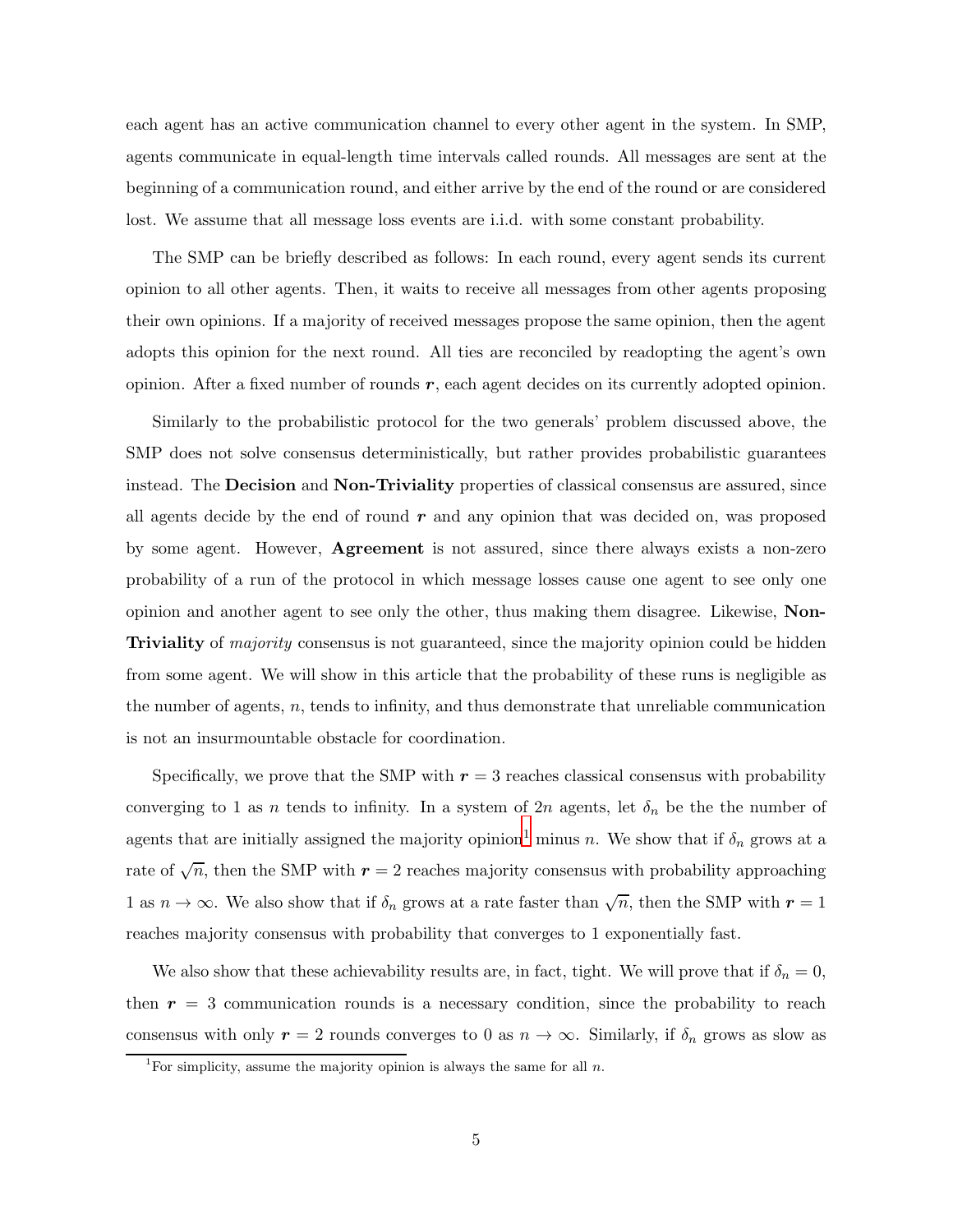$\sqrt{n}$ , then  $r = 2$  communication rounds are a necessary condition to reach majority consensus.

#### 1.3 Related Work

The problem of binary majority consensus has been extensively researched in many different fields and contexts including autonomous systems [\[28,](#page-38-4) [29,](#page-38-5) [30,](#page-38-6) [31\]](#page-38-7), distributed systems [\[32,](#page-38-8) [33,](#page-38-9) [34\]](#page-38-10) and information theory [\[35,](#page-39-0) [36,](#page-39-1) [37\]](#page-39-2). Almost always the problem is studied in the context of possible failure of some aspect of the network. In distributed systems, failure most often arises from agents behaving maliciously, failing to follow the protocol, or outright crashing. Consequently, protocols that solve consensus (and majority consensus by extension) are designed to tolerate a certain fraction of the set of agents failing [\[38,](#page-39-3) [39\]](#page-39-4). Transmission faults (i.e., message loss, erasure or addition) can be considered an extension of agent failure, but doing so may lead to false conclusions. For example, in a system of  $n$  agents, the entire system may be considered faulty even if only one message from each agent is lost. However, as shown by Santoro and Widmayer [\[40\]](#page-39-5), the system may tolerate up to  $n-1$  messages losses in a round and still reach consensus. Additionally, assuming a probability distribution on message loss is consistent with how network protocols are analyzed. The most notable example is that TCP throughput has been shown to be inversely proportional to the square root of the link's average packet (i.e., message) loss probability [\[41\]](#page-39-6).

In [\[28,](#page-38-4) [30,](#page-38-6) [31,](#page-38-7) [35\]](#page-39-0), the authors studied the effects of message loss, random topology, Gaussian noise, and faulty agents, on the SMP's convergence rate, i.e., the fraction of initial assignments of agent opinions (out of  $2^n$ ) resulting in successful agreement. Specifically, in [\[31\]](#page-38-7) computer simulations showed an improvement in the convergence rate of the SMP as the message loss probability increased up to 0.8, after which the rate begins to decrease to zero. In contrast, we are interested in the maximal probability of failure over any initial assignment of agent opinions, since we cannot assume any distribution or frequency on the input to the consensus problem.

Mustafa and Pekeč [\[29\]](#page-38-5), studied the requirements on the connectivity of the network such that, under assumption of reliable communication, SMP achieves consensus on any initial assignment of agent opinions. Their main result is that the SMP computes the majority consensus successfully only in highly-connected networks. This conclusion led us to analyze the SMP under the assumption of a fully-connected network. However, message loss may actually improve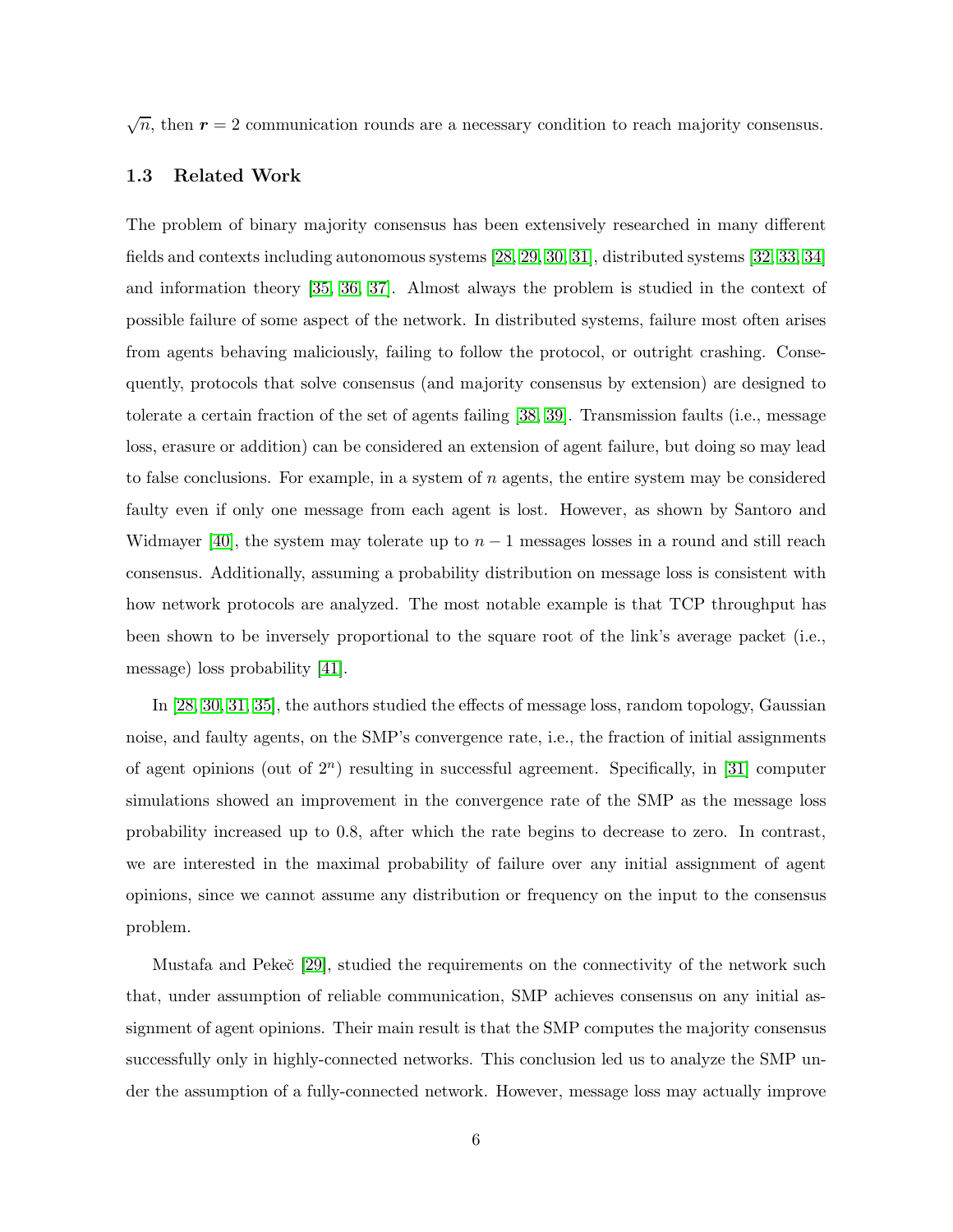the chances of consensus in graphs with lesser degrees of connectivity, as shown in [\[31\]](#page-38-7). We leave the proof of this hypothesis to future work. Additionally, the complete graph assumption is a valid approximation for unstructured overlays in peer to peer networks, e.g., Freenet, Gnutella and Fast Track [\[42\]](#page-39-7).

Our work closely resembles the work done in [\[36,](#page-39-1) [37\]](#page-39-2). These articles have shown that in a lossless fully-connected network where agents poll a portion of their neighbors uniformly at random, the SMP converges quickly to majority consensus with probability of error (in the sense that agreement was reached, but not on the majority opinion) that decays exponentially with  $n$ . While assuming the existence of infinite agents in a system may initially seem ludicrous and impractical, our own computer simulations of the SMP have shown that these kind of results hold true even if the number of agents is on order of  $10<sup>6</sup>$ , which is already the case in cryptocurrency protocols. We add another assumption of unreliable communication and show that this, essentially, does not change the outcome.

The remaining part of the paper is organized as follows. In Section 2, we establish notation conventions. In Section 3, we formalize the model, the protocol, and the objectives of this work. In Section 4, we provide and discuss the main results of this work, and in Section 5, we prove them.

### 2 Notation Conventions

Throughout the paper, random variables will be denoted by capital letters, realizations will be denoted by the corresponding lower case letters, and their alphabets will be denoted by calligraphic letters. Random vectors and their realizations will be denoted, respectively, by boldface capital and lower case letters. Their alphabets will be superscripted by their dimensions. The binary Kullback–Leibler divergence function between two binary probability distributions with parameters  $\alpha, \beta \in [0, 1]$  is defined as

$$
D(\alpha||\beta) = \alpha \log \left(\frac{\alpha}{\beta}\right) + (1 - \alpha) \log \left(\frac{1 - \alpha}{1 - \beta}\right),\tag{1}
$$

where logarithms, here and throughout the sequel, are understood to be taken to the natural base. The cumulative distribution function of a standard normal random variable is defined by

<span id="page-6-1"></span><span id="page-6-0"></span>
$$
\Phi(t) = \int_{-\infty}^{t} \frac{1}{\sqrt{2\pi}} \exp\left\{-\frac{s^2}{2}\right\} ds.
$$
\n(2)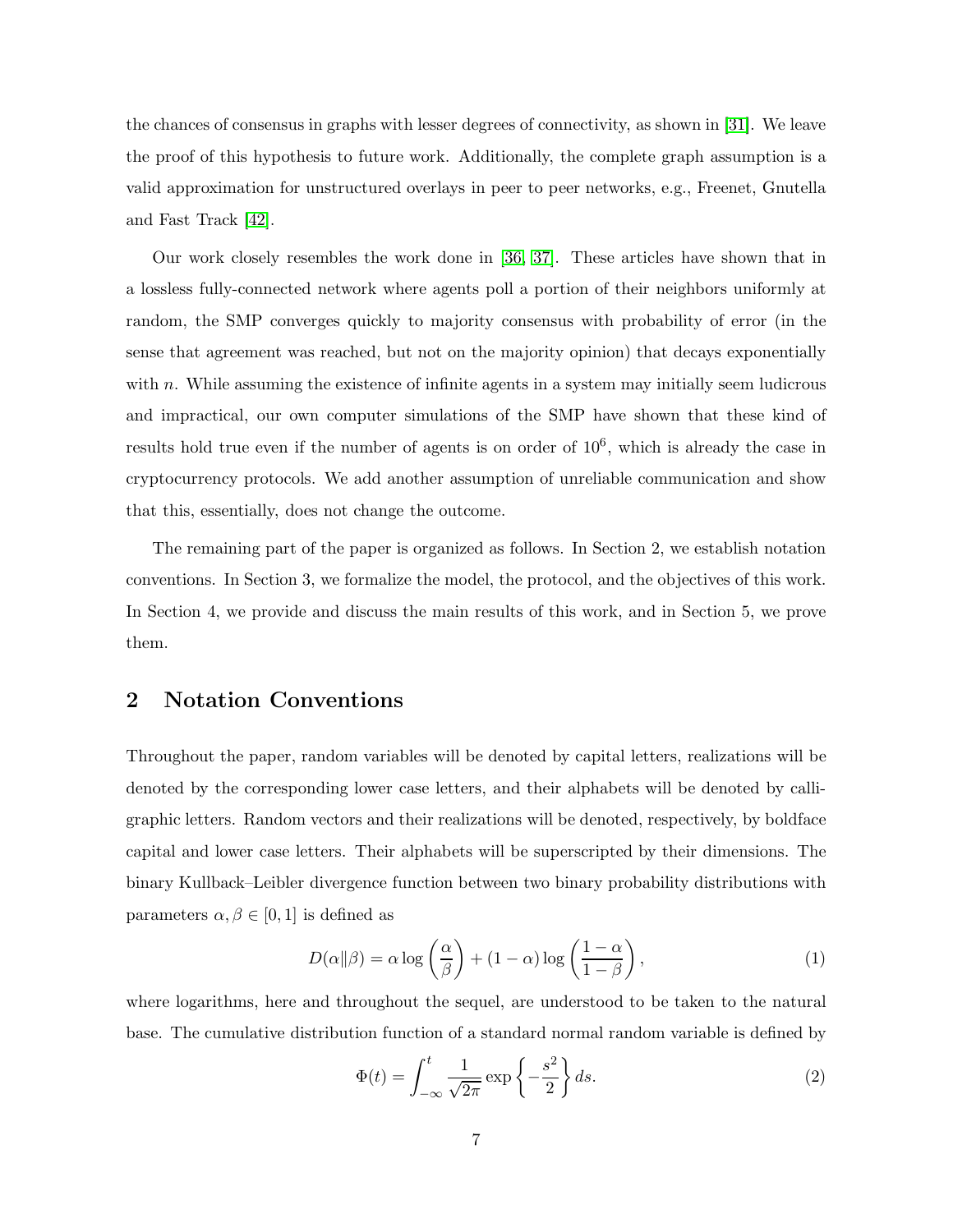The probability of an event  $\mathcal E$  will be denoted by  $\mathbb P\{\mathcal E\}$ , and the expectation operator w.r.t. a probability distribution Q will be denoted by  $\mathbb{E}_Q[\cdot]$ , where the subscript will often be omitted. The variance of a random variable X is denoted by  $\text{Var}[X]$ . The indicator function of an event A will be denoted by  $\mathbb{1}{\{\mathcal{A}\}}$ . The set  $\{1, 2, ..., n\}$  will often be denoted by  $[1:n]$ . For  $\boldsymbol{x} = (x_1, x_2, \dots, x_n) \in \mathcal{X}^n$  and for any  $a \in \mathcal{X}$ , let us denote

$$
N(\boldsymbol{x}; a) = \sum_{i=1}^{n} \mathbb{1}\{x_i = a\}.
$$
 (3)

For two non-negative sequences  $a_n$  and  $b_n$ , the sequence  $A_n = n + a_n$  is called asymmetric of exact order of  $b_n$  if there exists some  $\alpha > 0$  such that  $\lim_{n \to \infty} \frac{a_n}{b_n}$  $\frac{a_n}{b_n} = \alpha$ . Also, the sequence  $A_n = n + a_n$  is called asymmetric of order larger than  $b_n$  if  $\lim_{n \to \infty} \frac{a_n}{b_n}$  $\frac{a_n}{b_n} = \infty.$ 

### 3 Model, Protocol, and Objectives

Assume a set of 2n agents, and denote their assignment of initial opinions by  $x_{0,n} \in \{0,1\}^{2n}$ . The vector  $x_{0,n}$  is called the initial state. Denote the numbers of zeros and ones in  $x_{0,n}$  by  $I_0$  and  $I_1$ , respectively. At each round, each agent transmits its current state to all other agents. If a message sent between any pair of agents arrives, then it is assumed to be delivered correctly. Otherwise, if  $x \in \{0,1\}$  is transmitted between any pair of agents, but got lost, then the designated receiver receives the default symbol  $e^2$  $e^2$ . For a sent message  $x \in \{0,1\}$  and a received message  $Y \in \{0, e, 1\}$ , we assume that all message losses are statistically independent and identically distributed according to<sup>[3](#page-7-1)</sup>  $\mathbb{P}(Y = 0|x = 0) = \mathbb{P}(Y = 1|x = 1) = 1 - q$  and  $\mathbb{P}(Y = e|x = 0) = \mathbb{P}(Y = e|x = 1) = q$ , where  $q \in [0, 1]$  is the loss parameter of the network. The two extreme cases of a reliable network (i.e., with  $q = 0$ ) and a completely unreliable network (i.e., with  $q = 1$ ) are of less interest, for obvious reasons, hence we assume throughout that  $q \in (0,1)$ .

At round  $\ell \geq 1$ , the agent  $i \in [1:2n]$  receives the (random) vector:

$$
\mathbf{y}_{\ell}^{i} = (y_{\ell}^{i}(1), y_{\ell}^{i}(2), \dots, y_{\ell}^{i}(i-1), y_{\ell}^{i}(i+1), \dots, y_{\ell}^{i}(2n)) \in \{0, e, 1\}^{2n-1},
$$
\n(4)

<span id="page-7-0"></span> $2$ This assumption is only made for the purpose of making the definitions that follow brighter.

<span id="page-7-1"></span><sup>3</sup>The binary erasure channel is characterized by a similar conditional distribution, but note that the actual faults in our model are message losses, not to be confused with erasures, which are different kinds of faults.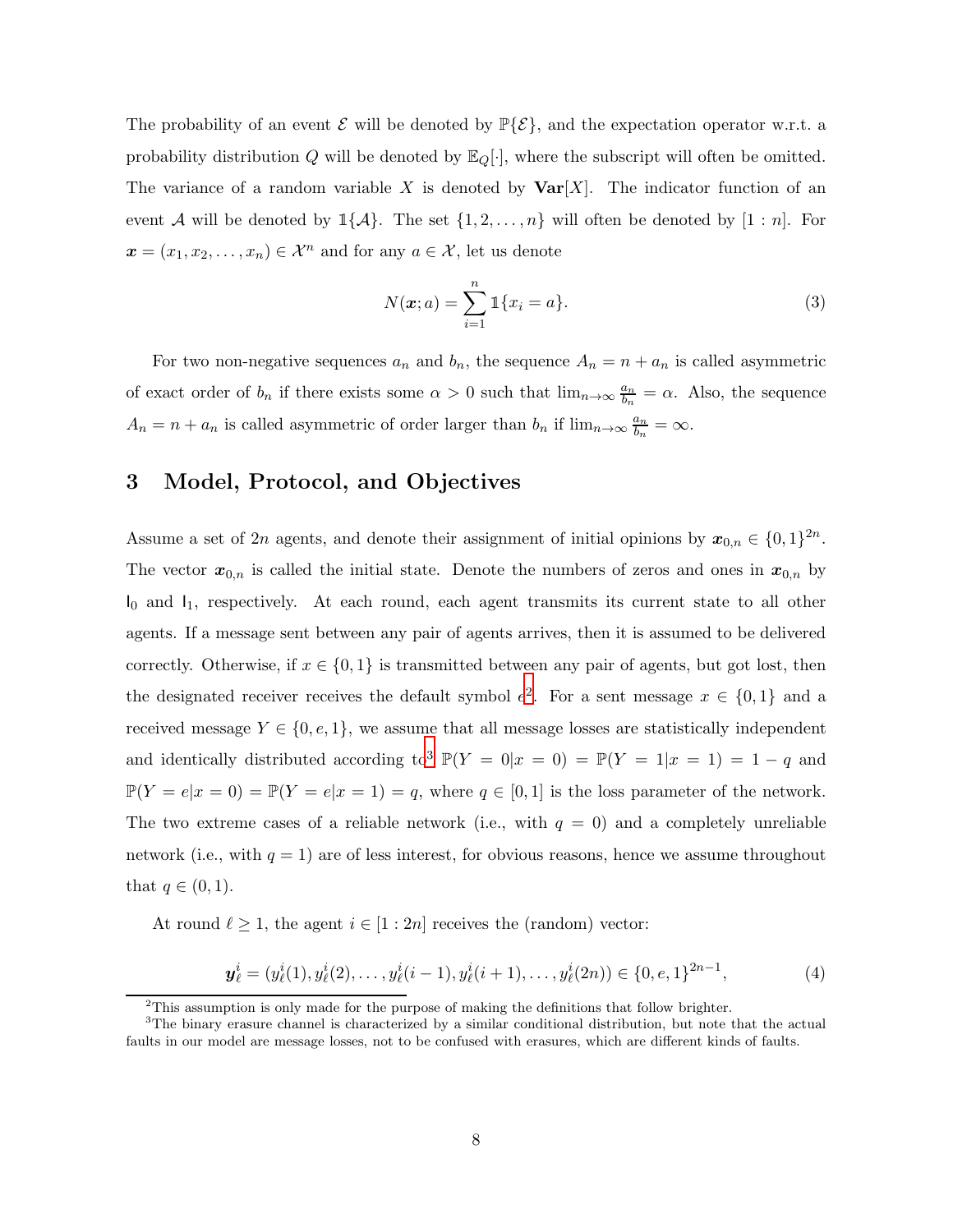and for  $a \in \{0,1\}$ , he calculates the enumerators:

$$
\mathsf{N}_{\ell,i}(a) = \mathbb{1}\{\boldsymbol{x}_{\ell-1}(i) = a\} + \sum_{j \neq i} \mathbb{1}\{y_{\ell}^{i}(j) = a\}.
$$
\n(5)

In the SMP, each agent updates its value according to the more common value at hand, i.e., agent i chooses:

$$
\boldsymbol{x}_{\ell}(i) = \begin{cases}\n0 & \text{if } \mathsf{N}_{\ell,i}(0) > \mathsf{N}_{\ell,i}(1) \\
1 & \text{if } \mathsf{N}_{\ell,i}(0) < \mathsf{N}_{\ell,i}(1) \\
\boldsymbol{x}_{\ell-1}(i) & \text{if } \mathsf{N}_{\ell,i}(0) = \mathsf{N}_{\ell,i}(1)\n\end{cases} (6)
$$

The vector  $\boldsymbol{x}_{\ell} \in \{0,1\}^{2n}$  is called the state at the end of round  $\ell$ .

A specific SMP defines a-priori the number of rounds until termination. Let us denote by  $\text{SMP}(r)$  the SMP with r rounds of communication until termination. We say that the  $\text{SMP}(r)$ attains *consensus* if

$$
x_r(1) = x_r(2) = \ldots = x_r(2n), \tag{7}
$$

and denote this event by  $C_n$ . Similarly, we say that the  $\text{SMP}(r)$  attains *majority consensus* if the following holds:

$$
I_0 > I_1 \rightarrow x_r(1) = x_r(2) = \ldots = x_r(2n) = 0,
$$
\n(8)

$$
I_0 < I_1 \rightarrow x_r(1) = x_r(2) = \ldots = x_r(2n) = 1,
$$
\n(9)

$$
I_0 = I_1 \rightarrow \mathbf{x}_r(1) = \mathbf{x}_r(2) = \ldots = \mathbf{x}_r(2n), \qquad (10)
$$

and denote this event by  $C_n^m$ .

For a specific initial state  $x_{0,n}$ , the probability of error in achieving consensus is defined as  $P_e(\mathbf{x}_{0,n}) = \mathbb{P}[\mathcal{C}_n]$ . The maximal error probability with respect to the initial state is defined by

$$
P_{e,\max} = \max_{\boldsymbol{x}_{0,n} \in \{0,1\}^{2n}} P_e(\boldsymbol{x}_{0,n}).
$$
\n(11)

The error probability in achieving majority consensus is defined similarly and denoted  $P_e^m(\bm{x}_{0,n})$ .

Now, the first objective of this work is to prove that the SMP requires only very few rounds of communication in order to attain consensus, with a maximal error probability that converges to 0 when  $n \to \infty$ . The second objective is to determine for which initial states it is possible to also achieve majority consensus with a small probability of error.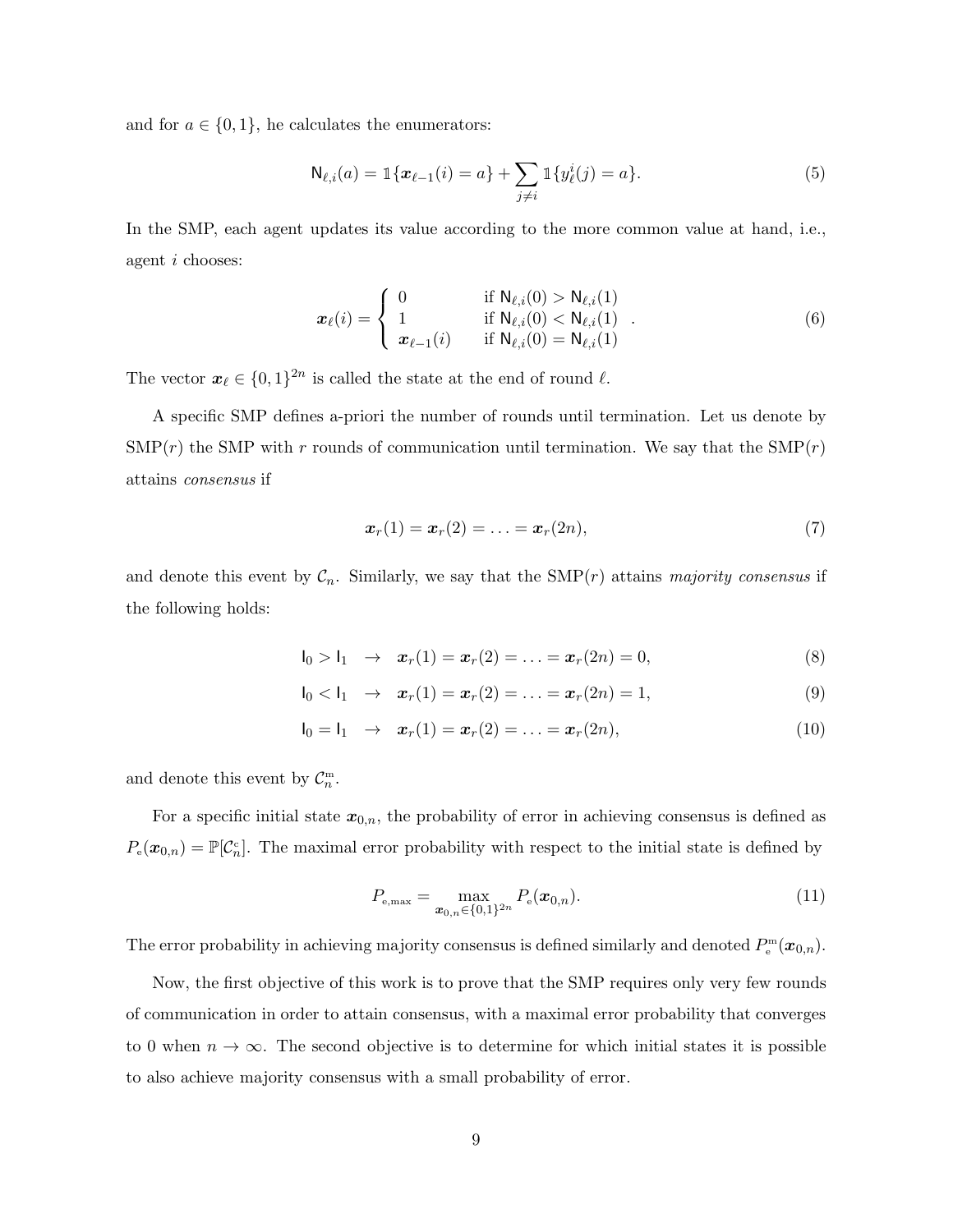### 4 Main Results

<span id="page-9-0"></span>The first main result of this work is the following, which is proved in Subsection [5.1.](#page-12-0)

**Theorem 1** Let  $\{x_{0,n}\}_{n\geq1}$ , be a sequence of initial states over 2n agents. Assume that the 2n *agents communicate over a network with a loss parameter*  $q \in (0,1)$ *. Then,* 

- 1. If  $\{x_{0,n}\}_{n\geq 1}$  is asymmetric of order larger than  $\sqrt{n}$ , the SMP(1) attains  $\mathbb{P}[\mathcal{C}_n^m] \xrightarrow{n\to\infty} 1$ .
- 2. If  $\{x_{0,n}\}_{n\geq 1}$  is asymmetric of exact order of  $\sqrt{n}$ , the SMP(2) attains  $\mathbb{P}[\mathcal{C}_n^m] \xrightarrow{n\to\infty} 1$ .
- 3. For any  $\{x_{0,n}\}_{n\geq 1}$ , the SMP(3) attains  $\mathbb{P}[\mathcal{C}_n] \xrightarrow{n\to\infty} 1$ .

We now provide a short discussion on the results of Theorem [1.](#page-9-0)

As can be seen in Theorem [1,](#page-9-0) the SMP requires at most three rounds of communications in order to attain consensus, in the limit of an infinite number of agents. Consensus on the majority cannot be ensured for all possible initial states, but only for those initial states that have a significant majority to one of the sides. In order to understand this fact better, consider the following special case. Assume a network with 2n agents, such that  $I_0 = n + \log(n)$  and  $I_1 = n - \log(n)$ . Since this majority in favor of the zeros is so weak, then it is most likely that the random losses in the network will completely hide it; we expect that about half of the agents will have  $N_{1,i}(0) > N_{1,i}(1)$ , thus updating their current opinion to '0', while the other half will update their current opinion to '1's. We conclude that the state at the end of round 1 is probabilistically equivalent to a sequence of  $2n$  fair coin tosses, and hence, with a probability of about one half, the majority at the end of round 1 will be different from the initial majority.

More quantitatively, let  $I_0 = n + a_n$  and  $I_1 = n - a_n$ , where  $\{a_n\}_{n \geq 1}$  is a non-negative nondecreasing sequence. Also, for an agent with an initial opinion  $\mathcal{O}'$ , let  $p_n$  denote the sequence of probabilities of the events that such an agent updates its opinion to '0'. Then, the following trichotomy is seen inside the proof of Theorem [1:](#page-9-0)

Fact 1 *The following trichotomy holds.*

- <span id="page-9-1"></span>1. If  $\lim_{n\to\infty} \frac{a_n}{\sqrt{n}} = 0$ , then  $p_n \xrightarrow{n\to\infty} \frac{1}{2}$ .
- 2. If  $\lim_{n\to\infty} \frac{a_n}{\sqrt{n}} = \alpha \in (0,\infty)$  then  $p_n \xrightarrow{n\to\infty} \beta(\alpha,q) \in (\frac{1}{2})$  $(\frac{1}{2}, 1)$ .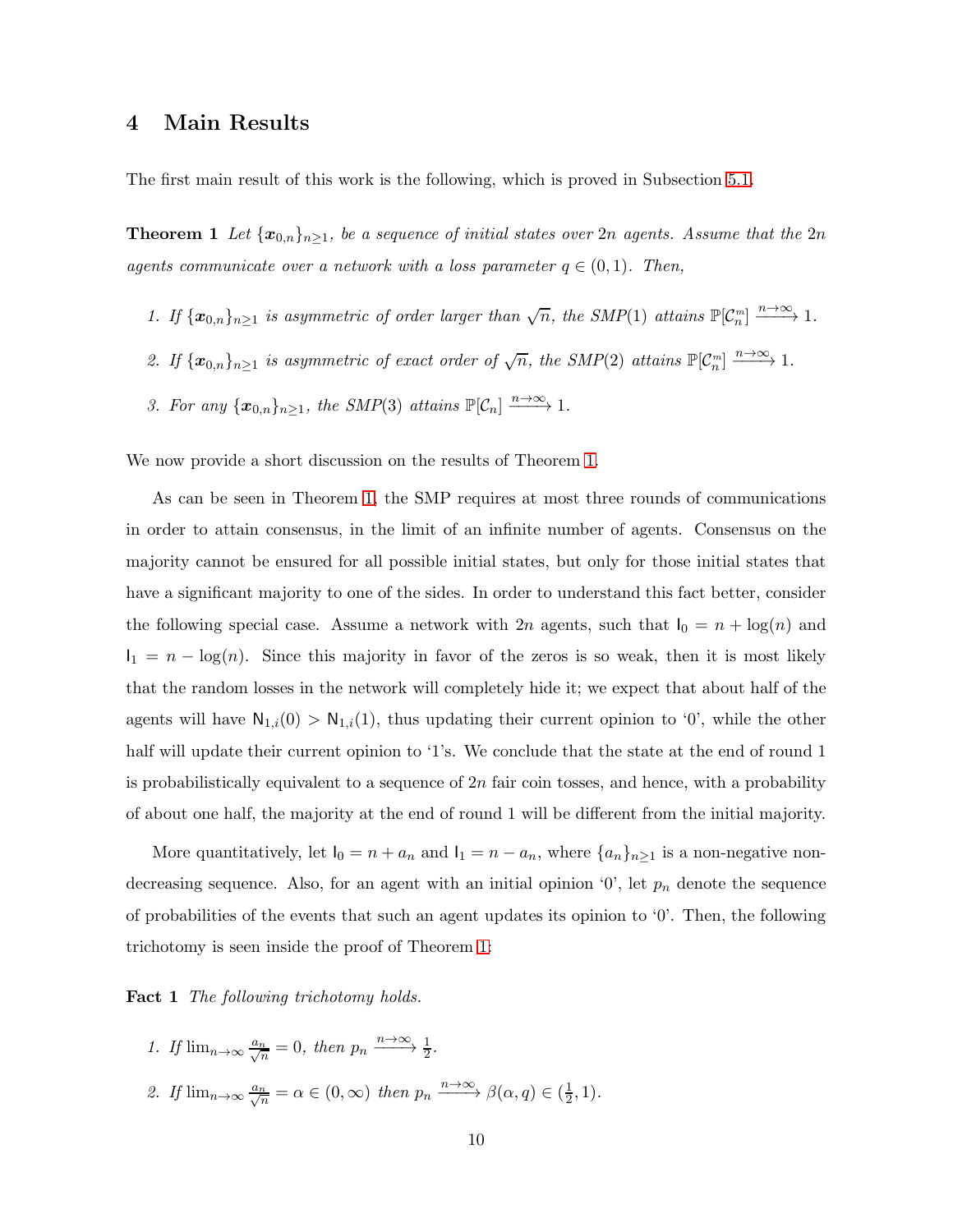3. If 
$$
\lim_{n\to\infty} \frac{a_n}{\sqrt{n}} = \infty
$$
, then  $p_n \xrightarrow{n\to\infty} 1$ .

One of the most surprising facts, at least to the authors of this work, is the following. For highly symmetric initial states, although  $p_n \xrightarrow{n \to \infty} \frac{1}{2}$  (which is proved in Appendix C), it turns out (see Proposition [3](#page-12-1) in Subsection [5.1\)](#page-12-0) that after a single round of communication, the initial symmetry breaks equiprobably into one of the sides. Moreover, for the symmetric case of  $I_0 = I_1 = n$ , we prove in Propositions [3](#page-12-1) and [4](#page-13-0) that with a probability converging to 1, the state at the end of round 1 will be asymmetric of exact order of  $\sqrt{n}$ . Then, according to the second point in Fact [1,](#page-9-1) the state at the end of round 2 is going to have a significant majority to one of the sides, and thus, according to the third point in Fact [1,](#page-9-1) only one more round of communication is required in order to achieve consensus. One should note that if the initial state is already asymmetric of exact order of  $\sqrt{n}$ , then only two rounds of communication are needed for attaining consensus, and in this case, it is guaranteed (with high probability) that all agents agree on the initial majority opinion.

The phenomenon that the initial symmetry breaks into a sufficient majority after the first round is of key importance, since it makes the convergence of the SMP so rapid. In fact, we also conclude that the faulty communication between the agents even helps in attaining consensus, by breaking the symmetry in some extreme cases. E.g., consider the case of  $I_0 = I_1 = n$  and a reliable network (i.e., the case of  $q = 0$ ). Then, ad infinitum, the state at the end of any round will be symmetric. Otherwise when losses exist according to some  $q \in (0,1)$ , this will not be the case, even if the percentage of losses is extremely small (but fixed at all  $n$ ).

A significant difference exists between the first point of Theorem [1](#page-9-0) and its last two points, which is the following. The first point of Theorem [1](#page-9-0) is based on Proposition 1 in Subsection [5.1,](#page-12-0) which is mainly proved by using the Chernoff bound. Since the Chernoff bound is a nonasymptotic tool, we acquire a large-deviations result, i.e., for a given sequence  $\{a_n\}_{n\geq 1}$  (with the condition  $\lim_{n\to\infty}\frac{a_n}{\sqrt{n}}=\infty$ , we propose a tight<sup>[4](#page-10-0)</sup> upper bound on  $P_e^m(\bm{x}_{0,n})$ , which holds for any finite *n*. This result is obviously stronger than just  $\mathbb{P}[\mathcal{C}_n^m] \xrightarrow{n \to \infty} 1$ . On the other hand, the second and the third points of Theorem [1](#page-9-0) are based on Propositions 2 and 3 in Subsection [5.1,](#page-12-0) respectively. Since the proofs of these propositions involve central limit theorems, we merely arrive at asymptotic results. As a consequence, we do not know at what rates the probabilities

<span id="page-10-0"></span><sup>&</sup>lt;sup>4</sup>This tightness follows from the fact that a lower bound with a matching exponent can be derived as well.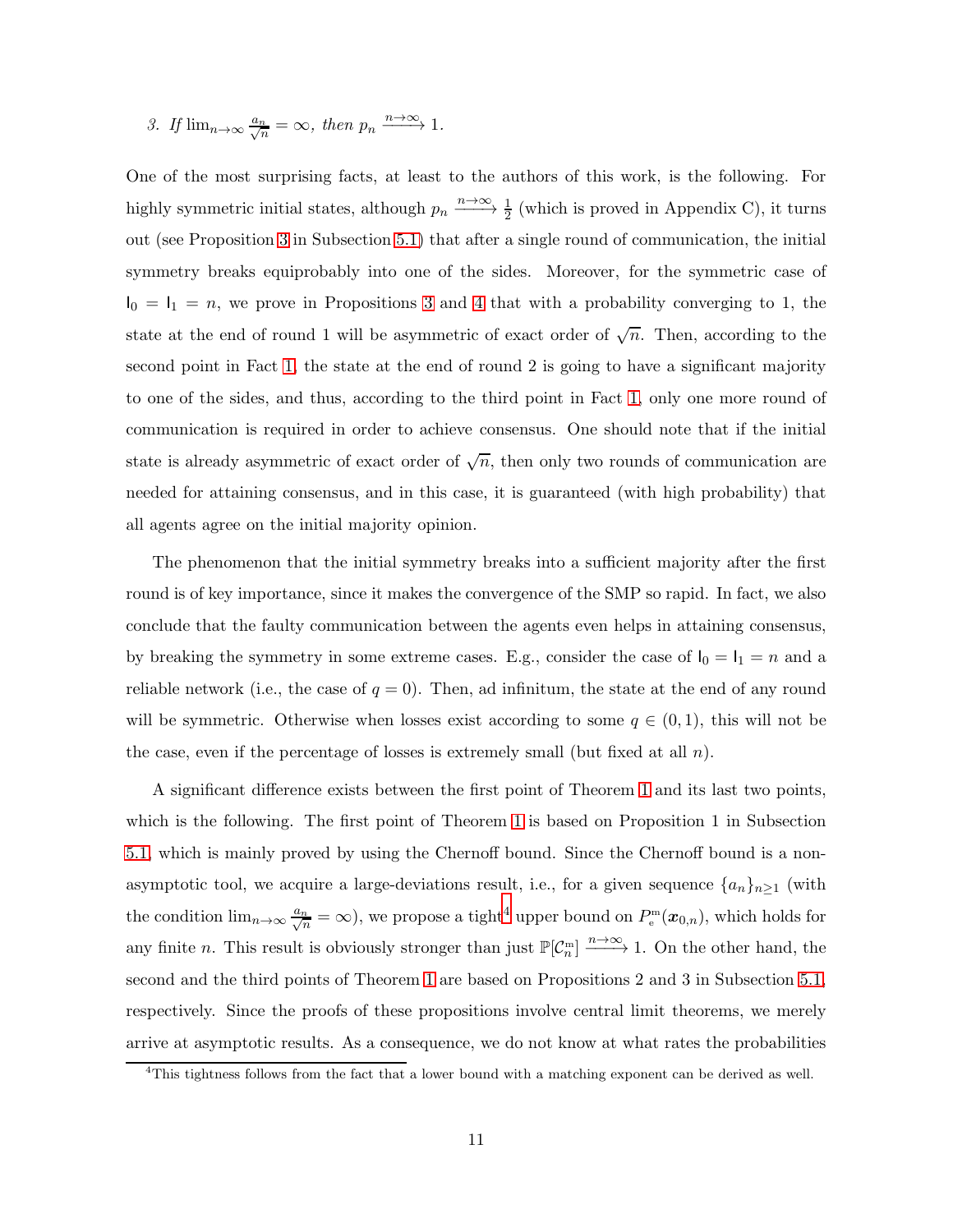in the second and the third points of Theorem [1](#page-9-0) converge to one.

Since the results of the second and the third points of Theorem [1](#page-9-0) are merely asymptotic, a few words on finite  $n$  effects are in order. We base the following facts on computer simulations of the SMP. On the one hand, convergence to consensus at more than three rounds is definitely possible, but only when the initial state is symmetric or almost symmetric. The reason for that is the fact mentioned above, according to which, the state at round 1 is probabilistically equivalent to a sequence of  $2n$  fair coin tosses, and hence, the probability that the state at round 1 is again symmetric behaves asymptotically<sup>[5](#page-11-0)</sup> as  $1/\sqrt{n}$ , which is not negligible at all, even for a relatively large number of agents. For relatively small values of  $n$ , we observed several realizations with even more than a single returning to a fully symmetric state. Although quite rare, these events should be taken into consideration in practical implementations.

All the results provided in Theorem [1](#page-9-0) are, in fact, achievability results, i.e., they only tell under what conditions consensus can be attained. Hence, it is worth investigating whether consensus may be attained by the SMP with even less communication rounds than required in Theorem [1.](#page-9-0) In the following result, which is the second main result of this work and is proved in Subsection [5.2,](#page-13-1) we show that for highly symmetric initial states, three rounds of communications are not only sufficient, but also necessary.

<span id="page-11-1"></span>**Theorem 2** Let  $\{x_{0,n}\}_{n\geq1}$ , be a sequence of symmetric initial states over 2n agents, i.e.,  $N(\mathbf{x}_{0,n}; 0) = N(\mathbf{x}_{0,n}; 1) = n$  *for all n. Assume that the* 2n *agents communicate over a network with a loss parameter*  $q \in (0, 1)$ *. Then, the SMP*(2) *attains*  $\mathbb{P}[\mathcal{C}_n] \xrightarrow{n \to \infty} 0$ *.* 

While Theorem [2](#page-11-1) provides a converse result with regard to the third point of Theorem [1,](#page-9-0) a similar converse result can also be established with regard to the second point of Theorem [1.](#page-9-0) If the initial state is asymmetric of exact order of  $\sqrt{n}$ , then the SMP will likely not attain consensus after only a single round of communication, and furthermore, the probability of reaching consensus will tend to 0 as  $n \to \infty$ . We omit the proof of this negative result.

<span id="page-11-0"></span><sup>&</sup>lt;sup>5</sup>Upper and lower bounds can be derived using the Stirling's bounds to  $n!$ .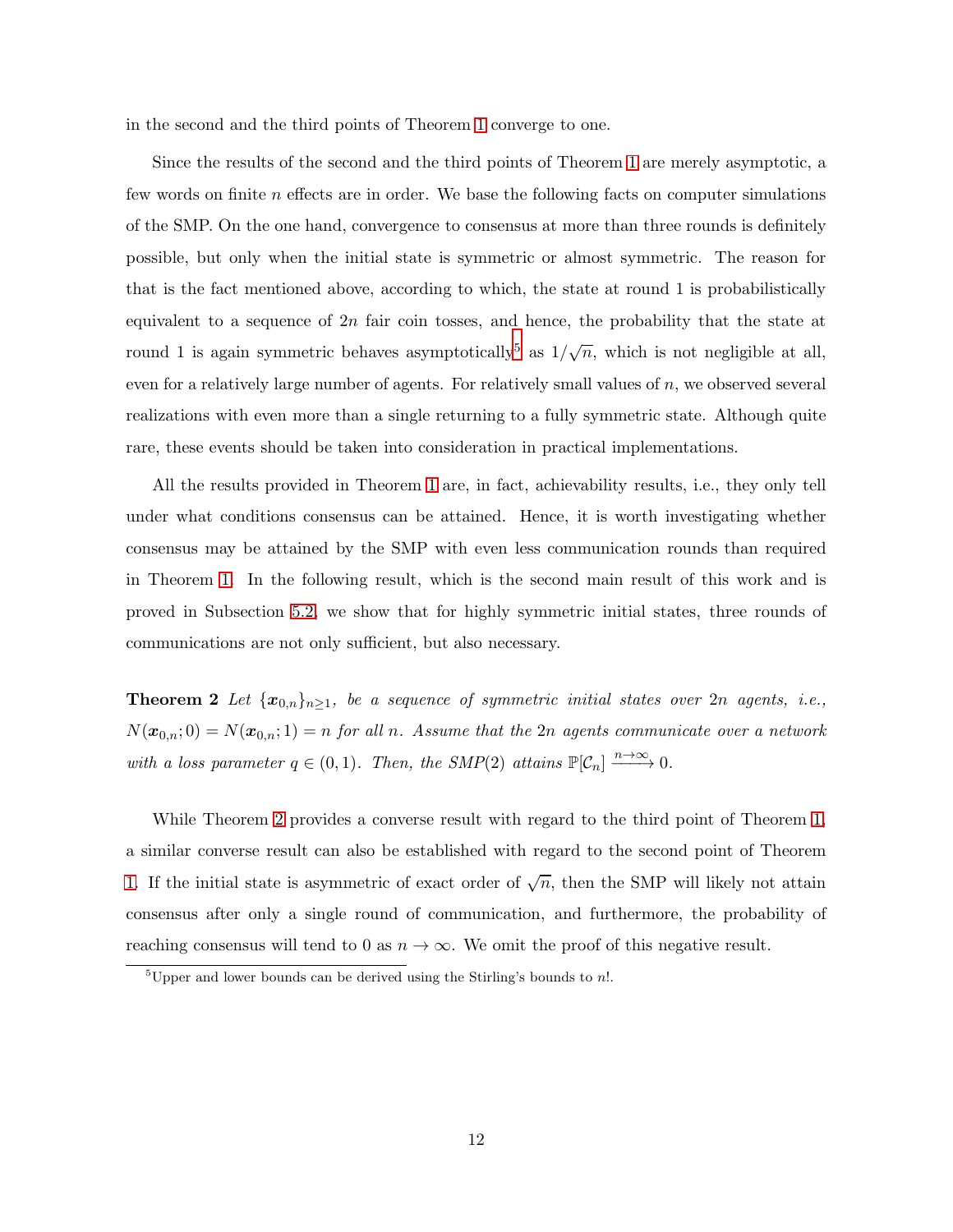### <span id="page-12-0"></span>5 Proofs

#### 5.1 Proof of Theorem [1](#page-9-0)

<span id="page-12-2"></span>The first point of Theorem [1](#page-9-0) is proved via the following result, which is proved in Appendix A.

**Proposition 1** Let  $\{A_n\}_{n=1}^{\infty}$  be a sequence such that  $\lim_{n\to\infty}\frac{A_n}{\sqrt{n}}$  $\frac{n}{n} = \infty$ *. For an initial state*  $x_{0,n} \in \{0,1\}^{2n}$  with at least  $n + A_n$  zeros or at least  $n + A_n$  ones and a channel parameter  $q \in [0, 1)$ , the SMP(1) attains  $\mathbb{P}[\mathcal{C}_n^m] \xrightarrow{n \to \infty} 1$ . Specifically, if  $\lim_{n \to \infty} \frac{A_n}{n} < 1$ , then

$$
P_e^m(\boldsymbol{x}_{0,n}) \le 2n\sqrt{\frac{n+A_n}{n-A_n}} \cdot \exp\left\{-(1-q)\cdot\frac{A_n^2}{n}\right\}.
$$
 (12)

<span id="page-12-3"></span>In order to prove the second point of Theorem [1,](#page-9-0) we rely on the following result, which is proved in Appendix B.

**Proposition 2** Let  $q \in [0,1)$  be a channel parameter. Let  $\alpha > 0$  be fixed and let  $0 < \epsilon <$  $\Phi(t_0) - \frac{1}{2}$  $\frac{1}{2}$ , where  $t_0 = \sqrt{2\alpha^2(1-q)/q}$ . Then, the SMP(1) attains the following.

*1.* If  $x_{0,n} \in \{0,1\}^{2n}$  *has at least*  $n + \alpha \sqrt{n}$  *zeros, then* 

$$
\mathbb{P}\left\{N(\boldsymbol{X}_1;0) \ge 2n(\Phi(t_0) - \epsilon)\right\} \xrightarrow{n \to \infty} 1.
$$
\n(13)

2. If  $\mathbf{x}_{0,n} \in \{0,1\}^{2n}$  has at least  $n + \alpha \sqrt{n}$  ones, then

$$
\mathbb{P}\left\{N(\boldsymbol{X}_1;1) \ge 2n(\Phi(t_0) - \epsilon)\right\} \xrightarrow{n \to \infty} 1.
$$
\n(14)

Then, combining the results of Propositions [1](#page-12-2) and [2](#page-12-3) using the law of total probability, the second point of Theorem [1](#page-9-0) follows immediately.

<span id="page-12-1"></span>In order to prove the third point of Theorem [1,](#page-9-0) we provide one more result. The following proposition shows that if the initial state is symmetric, then the state at round one will be asymmetric of order at least  $\sqrt{n}$ . This result is proved in Appendix C.

**Proposition 3** Let  $x_{0,n} \in \{0,1\}^{2n}$  be an initial state with n zeros and n ones and let  $q \in (0,1)$ *be a channel parameter. Let*  $\epsilon > 0$  *be given. Then, there exist*  $\delta = \delta(\epsilon)$  *with*  $\delta(\epsilon) \xrightarrow{\epsilon \to 0} 0$  *and*  $M(\epsilon)$ *, such that for all*  $n \geq M(\epsilon)$ *,* 

$$
\mathbb{P}\left\{\left\{N(\boldsymbol{X}_1;0)\leq n-\delta\sqrt{n}\right\}\cup\left\{N(\boldsymbol{X}_1;0)\geq n+\delta\sqrt{n}\right\}\right\}\geq 1-\epsilon.
$$
\n(15)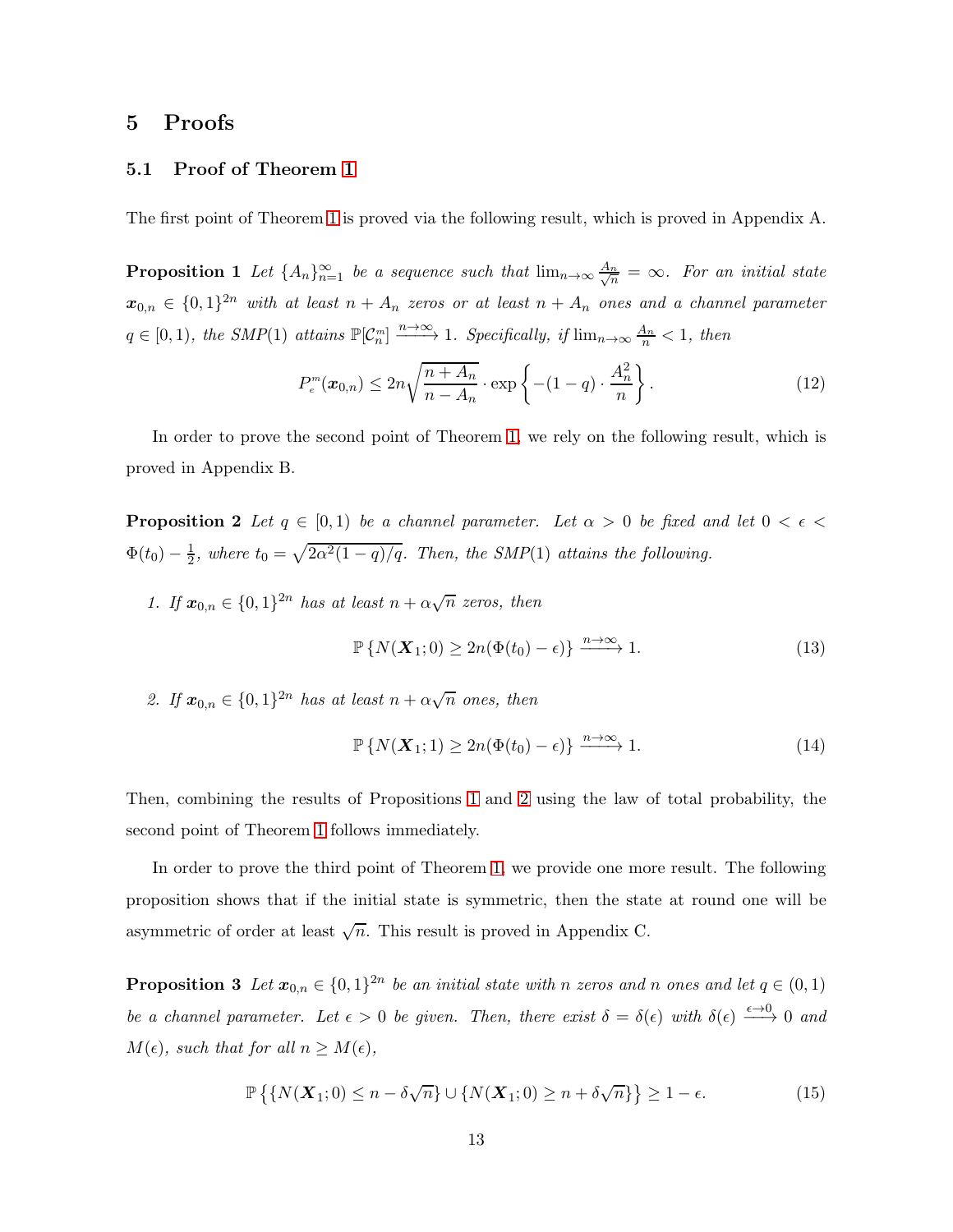We are now able to prove the third point of Theorem [1.](#page-9-0) Let  $\epsilon_1, \epsilon_3 > 0$  be given, and let  $\delta$ be as in Proposition [3](#page-12-1) corresponding to  $\epsilon_3$ . Also, let  $t_0 = \sqrt{2\delta^2(1-q)/q}$ , choose  $\epsilon_2 > 0$  such that  $\Phi(t_0) - \epsilon_2 > 1/2$ , and denote  $\beta = 2(\Phi(t_0) - \epsilon_2) - 1$ . Define the following events

$$
\mathcal{A}_n = \left\{ N(\boldsymbol{X}_1; 0) \le n - \delta \sqrt{n} \text{ or } N(\boldsymbol{X}_1; 0) \ge n + \delta \sqrt{n} \right\},\tag{16}
$$

and

$$
\mathcal{B}_n = \{ N(\mathbf{X}_2; 0) \le (1 - \beta)n \text{ or } N(\mathbf{X}_2; 0) \ge (1 + \beta)n \}.
$$
 (17)

Then, consider the following.

$$
\mathbb{P}\{\mathcal{C}_n\} = \mathbb{P}\{N(\boldsymbol{X}_3;0) = 0 \text{ or } N(\boldsymbol{X}_3;0) = 2n\}
$$
(18)  
\n
$$
= \mathbb{P}\{N(\boldsymbol{X}_3;0) = 0 \text{ or } N(\boldsymbol{X}_3;0) = 2n|\mathcal{B}_n\} \cdot \mathbb{P}\{\mathcal{B}_n\}
$$
  
\n
$$
+ \mathbb{P}\{N(\boldsymbol{X}_3;0) = 0 \text{ or } N(\boldsymbol{X}_3;0) = 2n|\mathcal{B}_n^c\} \cdot \mathbb{P}\{\mathcal{B}_n^c\}
$$
(19)

$$
\geq \mathbb{P}\{N(\boldsymbol{X}_3;0) = 0 \text{ or } N(\boldsymbol{X}_3;0) = 2n|\mathcal{B}_n\} \cdot \mathbb{P}\{\mathcal{B}_n\} \tag{20}
$$

$$
\geq (1 - \epsilon_1) \cdot \mathbb{P}\{\mathcal{B}_n\},\tag{21}
$$

where [\(19\)](#page-33-0) follows from the law of total probability and [\(21\)](#page-34-0) holds for all large enough n, due to Proposition [1.](#page-12-2) Furthermore,

$$
\mathbb{P}\{\mathcal{B}_n\} = \mathbb{P}\{\mathcal{B}_n|\mathcal{A}_n\} \cdot \mathbb{P}\{\mathcal{A}_n\} + \mathbb{P}\{\mathcal{B}_n|\mathcal{A}_n^c\} \cdot \mathbb{P}\{\mathcal{A}_n^c\}
$$
 (22)

$$
\geq \mathbb{P}\{\mathcal{B}_n|\mathcal{A}_n\}\cdot \mathbb{P}\{\mathcal{A}_n\} \tag{23}
$$

$$
\geq (1 - \epsilon_2) \cdot \mathbb{P}\{\mathcal{A}_n\} \tag{24}
$$

$$
\geq (1 - \epsilon_2) \cdot (1 - \epsilon_3),\tag{25}
$$

where [\(22\)](#page-34-1) is again due to the law of total probability, [\(24\)](#page-34-2) follows from Proposition [2](#page-12-3) for all n sufficiently large, and  $(25)$  follows from Proposition [3,](#page-12-1) also for all n sufficiently large. Substituting [\(25\)](#page-34-3) back into [\(21\)](#page-34-0), we conclude that  $\mathbb{P}\{\mathcal{C}_n\}$  can be made arbitrarily close to 1, which implies the result in the third point in Theorem [1.](#page-9-0)

### <span id="page-13-1"></span>5.2 Proof of Theorem [2](#page-11-1)

<span id="page-13-0"></span>The following proposition, which is proved in Appendix D, shows that if the initial state is symmetric, then the state at round one cannot be asymmetric of order larger than  $\sqrt{n}$ .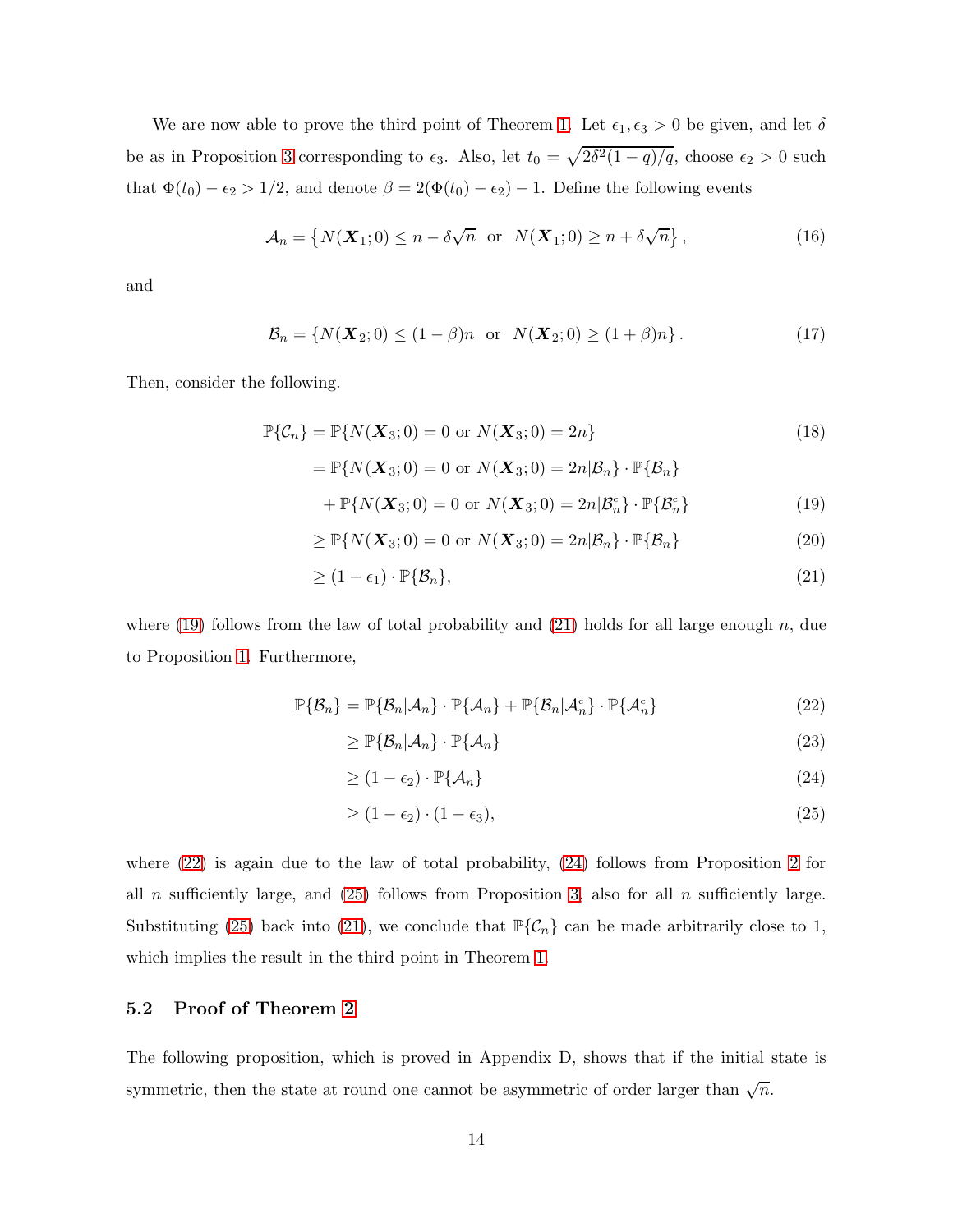**Proposition 4** Let  ${B_n}_{n=1}^{\infty}$  be a sequence such that  $\lim_{n\to\infty}\frac{B_n}{\sqrt{n}}$  $\frac{n}{n} = \infty$ . For an initial state  $x_{0,n} \in \{0,1\}^{2n}$  with n zeros and n ones and a channel parameter  $q \in (0,1)$ , the following holds:

$$
\mathbb{P}\left\{ \{ N(\boldsymbol{X}_1;0) \le n - B_n \} \cup \{ N(\boldsymbol{X}_1;0) \ge n + B_n \} \right\} \le 2 \exp\left\{ -\frac{B_n^2}{n} \right\}.
$$
 (26)

<span id="page-14-0"></span>We also have the following result, which is proved in Appendix E.

**Proposition 5** Let  ${C_n}_{n=1}^{\infty}$  be a sequence such that  $\lim_{n\to\infty} \frac{C_n}{n} = 0$ . Let  $x_{0,n} \in \{0,1\}^{2n}$  be *an initial state with*  $n + C_n$  *zeros or*  $n + C_n$  *ones. Let*  $q \in (0,1)$  *be a channel parameter and denote the constant*  $f_q = 32/\min\{q, 1-q\}$ *. Then, the SMP*(1) *is characterized by* 

$$
\mathbb{P}\{\mathcal{C}_n\} \le \exp\left\{-C_n^2 \cdot \exp\left\{-f_q \cdot \frac{C_n^2}{n - C_n}\right\}\right\}.
$$
\n(27)

We are now in a good position to prove Theorem 2. Let  $C(q) = \frac{1}{2} f_q^{-1}$ , choose the sequence

$$
\Theta_n = \sqrt{C(q)n \log(n)},\tag{28}
$$

and define the sequence of events

$$
\mathcal{F}_n = \{N(\boldsymbol{X}_1;0) \le n - \Theta_n\} \cup \{N(\boldsymbol{X}_1;0) \ge n + \Theta_n\}.
$$
\n(29)

According to Proposition [4,](#page-13-0) we have that

$$
\mathbb{P}\left\{\mathcal{F}_n\right\} \le 2\exp\left\{-\frac{C(q)n\log(n)}{n}\right\} \tag{30}
$$

$$
= 2 \exp\left\{-C(q) \log(n)\right\} \tag{31}
$$

$$
=\frac{2}{n^{C(q)}},\tag{32}
$$

which converges to zero as  $n \to \infty$ . In addition, it follows from Proposition [5](#page-14-0) that

$$
\mathbb{P}\{\mathcal{C}_n|\mathcal{F}_n^c\} \le \exp\left\{-C(q)n\log(n)\cdot \exp\left\{-f_q \cdot \frac{C(q)n\log(n)}{n-\sqrt{C(q)n\log(n)}}\right\}\right\} \tag{33}
$$

$$
\leq \exp\left\{-C(q)n\log(n)\cdot \exp\left\{-\frac{\frac{1}{2}n\log(n)}{n-\frac{1}{2}n}\right\}\right\} \tag{34}
$$

$$
= \exp\{-C(q)n\log(n)\cdot \exp\{-\log(n)\}\}\tag{35}
$$

$$
= \exp\left\{-C(q)n\log(n)n^{-1}\right\} \tag{36}
$$

$$
= \exp\{-C(q)\log(n)\}\tag{37}
$$

$$
=\frac{1}{n^{C(q)}},\tag{38}
$$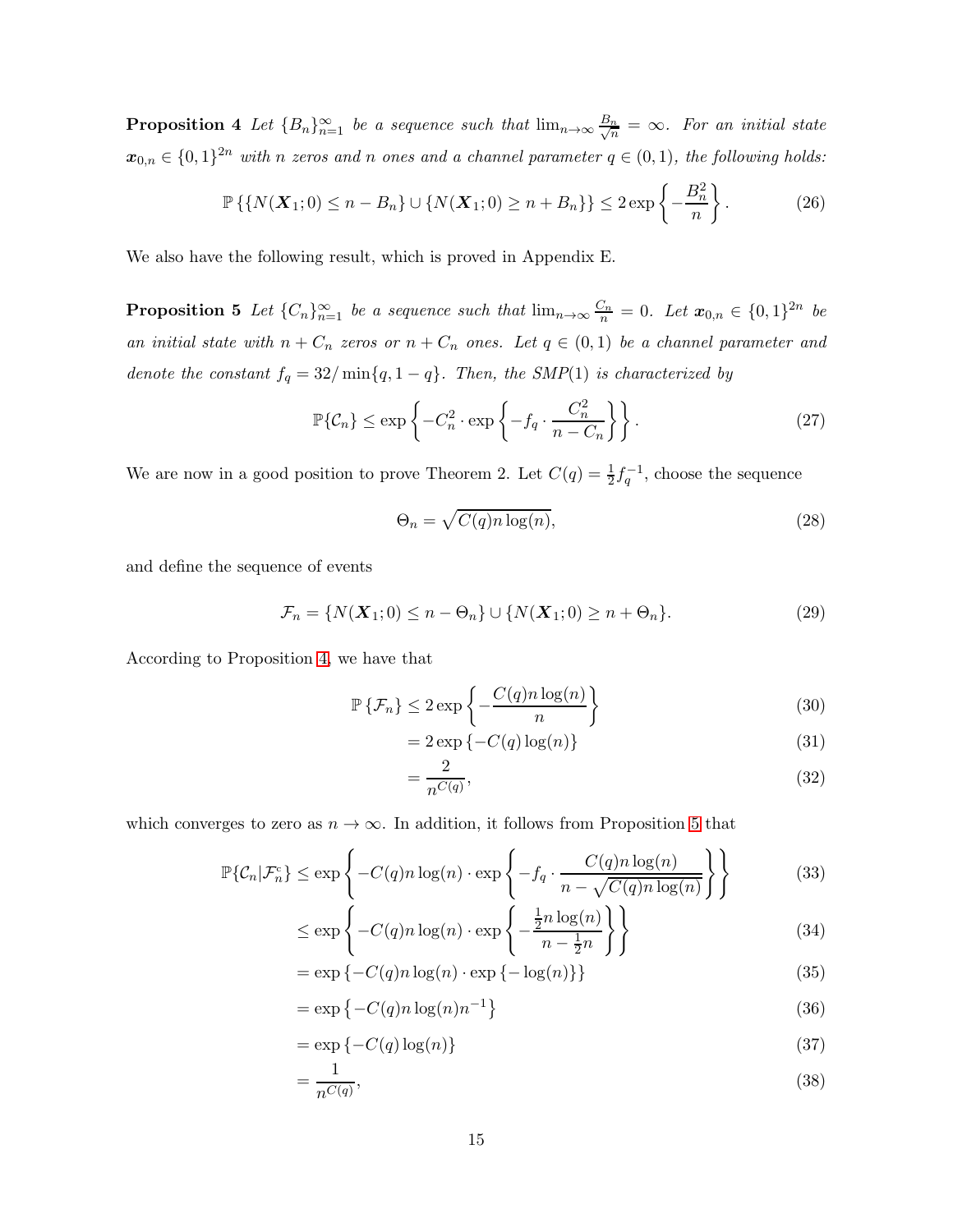where  $(34)$  holds for all large enough n. Then, consider the following.

$$
\mathbb{P}\{\mathcal{C}_n\} = \mathbb{P}\{\mathcal{C}_n|\mathcal{F}_n\} \cdot \mathbb{P}\{\mathcal{F}_n\} + \mathbb{P}\{\mathcal{C}_n|\mathcal{F}_n^c\} \cdot \mathbb{P}\{\mathcal{F}_n^c\}
$$
(39)

$$
\leq \mathbb{P}\{\mathcal{F}_n\} + \mathbb{P}\{\mathcal{C}_n|\mathcal{F}_n^c\} \tag{40}
$$

$$
\leq \frac{2}{n^{C(q)}} + \frac{1}{n^{C(q)}}\tag{41}
$$

$$
=\frac{3}{n^{C(q)}} \xrightarrow{n \to \infty} 0,\tag{42}
$$

where [\(39\)](#page-27-0) is due to the law of total probability and [\(41\)](#page-27-1) follows from [\(32\)](#page-35-1) and [\(38\)](#page-35-2).

## Appendix A - Proof of Proposition [1](#page-12-2)

Due to symmetry, we only analyze the case  $I_0 > I_1$ . It follows from the union bound that

$$
P_{\rm e}^{\rm m}(\boldsymbol{x}_{0,n}) = \mathbb{P}\left\{\bigcup_{i=1}^{2n} \{\boldsymbol{X}_1(i) = 1\}\right\} \tag{A.1}
$$

$$
\leq \sum_{i=1}^{2n} \mathbb{P}\left\{ \boldsymbol{X}_1(i) = 1 \right\}. \tag{A.2}
$$

In the following, let us denote by  $\text{Ber}(p)$  a Bernoulli random variable with a success probability p and by  $\text{Bin}(n, p)$  a binomial random variable with n independent experiments, each one with a success probability  $p$ . We adopt the following convention: if an event contains at least 2 binomial random variables, then we assume that they are statistically independent.

Let us denote  $q' = 1 - q$ . If an agent starts with a '0', then the probability to decide in favor of '1' is upper-bounded by

$$
\mathbb{P}\left\{\text{Bin}\left(n - A_n, q'\right) \geq \text{Bin}\left(n + A_n - 1, q'\right) + 1 + 1\right\} \tag{A.3}
$$

$$
\leq \mathbb{P}\left\{\text{Bin}\left(n - A_n, q'\right) \geq \text{Bin}\left(n + A_n - 1, q'\right) + \text{Bin}\left(1, q'\right)\right\} \tag{A.4}
$$

$$
= \mathbb{P}\left\{\text{Bin}\left(n - A_n, q'\right) \geq \text{Bin}\left(n + A_n, q'\right)\right\},\tag{A.5}
$$

where the addition of the second 1 in  $(A.3)$  follows from the need to strictly break the tie in order to adopt '1' and [\(A.4\)](#page-32-1) is due to the fact that  $\text{Bin}(1, q') \leq 2$  with probability one.

If an agent starts with a '1', then the probability to decide '1' is upper-bounded by

$$
\mathbb{P}\left\{\text{Bin}\left(n - A_n - 1, q'\right) + 1 \ge \text{Bin}\left(n + A_n, q'\right)\right\}
$$
  

$$
\le \mathbb{P}\left\{\text{Bin}\left(n - A_n, q'\right) + 1 \ge \text{Bin}\left(n + A_n, q'\right)\right\}. \tag{A.6}
$$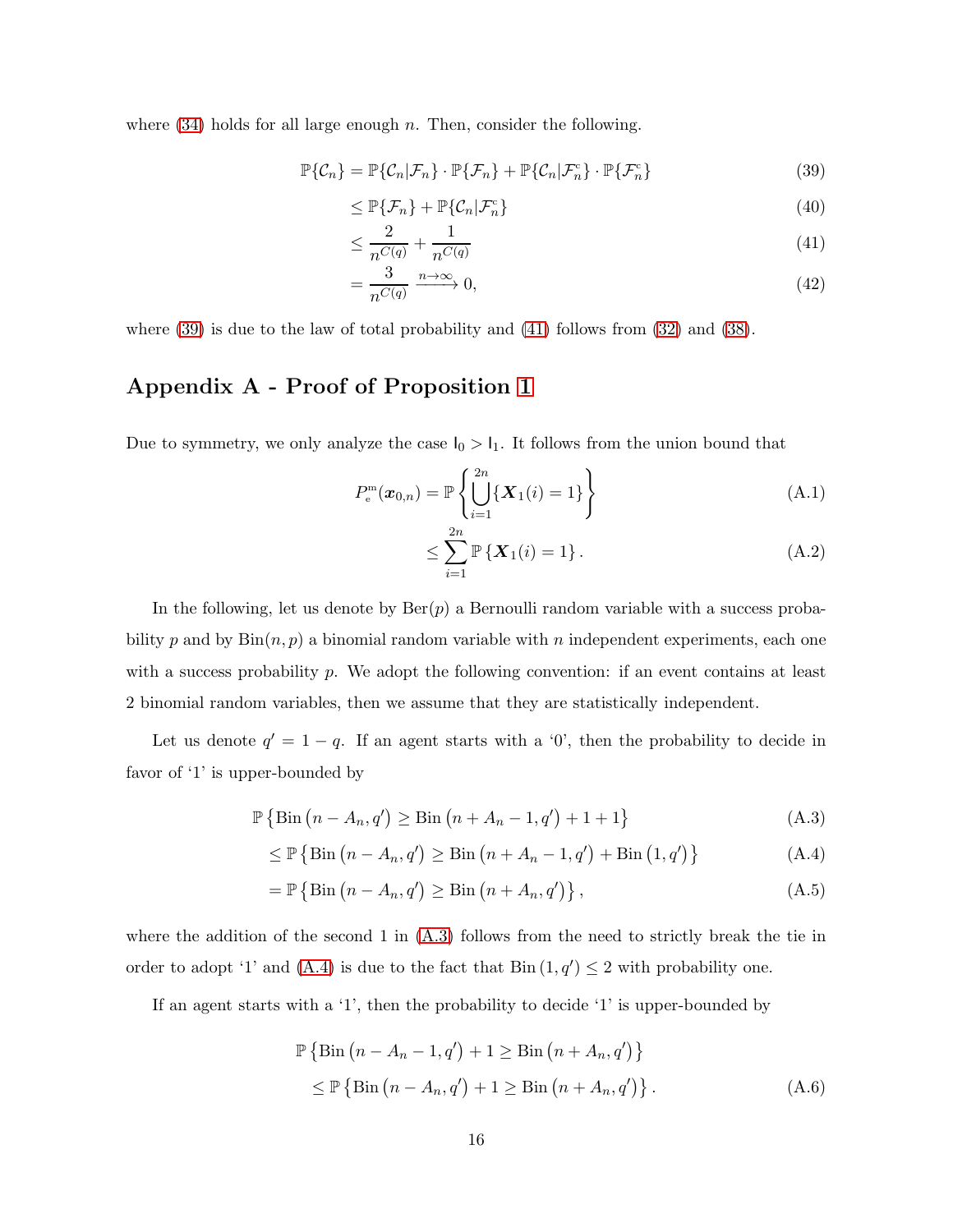Since  $(A.6)$  cannot be smaller than  $(A.5)$ , we continue with  $(A.6)$ . From now on, we prove that the probability in [\(A.6\)](#page-32-2), to be denoted by  $P_n$ , converges to zero as  $n \to \infty$ . Let

$$
X_n = \sum_{\ell=1}^{n-A_n} I_\ell, \quad Y_n = \sum_{k=1}^{n+A_n} J_k,
$$
 (A.7)

where  $I_{\ell} \sim \text{Ber}(q')$ , for all  $\ell \in \{1, 2, \ldots, n - A_n\}$ ,  $J_k \sim \text{Ber}(q')$ , for all  $k \in \{1, 2, \ldots, n + A_n\}$ , and all of these binary random variables are independent. Now,

$$
P_n = \mathbb{P}\{X_n + 1 \ge Y_n\} \tag{A.8}
$$

$$
= \mathbb{P}\left\{e^{\lambda(X_n - Y_n + 1)} \ge 1\right\} \tag{A.9}
$$

$$
\leq \mathbb{E}\left[e^{\lambda(X_n - Y_n + 1)}\right],\tag{A.10}
$$

where [\(A.10\)](#page-33-1) is due to Markov's inequality. Since (A.10) holds for every  $\lambda \geq 0$ , it follows that

$$
P_n \le \inf_{\lambda \ge 0} \mathbb{E}\left[e^{\lambda (X_n - Y_n + 1)}\right]. \tag{A.11}
$$

We get that

$$
\mathbb{E}\left[e^{\lambda(X_n - Y_n + 1)}\right] = e^{\lambda} \cdot \mathbb{E}\left[\exp\left\{\lambda \left(\sum_{\ell=1}^{n-A_n} I_{\ell} - \sum_{k=1}^{n+A_n} J_k\right)\right\}\right]
$$
\n(A.12)

$$
= e^{\lambda} \cdot \mathbb{E} \left[ \prod_{\ell=1}^{n-A_n} e^{\lambda I_{\ell}} \cdot \prod_{k=1}^{n+A_n} e^{-\lambda J_k} \right]
$$
(A.13)

$$
= e^{\lambda} \cdot \prod_{\ell=1}^{n-A_n} \mathbb{E}\left[e^{\lambda I_{\ell}}\right] \cdot \prod_{k=1}^{n+A_n} \mathbb{E}\left[e^{-\lambda J_k}\right]
$$
\n(A.14)

$$
= e^{\lambda} \cdot \left[ 1 + q'(e^{\lambda} - 1) \right]^{n - A_n} \cdot \left[ 1 + q'(e^{-\lambda} - 1) \right]^{n + A_n}
$$
 (A.15)

$$
\leq e^{\lambda} \cdot \left[ \exp\{q'(e^{\lambda} - 1)\} \right]^{n - A_n} \cdot \left[ \exp\{q'(e^{-\lambda} - 1)\} \right]^{n + A_n} \tag{A.16}
$$

$$
= \exp \left\{ \lambda + q'(e^{\lambda} - 1)(n - A_n) + q'(e^{-\lambda} - 1)(n + A_n) \right\}, \tag{A.17}
$$

where  $(A.14)$  is due to the independence of all binary random variables and  $(A.16)$  follows from the inequality  $1 + x \leq e^x$ . Upon defining

$$
f(\lambda) = \lambda + q'(e^{\lambda} - 1)(n - A_n) + q'(e^{-\lambda} - 1)(n + A_n),
$$
 (A.18)

we find that

$$
f'(\lambda) = 1 + q'e^{\lambda}(n - A_n) - q'e^{-\lambda}(n + A_n).
$$
 (A.19)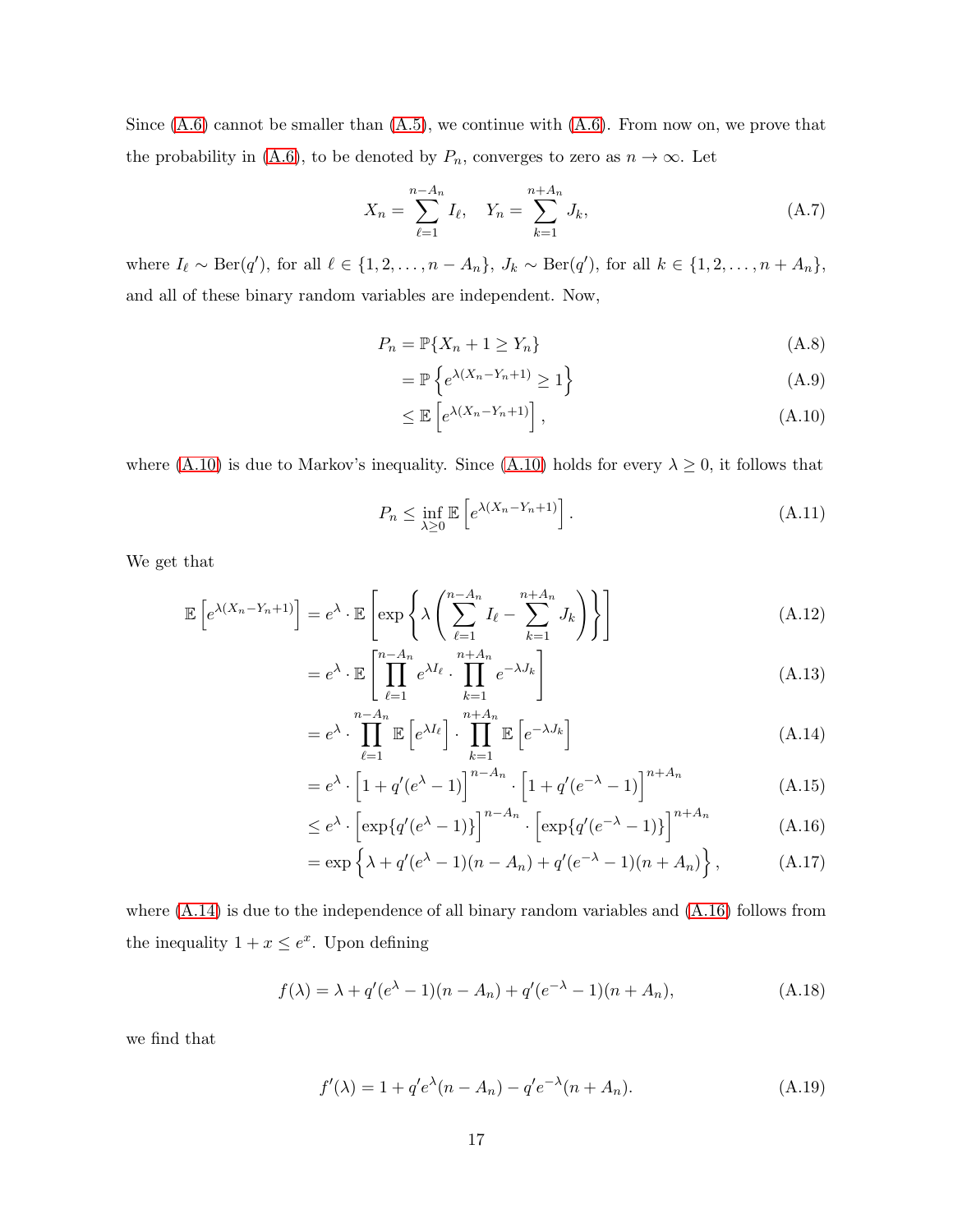In order to facilitate expressions, we solve for  $f'(\lambda) = 1$  and find that

$$
e^{\lambda^*} = \sqrt{\frac{n + A_n}{n - A_n}}.\tag{A.20}
$$

Substituting it back into [\(A.17\)](#page-33-4) yields that

$$
P_n \le \exp\left\{\lambda^* + q'(e^{\lambda^*} - 1)(n - A_n) + q'(e^{-\lambda^*} - 1)(n + A_n)\right\}
$$
\n(A.21)

$$
= \sqrt{\frac{n+A_n}{n-A_n}} \cdot \exp\left\{ q' \left( \sqrt{\frac{n+A_n}{n-A_n}} - 1 \right) (n-A_n) + q' \left( \sqrt{\frac{n-A_n}{n+A_n}} - 1 \right) (n+A_n) \right\} (A.22)
$$
  

$$
\sqrt{n+A_n} \left[ \sqrt{\frac{n-A_n}{n-A_n}} - 1 \right] (n+A_n)
$$

$$
= \sqrt{\frac{n+A_n}{n-A_n}} \cdot \exp\left\{ q' \left[ \sqrt{(n+A_n)(n-A_n)} - n + A_n \right] \right\}
$$

$$
\times \exp\left\{ q' \left[ \sqrt{(n-A_n)(n+A_n)} - n - A_n \right] \right\}
$$
(A.23)

$$
= \sqrt{\frac{n+A_n}{n-A_n}} \cdot \exp\left\{2q'\left(\sqrt{n^2-A_n^2} - n\right)\right\}.
$$
\n(A.24)

Consider the following

$$
\sqrt{n^2 - A_n^2} - n = \sqrt{n^2 \left(1 - \frac{A_n^2}{n^2}\right)} - n
$$
\n(A.25)

$$
= n\sqrt{1 - \frac{A_n^2}{n^2}} - n
$$
 (A.26)

$$
\leq n \left( 1 - \frac{A_n^2}{2n^2} \right) - n \tag{A.27}
$$

$$
=-\frac{A_n^2}{2n},\tag{A.28}
$$

where [\(A.27\)](#page-35-3) follows from the inequality  $\sqrt{1-t} \leq 1-t/2$ . Continuing from [\(A.2\)](#page-32-4), we arrive at

$$
P_e^{\mathfrak{m}}(\boldsymbol{x}_{0,n}) \le 2n\sqrt{\frac{n+A_n}{n-A_n}} \cdot \exp\left\{-(1-q)\cdot\frac{A_n^2}{n}\right\},\tag{A.29}
$$

which converges to zero when  $n \to \infty$ , as long as  $\lim_{n \to \infty} \frac{A_n}{\sqrt{n}}$  $\frac{n}{n} = \infty$  and  $\lim_{n \to \infty} \frac{A_n}{n} < 1$ .

For the case of  $\lim_{n\to\infty}\frac{A_n}{n}=1$ , consider the following. Let  $\{A_n\}_{n=1}^{\infty}$  be any sequence with  $\lim_{n\to\infty}\frac{A_n}{n}=1$  and let  $\{A'_n\}_{n=1}^{\infty}$  be a sequence with  $\lim_{n\to\infty}\frac{A'_n}{n}=\alpha$ , for  $\alpha\in(0,1)$ . Then, for sufficiently large  $n, A_n \geq A'_n$ , and thus, it follows that

$$
\mathbb{P}\left\{\text{Bin}\left(n - A_n, q'\right) + 1 \ge \text{Bin}\left(n + A_n, q'\right)\right\}
$$
\n
$$
\le \mathbb{P}\left\{\text{Bin}\left(n - A'_n, q'\right) + 1 \ge \text{Bin}\left(n + A'_n, q'\right)\right\} \xrightarrow{n \to \infty} 0,
$$
\n(A.30)

which completes the proof of Proposition [1.](#page-12-2)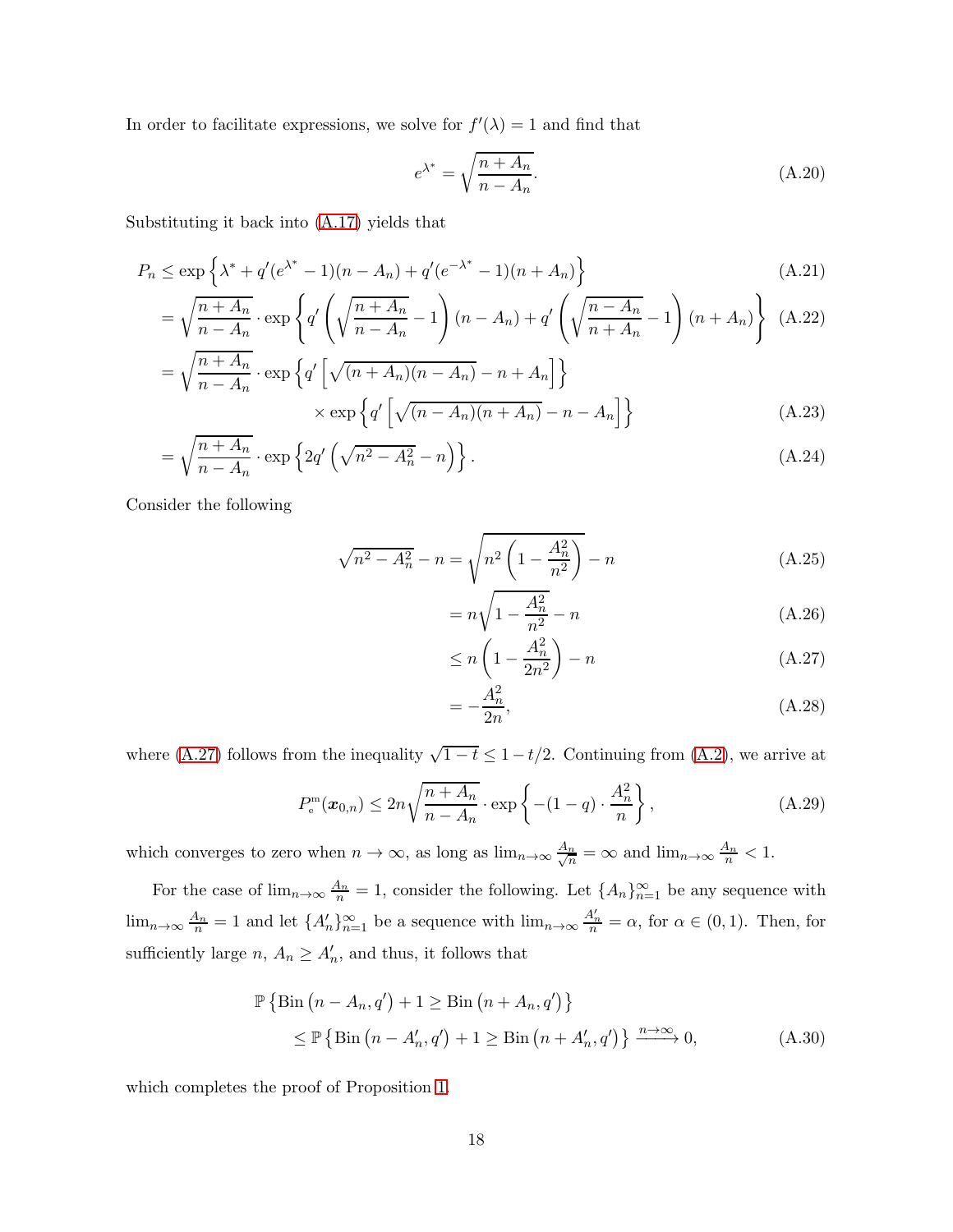## Appendix B - Proof of Proposition [2](#page-12-3)

#### Step 1: The Limit of the Probability to Decide '1'

If an agent starts with a '1', then the probability to decide in favor of '1' is given by

$$
\mathbb{P}\left\{\text{Bin}\left(n-\alpha\sqrt{n}-1,q'\right)+1\geq\text{Bin}\left(n+\alpha\sqrt{n},q'\right)\right\},\tag{B.1}
$$

and if an agent starts with a  $\langle 0 \rangle$ , then the probability to decide in favor of  $\langle 1 \rangle$  is given by

$$
\mathbb{P}\left\{\text{Bin}\left(n-\alpha\sqrt{n},q'\right)\geq\text{Bin}\left(n+\alpha\sqrt{n}-1,q'\right)+2\right\}
$$
  
= 
$$
\mathbb{P}\left\{\text{Bin}\left(n-\alpha\sqrt{n},q'\right)\geq\text{Bin}\left(n,q'\right)+\text{Bin}\left(\alpha\sqrt{n}-1,q'\right)+2\right\}.
$$
 (B.2)

From now on, we prove that the probability in  $(B.2)$ , to be denoted by  $P_n$ , converges to a value, which is strictly smaller than  $\frac{1}{2}$  for all sufficiently large n. An identical result also holds for the probability in [\(B.1\)](#page-32-5), the proof of which is very similar and hence omitted.

Let  $I_{\ell} \sim \text{Ber}(q')$ , for all  $\ell \in \{1, 2, ..., n - \alpha\sqrt{n}\}, J_s \sim \text{Ber}(q')$ , for all  $s \in \{1, 2, ..., n\},$  as well as  $K_m \sim \text{Ber}(q')$ , for all  $m \in \{1, 2, ..., \alpha\sqrt{n} - 1\}$ , and all of these binary random variables are independent. Consider the following

$$
P_n = \mathbb{P}\left\{\sum_{\ell=1}^{n-\alpha\sqrt{n}} I_\ell \ge \sum_{s=1}^n J_s + \sum_{m=1}^{\alpha\sqrt{n}-1} K_m + 2\right\}
$$
(B.3)

$$
= \mathbb{P}\left\{\sum_{\ell=1}^{n-\alpha\sqrt{n}} I_{\ell} - (n-\alpha\sqrt{n}+\alpha\sqrt{n})q' \ge \sum_{s=1}^{n} J_s - nq' + \sum_{m=1}^{\alpha\sqrt{n}-1} K_m + 2\right\}
$$
(B.4)

$$
= \mathbb{P}\left\{\sum_{\ell=1}^{n-\alpha\sqrt{n}} (I_{\ell} - q') - \alpha\sqrt{n}q' \ge \sum_{s=1}^{n} (J_{s} - q') + \sum_{m=1}^{\alpha\sqrt{n}-1} K_{m} + 2\right\}
$$
(B.5)

$$
= \mathbb{P}\left\{\frac{1}{\sqrt{n}}\sum_{\ell=1}^{n-\alpha\sqrt{n}} (I_{\ell} - q') \ge \frac{1}{\sqrt{n}} \sum_{s=1}^{n} (J_{s} - q') + \frac{1}{\sqrt{n}} \left(\sum_{m=1}^{\alpha\sqrt{n}-1} K_{m} + 2\right) + \alpha q'\right\}.
$$
 (B.6)

Let us denote

$$
X_n = \frac{1}{\sqrt{n}} \sum_{\ell=1}^{n-\alpha\sqrt{n}} (I_\ell - q'), \quad Y_n = \frac{1}{\sqrt{n}} \sum_{s=1}^n (J_s - q'), \quad Z_n = \frac{1}{\sqrt{n}} \left( \sum_{m=1}^{\alpha\sqrt{n}-1} K_m + 2 \right). \tag{B.7}
$$

It follows directly from the central limit theorem [\[43,](#page-39-8) p. 112, Theorem 2.4.1.] that  $Y_n$  converges in distribution to  $Y \sim \mathcal{N}(0, \sigma^2)$ , where  $\sigma^2 = q'(1 - q')$ . Concerning the sequence  $X_n$ , we first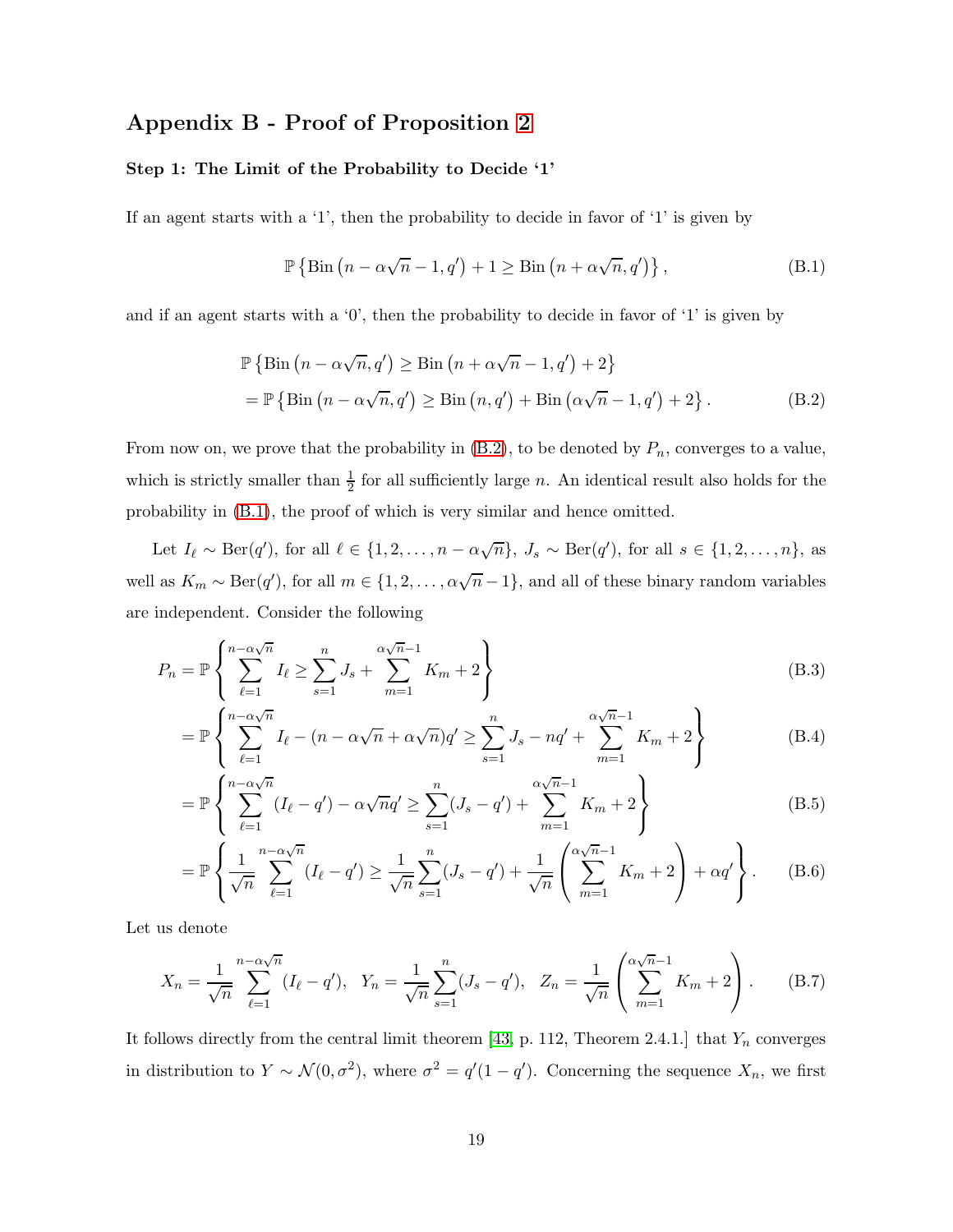write it as follows

$$
X_n = \frac{1}{\sqrt{n}} \sum_{\ell=1}^{n-\alpha\sqrt{n}} (I_\ell - q') \tag{B.8}
$$

$$
=\frac{\sqrt{n-\alpha\sqrt{n}}}{\sqrt{n}}\cdot\frac{1}{\sqrt{n-\alpha\sqrt{n}}}\sum_{\ell=1}^{n-\alpha\sqrt{n}}(I_{\ell}-q')\tag{B.9}
$$

$$
\stackrel{\triangle}{=} \frac{\sqrt{n - \alpha \sqrt{n}}}{\sqrt{n}} \tilde{X}_n,\tag{B.10}
$$

where  $\tilde{X}_n$  converges in distribution to  $X \sim \mathcal{N}(0, \sigma^2)$ , again, from the central limit theorem. In order to conclude that  $X_n$  itself converges in distribution to  $X \sim \mathcal{N}(0, \sigma^2)$ , we only need to prove that  $|\tilde{X}_n - X_n|$  converges in distribution to 0. We have that

$$
\lim_{n \to \infty} \mathbb{E}\left[\tilde{X}_n - X_n\right]^2 = \lim_{n \to \infty} \mathbb{E}\left[\left(1 - \frac{\sqrt{n - \alpha\sqrt{n}}}{\sqrt{n}}\right) \cdot \frac{1}{\sqrt{n - \alpha\sqrt{n}}} \sum_{\ell=1}^{n - \alpha\sqrt{n}} (I_\ell - q')\right]^2 \tag{B.11}
$$

$$
= \lim_{n \to \infty} \left( 1 - \frac{\sqrt{n - \alpha \sqrt{n}}}{\sqrt{n}} \right)^2 \cdot \frac{1}{n - \alpha \sqrt{n}} \cdot \mathbb{E} \left[ \sum_{\ell=1}^{n - \alpha \sqrt{n}} (I_{\ell} - q') \right]^2 \tag{B.12}
$$

$$
= \lim_{n \to \infty} \left( 1 - \frac{\sqrt{n - \alpha \sqrt{n}}}{\sqrt{n}} \right)^2 \cdot \frac{1}{n - \alpha \sqrt{n}} \cdot \sum_{\ell=1}^{n - \alpha \sqrt{n}} \mathbb{E} \left[ (I_{\ell} - q')^2 \right] \tag{B.13}
$$

$$
= \lim_{n \to \infty} \left( 1 - \frac{\sqrt{n - \alpha \sqrt{n}}}{\sqrt{n}} \right)^2 \cdot \mathbb{E} \left[ (I_1 - q')^2 \right]
$$
 (B.14)

$$
=0,\t\t(B.15)
$$

which proves that that  $|\tilde{X}_n - X_n|$  converges in  $L^2$  to 0, thus also in distribution. It then follows from [\[44,](#page-39-9) Theorem 3.1] that  $X_n$  converges in distribution to  $X \sim \mathcal{N}(0, \sigma^2)$ .

Concerning the sequence  $Z_n$ , consider the following

$$
\lim_{n \to \infty} \mathbb{E}[Z_n] = \lim_{n \to \infty} \mathbb{E}\left[\frac{1}{\sqrt{n}} \left(\sum_{m=1}^{\alpha\sqrt{n}-1} K_m + 2\right)\right]
$$
(B.16)

$$
= \lim_{n \to \infty} \frac{1}{\sqrt{n}} \left( \sum_{m=1}^{\alpha \sqrt{n}-1} q' + 2 \right)
$$
 (B.17)

$$
= \alpha q',\tag{B.18}
$$

and furthermore,

$$
\lim_{n \to \infty} \mathbf{Var}[Z_n] = \lim_{n \to \infty} \mathbf{Var}\left[\frac{1}{\sqrt{n}} \left(\sum_{m=1}^{\alpha \sqrt{n}-1} K_m + 2\right)\right]
$$
(B.19)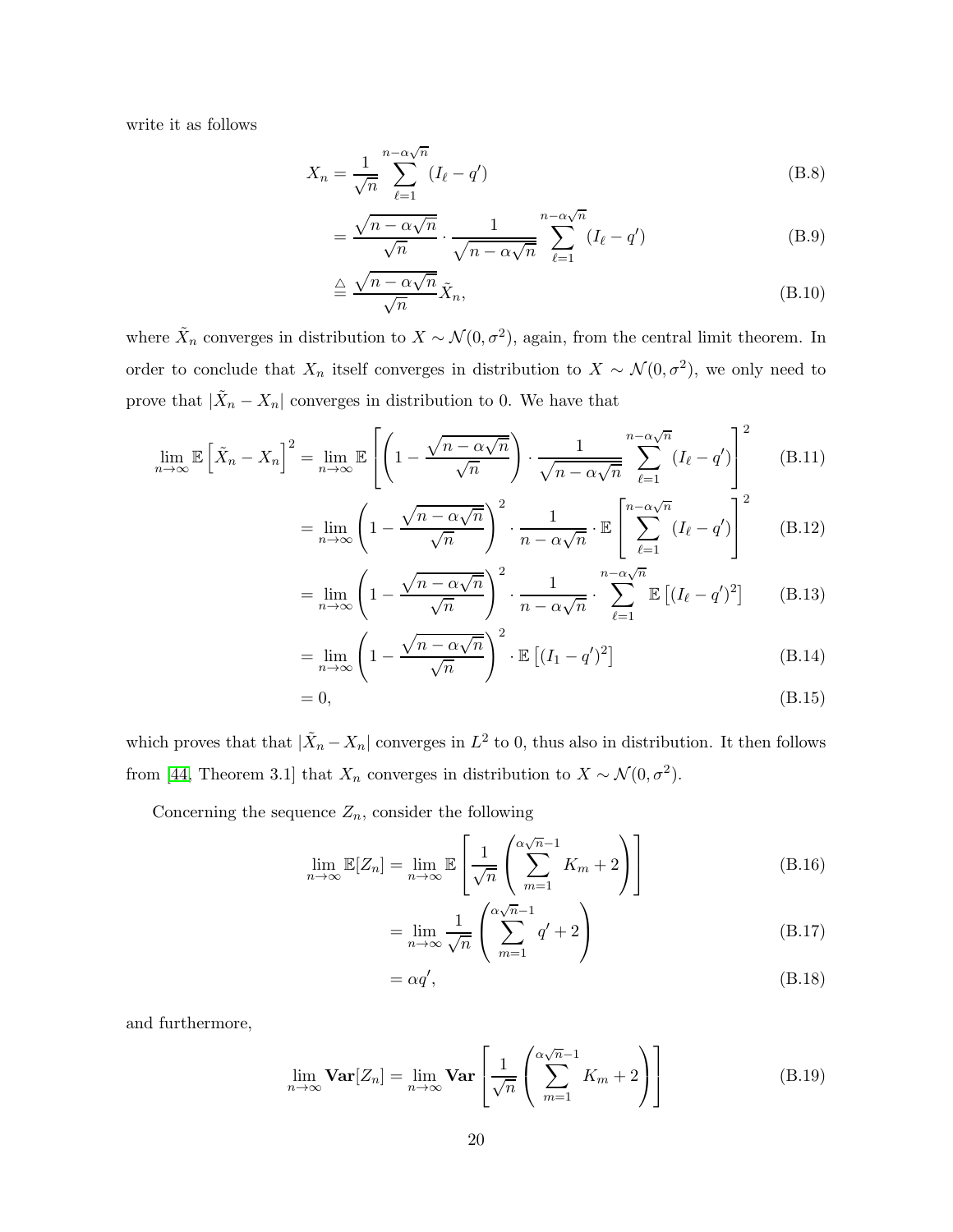$$
= \lim_{n \to \infty} \frac{1}{n} \sum_{m=1}^{\alpha \sqrt{n}-1} q'(1-q')
$$
 (B.20)

$$
=0.\t\t(B.21)
$$

It follows that  $Z_n$  converges in  $L^2$  to  $Z = \alpha q'$ , i.e., a deterministic random variable. Hence,  $Z_n$ also converges to  $Z = \alpha q'$  in probability [\[43,](#page-39-8) Lemma 1.3.5]. Now, for  $\epsilon > 0$  arbitrarily small, consider the following

$$
P_n = \mathbb{P}\left\{X_n \ge Y_n + Z_n + \alpha q'\right\}
$$
\n
$$
= \mathbb{P}\left\{X_n \ge Y_n + Z_n + \alpha q'|Z_n \ge \alpha q' - \epsilon\right\} \mathbb{P}\left\{Z_n \ge \alpha q' - \epsilon\right\}
$$
\n
$$
+ \mathbb{P}\left\{X_n > Y_n + Z_n + \alpha q'|Z_n < \alpha q' - \epsilon\right\} \mathbb{P}\left\{Z_n < \alpha q' - \epsilon\right\} \tag{B.23}
$$

$$
+ \mathbb{P}\left\{X_n \ge Y_n + Z_n + \alpha q' | Z_n < \alpha q' - \epsilon\right\} \mathbb{P}\left\{Z_n < \alpha q' - \epsilon\right\} \tag{B.23}
$$

$$
\leq \mathbb{P}\left\{X_n \geq Y_n + \alpha q' - \epsilon + \alpha q' | Z_n \geq \alpha q' - \epsilon\right\} \mathbb{P}\left\{Z_n \geq \alpha q' - \epsilon\right\} + \mathbb{P}\left\{Z_n < \alpha q' - \epsilon\right\} \tag{B.24}
$$

$$
= \mathbb{P}\left\{X_n \geq Y_n + 2\alpha q' - \epsilon\right\} \mathbb{P}\left\{Z_n \geq \alpha q' - \epsilon\right\} + \mathbb{P}\left\{Z_n < \alpha q' - \epsilon\right\},\tag{B.25}
$$

where [\(B.23\)](#page-34-4) is due to the law of total probability and [\(B.25\)](#page-34-3) follows from the fact that  $(X_n, Y_n)$ are independent of  $Z_n$ . Since  $\{I_\ell\}$  and  $\{J_s\}$  are all independent, the joint law of the pair  $(X_n, Y_n)$ converges to the joint law of  $(X, Y)$  and  $X, Y$  are independent. Hence, by Portmanteau's theorem [\[44,](#page-39-9) p. 16, Theorem 2.1], and the fact that  $Z_n$  converges to  $Z = \alpha q'$  in probability,

$$
\limsup_{n \to \infty} P_n \le \mathbb{P}\left\{X - Y \ge 2\alpha q' - \epsilon\right\} \tag{B.26}
$$

$$
= \mathbb{P}\left\{\mathcal{N}(0, 2q(1-q)) \ge 2\alpha q' - \epsilon\right\}
$$
 (B.27)

$$
=Q\left(t_0^-(\epsilon)\right),\tag{B.28}
$$

where

$$
t_0^- (\epsilon) = \frac{2\alpha q' - \epsilon}{\sqrt{2q(1-q)}},\tag{B.29}
$$

and

$$
Q(t) \stackrel{\triangle}{=} \int_{t}^{\infty} \frac{1}{\sqrt{2\pi}} \exp\left\{-\frac{s^2}{2}\right\} ds. \tag{B.30}
$$

In a similar fashion,

$$
P_n = \mathbb{P}\left\{X_n \ge Y_n + Z_n + \alpha q'\right\}
$$
  
=  $\mathbb{P}\left\{X_n \ge Y_n + Z_n + \alpha q'|Z_n \le \alpha q' + \epsilon\right\} \mathbb{P}\left\{Z_n \le \alpha q' + \epsilon\right\}$  (B.31)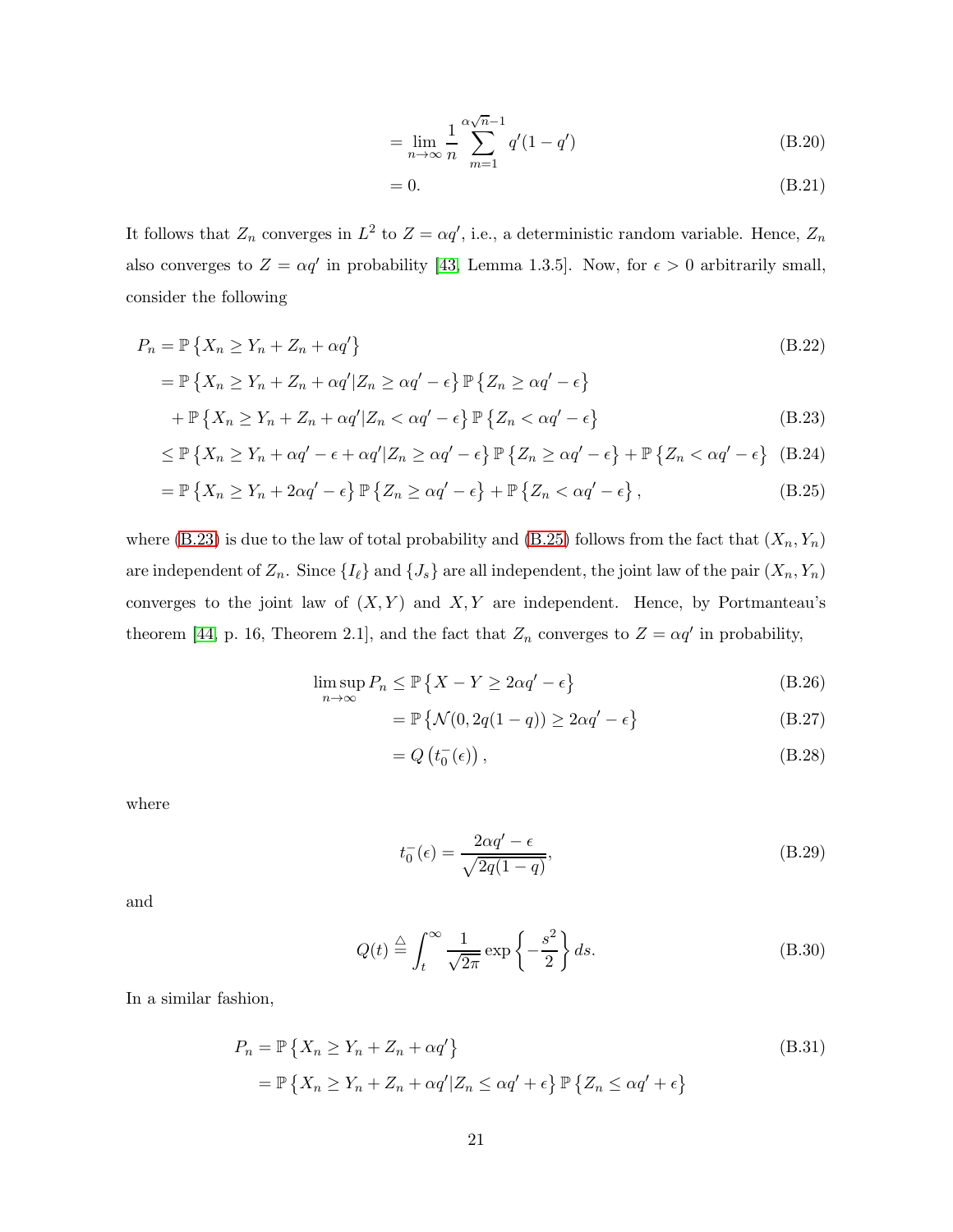$$
+ \mathbb{P}\left\{X_n \geq Y_n + Z_n + \alpha q' | Z_n > \alpha q' - \epsilon\right\} \mathbb{P}\left\{Z_n > \alpha q' - \epsilon\right\}
$$
 (B.32)

$$
\geq \mathbb{P}\left\{X_n \geq Y_n + \alpha q' + \epsilon + \alpha q' | Z_n \leq \alpha q' + \epsilon\right\} \mathbb{P}\left\{Z_n \leq \alpha q' + \epsilon\right\} \tag{B.33}
$$

$$
= \mathbb{P}\left\{X_n \geq Y_n + 2\alpha q' + \epsilon\right\} \mathbb{P}\left\{Z_n \leq \alpha q' + \epsilon\right\},\tag{B.34}
$$

and thus,

$$
\liminf_{n \to \infty} P_n \ge \mathbb{P}\left\{X - Y \ge 2\alpha q' + \epsilon\right\} \tag{B.35}
$$

$$
= \mathbb{P}\left\{\mathcal{N}(0, 2q(1-q)) \ge 2\alpha q' + \epsilon\right\}
$$
 (B.36)

$$
=Q\left(t_0^+(\epsilon)\right),\tag{B.37}
$$

where

$$
t_0^+(\epsilon) = \frac{2\alpha q' + \epsilon}{\sqrt{2q(1-q)}}.
$$
\n(B.38)

From the continuity of the Q-function and the fact that  $\epsilon > 0$  is arbitrarily small, we conclude that

$$
\limsup_{n \to \infty} P_n \le Q(t_0) \le \liminf_{n \to \infty} P_n,\tag{B.39}
$$

where

$$
t_0 = \sqrt{\frac{2\alpha^2(1-q)}{q}},
$$
 (B.40)

and hence,

$$
\lim_{n \to \infty} P_n = Q(t_0). \tag{B.41}
$$

Now, for any  $\alpha > 0$  and  $q \in (0,1)$ , the expression in [\(B.40\)](#page-27-2) is strictly positive and thus  $\lim_{n\to\infty} P_n = Q(t_0) < \frac{1}{2}$  $\frac{1}{2}$ . We conclude that for all  $0 < \delta < \frac{1}{2} - Q(t_0)$ ,  $P_n \leq Q(t_0) + \delta < \frac{1}{2}$  holds for all sufficiently large  $n$ .

#### Step 2: Many Zeros with High Probability

Let  $0 < \delta < \frac{1}{2} - Q(t_0)$  be given. Let  $Q_n^0, Q_n^1$  denote the probabilities of deciding '0', for the two possible initial states. Since  $P_n \leq Q(t_0) + \delta < \frac{1}{2}$  for all sufficiently large n, it follows that  $\min\{Q_n^0, Q_n^1\} \ge \Phi(t_0) - \delta > \frac{1}{2}$  for all sufficiently large *n*, where  $\Phi(t)$  is defined in [\(2\)](#page-6-0).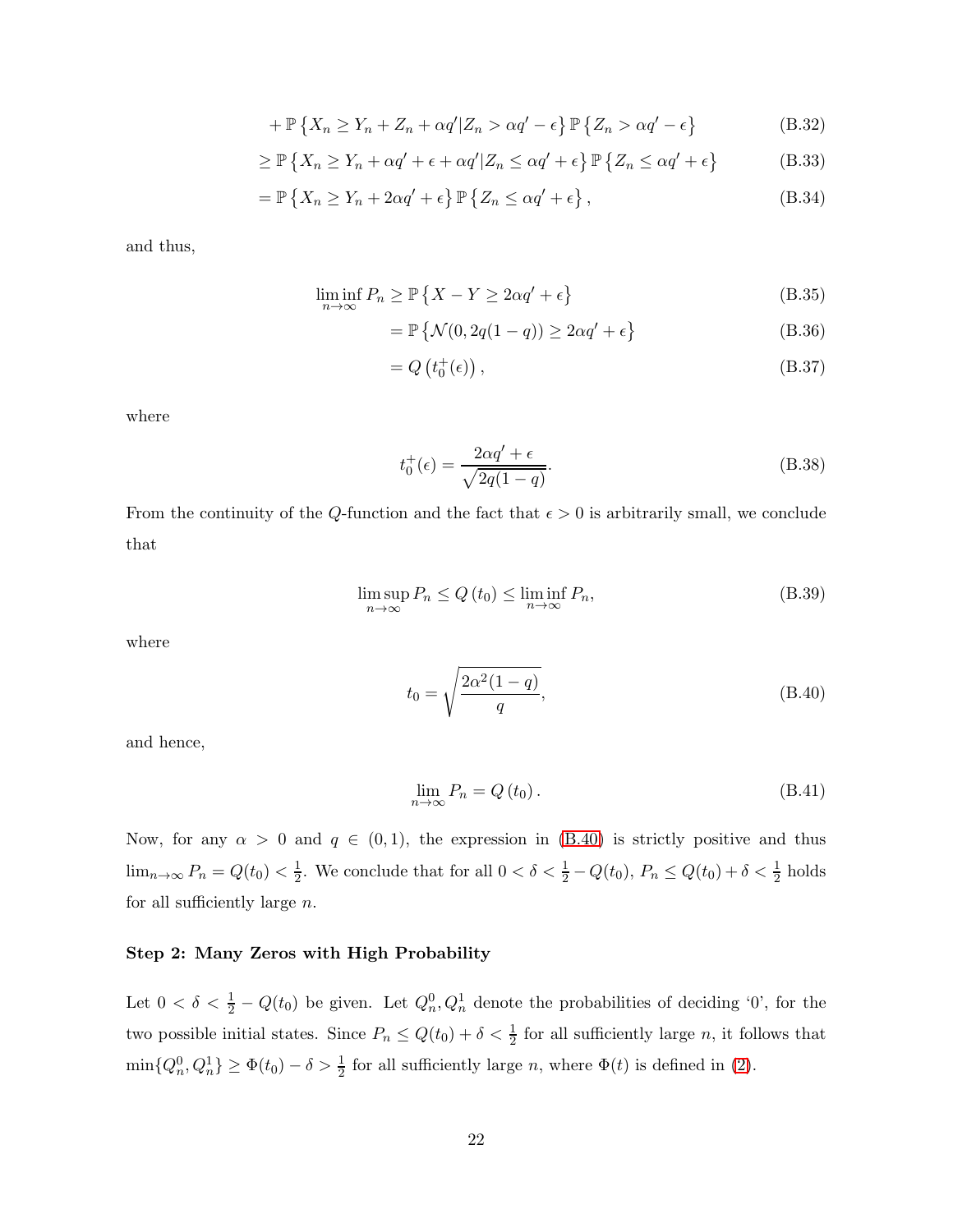Let  $\epsilon > \delta > 0$  such that  $\Phi(t_0) - \delta > \Phi(t_0) - \epsilon > \frac{1}{2}$ . We now prove that the probability of drawing a relatively small number of zeros tends to 0 as  $n \to \infty$ . Denote  $N_0 = N(\mathbf{X}_1; 0)$  and consider the following for  $s\geq 0$ 

$$
\mathbb{P}\left\{N_0 \le 2n(\Phi(t_0) - \epsilon)\right\} = \mathbb{P}\left\{e^{-sN_0} \ge e^{-2ns(\Phi(t_0) - \epsilon)}\right\}
$$
\n(B.42)

$$
\leq \frac{\mathbb{E}\left[e^{-sN_0}\right]}{e^{-2ns(\Phi(t_0)-\epsilon)}},\tag{B.43}
$$

where [\(B.43\)](#page-27-3) is due to Markov's inequality. Since (B.43) holds for every  $s \geq 0$ , it follows that

$$
\mathbb{P}\left\{N_0 \le 2n(\Phi(t_0) - \epsilon)\right\} \le \inf_{s \ge 0} \frac{\mathbb{E}\left[e^{-sN_0}\right]}{e^{-2ns(\Phi(t_0) - \epsilon)}}.\tag{B.44}
$$

Note that

$$
N_0 = \sum_{\ell=1}^{n + \alpha \sqrt{n}} I_\ell + \sum_{k=1}^{n - \alpha \sqrt{n}} J_k,
$$
 (B.45)

where  $I_{\ell} \sim \text{Ber}(Q_n^0)$ , for all  $\ell \in \{1, 2, ..., n + \alpha\sqrt{n}\}, J_k \sim \text{Ber}(Q_n^1)$ , for all  $k \in \{1, 2, ..., n - \ell\}$  $\alpha\sqrt{n}$ , and all of these binary random variables are independent. We get that

$$
\mathbb{E}\left[e^{-sN_0}\right] = \mathbb{E}\left[\exp\left\{-s\left(\sum_{\ell=1}^{n+\alpha\sqrt{n}} I_{\ell} + \sum_{k=1}^{n-\alpha\sqrt{n}} J_k\right)\right\}\right]
$$
(B.46)

$$
= \mathbb{E}\left[\prod_{\ell=1}^{n+\alpha\sqrt{n}} e^{-sI_{\ell}} \cdot \prod_{k=1}^{n-\alpha\sqrt{n}} e^{-sJ_{k}}\right]
$$
(B.47)

$$
= \prod_{\ell=1}^{n+\alpha\sqrt{n}} \mathbb{E}\left[e^{-sI_{\ell}}\right] \cdot \prod_{k=1}^{n-\alpha\sqrt{n}} \mathbb{E}\left[e^{-sJ_{k}}\right]
$$
(B.48)

$$
= \left[1 + Q_n^0(e^{-s} - 1)\right]^{n + \alpha\sqrt{n}} \cdot \left[1 + Q_n^1(e^{-s} - 1)\right]^{n - \alpha\sqrt{n}} \tag{B.49}
$$

$$
\leq \left[1 + (\Phi(t_0) - \delta)(e^{-s} - 1)\right]^{n + \alpha \sqrt{n}} \cdot \left[1 + (\Phi(t_0) - \delta)(e^{-s} - 1)\right]^{n - \alpha \sqrt{n}} \tag{B.50}
$$

$$
= [1 + (\Phi(t_0) - \delta)(e^{-s} - 1)]^{2n}, \qquad (B.51)
$$

where [\(B.48\)](#page-27-4) is due to the independence of all binary random variables and [\(B.50\)](#page-28-0) is true since  $\min\{Q_n^0, Q_n^1\} \ge \Phi(t_0) - \delta$  for all sufficiently large n and  $e^{-s} - 1 \le 0$ . Substituting [\(B.51\)](#page-28-1) back into [\(B.44\)](#page-27-5) yields that

$$
\mathbb{P}\left\{N_0 \le 2n(\Phi(t_0) - \epsilon)\right\} \le \inf_{s \ge 0} \exp\left\{2n\log\left[1 + (\Phi(t_0) - \delta)(e^{-s} - 1)\right] + 2ns(\Phi(t_0) - \epsilon)\right\} \text{ (B.52)}
$$
\n
$$
= \exp\left\{2n \cdot \inf_{s \ge 0} \{\log\left[1 + (\Phi(t_0) - \delta)(e^{-s} - 1)\right] + s(\Phi(t_0) - \epsilon)\}\right\}.
$$
\n(B.53)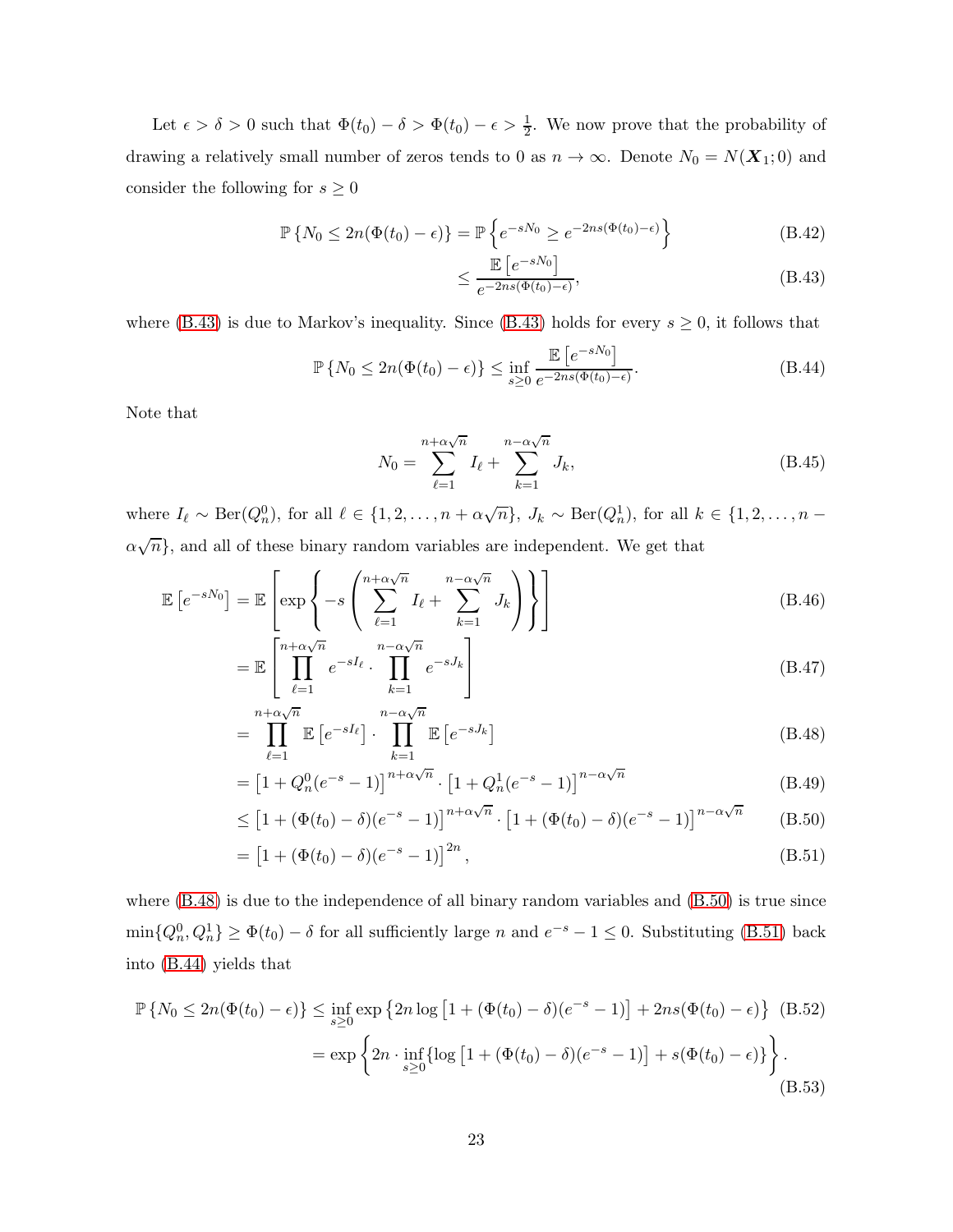Upon defining

$$
g(s) = \log \left[ 1 + (\Phi(t_0) - \delta)(e^{-s} - 1) \right] + s(\Phi(t_0) - \epsilon),
$$
\n(B.54)

we find that the solution to  $g'(s) = 0$  is given by

$$
s^* = \log \left( \frac{(\Phi(t_0) - \delta)[1 - (\Phi(t_0) - \epsilon)]}{[1 - (\Phi(t_0) - \delta)](\Phi(t_0) - \epsilon)} \right).
$$
 (B.55)

Substituting it back into [\(B.54\)](#page-28-2) yields that

$$
g(s^*) = \log\left(1 + (\Phi(t_0) - \delta)\left[\frac{[1 - (\Phi(t_0) - \delta)](\Phi(t_0) - \epsilon)}{(\Phi(t_0) - \delta)[1 - (\Phi(t_0) - \epsilon)]} - 1\right]\right)
$$

$$
+ (\Phi(t_0) - \epsilon)\log\left(\frac{(\Phi(t_0) - \delta)[1 - (\Phi(t_0) - \epsilon)]}{[1 - (\Phi(t_0) - \delta)](\Phi(t_0) - \epsilon)}\right)
$$
(B.56)
$$
= \log\left(\frac{1 - (\Phi(t_0) - \delta)}{1 - (\Phi(t_0) - \epsilon)}\right) + (\Phi(t_0) - \epsilon)\log\left(\frac{\Phi(t_0) - \delta}{\Phi(t_0) - \epsilon}\right)
$$

$$
+\left(\Phi(t_0) - \epsilon\right) \log \left(\frac{1 - \left(\Phi(t_0) - \epsilon\right)}{1 - \left(\Phi(t_0) - \delta\right)}\right) \tag{B.57}
$$

$$
= -(\Phi(t_0) - \epsilon) \log \left( \frac{\Phi(t_0) - \epsilon}{\Phi(t_0) - \delta} \right) - (1 - (\Phi(t_0) - \epsilon)) \log \left( \frac{1 - (\Phi(t_0) - \epsilon)}{1 - (\Phi(t_0) - \delta)} \right) \tag{B.58}
$$

$$
= -D(\Phi(t_0) - \epsilon || \Phi(t_0) - \delta). \tag{B.59}
$$

We upper-bound the expression in [\(B.59\)](#page-29-0) using Pinsker's inequality [\[45,](#page-40-0) [46\]](#page-40-1). Recall that the total variation distance between two probability distributions  $P$  and  $Q$  is defined by

$$
|P - Q| = \frac{1}{2} \sum_{x \in \mathcal{X}} |P(x) - Q(x)|,
$$
 (B.60)

and the Kullback–Leibler divergence is defined by

$$
D(P||Q) = \sum_{x \in \mathcal{X}} P(x) \log \frac{P(x)}{Q(x)}.
$$
 (B.61)

Then, Pinsker's inequality asserts that

$$
D(P||Q) \ge 2|P - Q|^2. \tag{B.62}
$$

Thus, we arrive at

$$
\mathbb{P}\left\{N_0 \le 2n(\Phi(t_0) - \epsilon)\right\} \le \exp\left\{-2nD(\Phi(t_0) - \epsilon || \Phi(t_0) - \delta)\right\} \tag{B.63}
$$

$$
\leq \exp\left\{-4n(\epsilon-\delta)^2\right\}.
$$
 (B.64)

Hence, we conclude that for all  $n$  sufficiently large

$$
\mathbb{P}\left\{N_0 \ge 2n(\Phi(t_0) - \epsilon)\right\} \ge 1 - \exp\left\{-4n(\epsilon - \delta)^2\right\},\tag{B.65}
$$

which converges to 1 as  $n \to \infty$ . Proposition [2](#page-12-3) is now proved.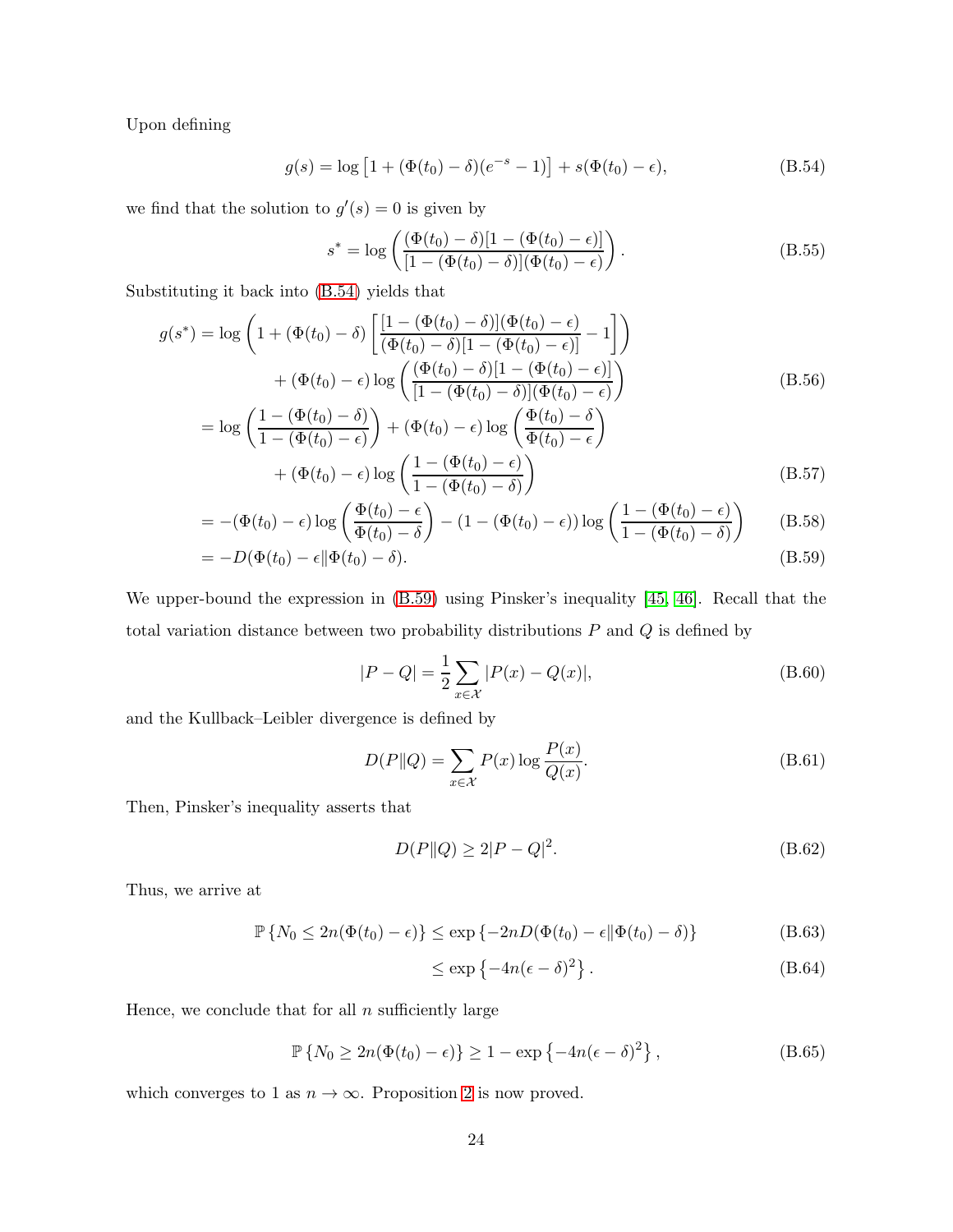## Appendix C - Proof of Proposition [3](#page-12-1)

Denote  $N_0 = N(X_1; 0)$ . Let  $\{p_n\}$  denote the sequence of probabilities of the events that an agent with an initial value '0' updates its value to '0' after a single round of communication.

#### Step 1: An Upper Bound on the PMF of the Binomial Distribution

We start by upper-bounding the probability mass function (PMF) of the binomial random variable  $X = \text{Bin}(n, p)$ , which is given by

$$
P_X(k) = \binom{n}{k} p^k (1-p)^{n-k}, \quad k \in [0:n].
$$
 (C.1)

In order to upper-bound the binomial coefficient in [\(C.1\)](#page-32-5), we invoke the following Stirling's bounds:

$$
\sqrt{2\pi n} \cdot n^n \cdot e^{-n} \le n! \le e\sqrt{n} \cdot n^n \cdot e^{-n},\tag{C.2}
$$

and get the following

$$
\binom{n}{k} = \frac{n!}{k! \cdot (n-k)!} \tag{C.3}
$$

$$
\leq \frac{e\sqrt{n} \cdot n^n \cdot e^{-n}}{\sqrt{2\pi k} \cdot k^k \cdot e^{-k} \cdot \sqrt{2\pi (n-k)} \cdot (n-k)^{n-k} \cdot e^{-(n-k)}}
$$
(C.4)

$$
= \frac{e\sqrt{n} \cdot n^n}{\sqrt{2\pi k} \cdot k^k \cdot \sqrt{2\pi (n-k)} \cdot (n-k)^{n-k}}
$$
(C.5)

$$
=\frac{e}{2\pi}\sqrt{\frac{n}{k(n-k)}}\frac{n^k\cdot n^{n-k}}{k^k\cdot(n-k)^{n-k}}
$$
(C.6)

$$
= \frac{e}{2\pi} \sqrt{\frac{n}{k(n-k)}} \exp\left\{-k \log\left(\frac{k}{n}\right) - (n-k) \log\left(\frac{n-k}{n}\right)\right\}
$$
(C.7)

$$
= \frac{e}{2\pi} \sqrt{\frac{n}{k(n-k)}} \exp\left\{-n\left[\frac{k}{n}\log\left(\frac{k}{n}\right) + \left(1 - \frac{k}{n}\right)\log\left(1 - \frac{k}{n}\right)\right]\right\}.
$$
 (C.8)

Substituting [\(C.8\)](#page-32-6) back into [\(C.1\)](#page-32-5) yields

$$
P_X(k) \le \frac{e}{2\pi} \sqrt{\frac{n}{k(n-k)}} \exp\left\{-n\left[\frac{k}{n}\log\left(\frac{k}{n}\right) + \left(1 - \frac{k}{n}\right)\log\left(1 - \frac{k}{n}\right)\right]\right\} \cdot p^k (1-p)^{n-k}
$$
\n(C.9)\n
$$
= \frac{e}{2\pi} \sqrt{\frac{n}{k(n-k)}} \exp\left\{-n\left[\frac{k}{n}\log\left(\frac{k}{n}\right) + \left(1 - \frac{k}{n}\right)\log\left(1 - \frac{k}{n}\right)\right]\right\}
$$
\n
$$
\times \exp\left\{-n\left[\frac{k}{n}\log\left(\frac{1}{n}\right) + \left(1 - \frac{k}{n}\right)\log\left(\frac{1}{n}\right)\right]\right\}
$$
\n(C.10)

$$
\times \exp\left\{-n\left[\frac{k}{n}\log\left(\frac{1}{p}\right) + \left(1 - \frac{k}{n}\right)\log\left(\frac{1}{1-p}\right)\right]\right\} \tag{C.10}
$$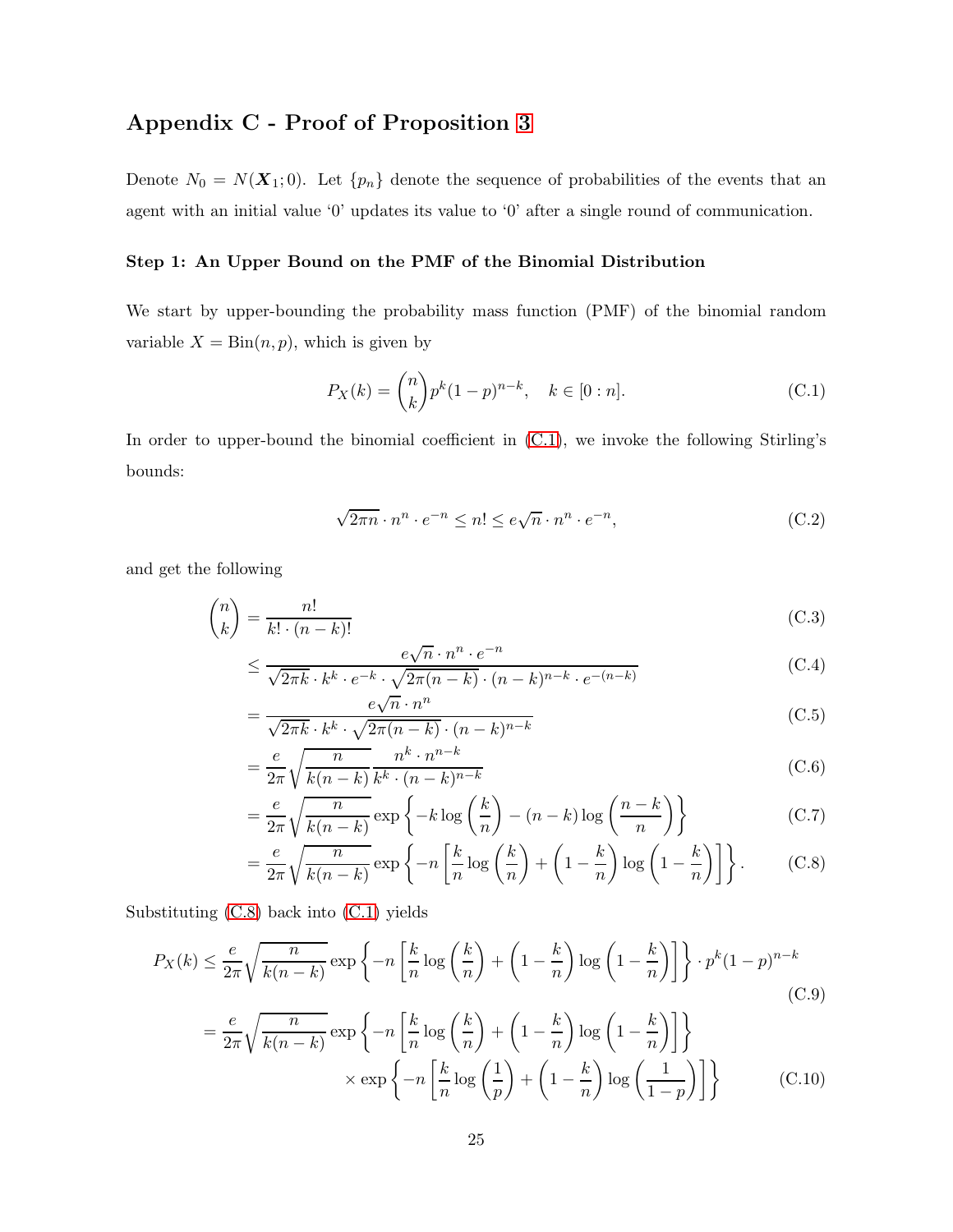$$
= \frac{e}{2\pi} \sqrt{\frac{n}{k(n-k)}} \exp\left\{-n\left[\frac{k}{n}\log\left(\frac{k/n}{p}\right) + \left(1 - \frac{k}{n}\right)\log\left(\frac{1 - k/n}{1 - p}\right)\right]\right\} \tag{C.11}
$$

$$
= \frac{e}{2\pi} \sqrt{\frac{n}{k(n-k)}} \exp\left\{-nD\left(\frac{k}{n}\middle\|p\right)\right\},\tag{C.12}
$$

where  $D(\alpha||\beta)$ , for  $\alpha, \beta \in [0, 1]$ , is defined in [\(1\)](#page-6-1).

## Step 2: The Limit of  $\{p_n\}$  is  $\frac{1}{2}$

First, we show that  $\{p_n\}$  is lower-bounded by  $\frac{1}{2}$ . For  $q' = 1 - q$ , denote

$$
Z \sim \text{Bin}\left(n - 1, q'\right), \quad X, Y \sim \text{Bin}\left(n, q'\right). \tag{C.13}
$$

We have that

$$
p_n = \mathbb{P}\{Z + 1 \ge Y\} \tag{C.14}
$$

$$
\geq \mathbb{P}\left\{\text{Bin}\left(n-1,q'\right) + \text{Bin}\left(1,q'\right) \geq Y\right\} \tag{C.15}
$$

$$
= \mathbb{P}\left\{X \ge Y\right\},\tag{C.16}
$$

where  $(C.15)$  is true since  $Bin(1, q') \leq 1$  with probability one. It follows by symmetry that

$$
1 = \mathbb{P}\{X > Y\} + \mathbb{P}\{X < Y\} + \mathbb{P}\{X = Y\}
$$
 (C.17)

$$
=2\mathbb{P}\{X>Y\}+\mathbb{P}\{X=Y\},\tag{C.18}
$$

or,

$$
\mathbb{P}\{X > Y\} = \frac{1}{2} - \frac{1}{2} \cdot \mathbb{P}\{X = Y\},\tag{C.19}
$$

which implies that

$$
p_n \ge \mathbb{P}\{X \ge Y\} \tag{C.20}
$$

$$
= \mathbb{P}\{X > Y\} + \mathbb{P}\{X = Y\}
$$
\n(C.21)

$$
= \frac{1}{2} + \frac{1}{2} \cdot \mathbb{P}\{X = Y\}
$$
 (C.22)

$$
\geq \frac{1}{2}.\tag{C.23}
$$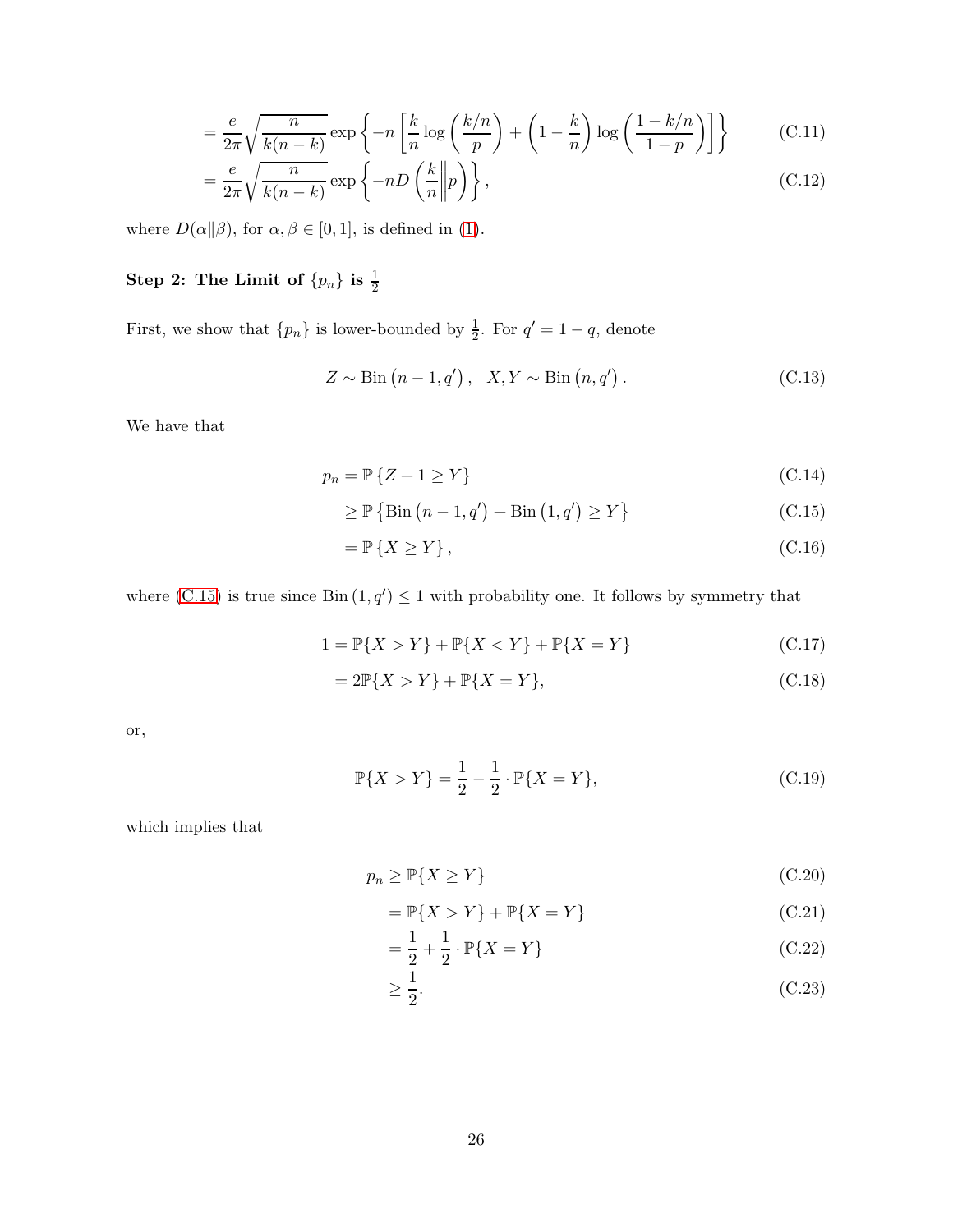Next, we upper-bound the sequence  $\{p_n\}$ . Note that

$$
p_n = \mathbb{P}\left\{\text{Bin}\left(n-1, q'\right) + 1 \ge \text{Bin}\left(n, q'\right)\right\} \tag{C.24}
$$

$$
\leq \mathbb{P}\left\{\text{Bin}\left(n, q'\right) + 1 \geq \text{Bin}\left(n, q'\right)\right\} \tag{C.25}
$$

$$
= \mathbb{P}\left\{X + 1 \ge Y\right\} \tag{C.26}
$$

$$
= \mathbb{P}\{X \ge Y\} + \mathbb{P}\{X + 1 = Y\}
$$
\n(C.27)

$$
= \frac{1}{2} + \frac{1}{2} \cdot \mathbb{P}\{X = Y\} + \mathbb{P}\{X + 1 = Y\}.
$$
 (C.28)

As for the last term in [\(C.28\)](#page-35-4), we have that

$$
\mathbb{P}\left\{X+1=Y\right\} = \sum_{\ell=0}^{n-1} \mathbb{P}\{X=\ell\} \cdot \mathbb{P}\{Y=\ell+1\}
$$
 (C.29)

$$
\leq \sqrt{\sum_{\ell=0}^{n-1} (\mathbb{P}\{X=\ell\})^2} \sqrt{\sum_{\ell=0}^{n-1} (\mathbb{P}\{Y=\ell+1\})^2}
$$
 (C.30)

$$
= \sqrt{\sum_{\ell=0}^{n-1} (\mathbb{P}\{X=\ell\})^2} \sqrt{\sum_{\ell=1}^{n} (\mathbb{P}\{Y=\ell\})^2}
$$
 (C.31)

$$
\leq \sqrt{\sum_{\ell=0}^{n} \left(\mathbb{P}\{X=\ell\}\right)^2} \sqrt{\sum_{\ell=0}^{n} \left(\mathbb{P}\{Y=\ell\}\right)^2} \tag{C.32}
$$

$$
= \sum_{\ell=0}^{n} (\mathbb{P}\{X = \ell\})^2
$$
 (C.33)

$$
= \sum_{\ell=0}^{n} \mathbb{P}\{X = \ell\} \cdot \mathbb{P}\{Y = \ell\}
$$
 (C.34)

$$
=\mathbb{P}\{X=Y\},\tag{C.35}
$$

where [\(C.30\)](#page-35-5) follows from the Cauchy-Schwarz inequality. Substituting [\(C.35\)](#page-35-6) back into [\(C.28\)](#page-35-4) yields that

$$
p_n \le \frac{1}{2} + \frac{3}{2} \cdot \mathbb{P}\{X = Y\}.
$$
 (C.36)

Now, consider the following:

$$
\mathbb{P}\{X = Y\} = \sum_{\ell=0}^{n} (\mathbb{P}\{X = \ell\})^2
$$
\n(C.37)

$$
=\sum_{\ell=0}^{n} \left[ \binom{n}{\ell} (1-q)^{\ell} q^{n-\ell} \right]^2 \tag{C.38}
$$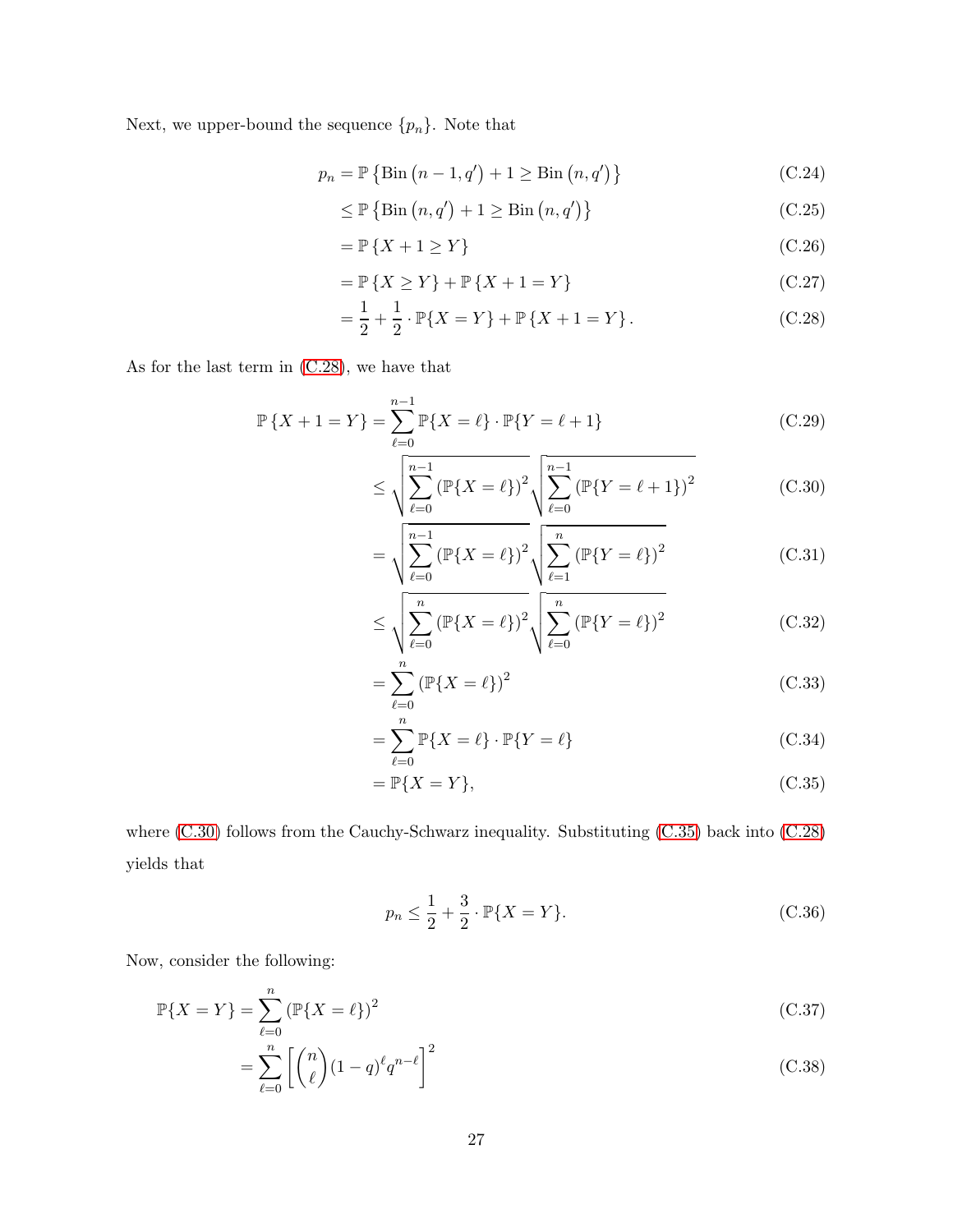$$
= \left[ \binom{n}{0} (1-q)^0 q^n \right]^2 + \sum_{\ell=1}^{n-1} \left[ \binom{n}{\ell} (1-q)^{\ell} q^{n-\ell} \right]^2 + \left[ \binom{n}{n} (1-q)^n q^0 \right]^2 \tag{C.39}
$$

$$
= q^{2n} + \sum_{\ell=1}^{n-1} \left[ \binom{n}{\ell} (1-q)^{\ell} q^{n-\ell} \right]^2 + (1-q)^{2n}.
$$
 (C.40)

As for the middle term in [\(C.40\)](#page-27-2), it follows from [\(C.12\)](#page-33-6) that

$$
\sum_{\ell=1}^{n-1} \left[ \binom{n}{\ell} (1-q)^{\ell} q^{n-\ell} \right]^2 \le \sum_{\ell=1}^{n-1} \left( \frac{e}{2\pi} \right)^2 \frac{n}{\ell(n-\ell)} \exp\left\{-2nD\left(\frac{\ell}{n} \middle\| 1-q\right) \right\}.
$$
 (C.41)

In order to upper-bound [\(C.41\)](#page-27-1), let  $\epsilon_n = 1/\sqrt[4]{n}$ , for  $n = 1, 2, \ldots$  and define the set of numbers

$$
\mathcal{N}_n = \{n(1 - q - \epsilon_n), n(1 - q - \epsilon_n) + 1, \dots, n(1 - q), \dots, n(1 - q + \epsilon_n)\},\tag{C.42}
$$

whose cardinality is given by

<span id="page-27-3"></span><span id="page-27-2"></span><span id="page-27-1"></span><span id="page-27-0"></span>
$$
|\mathcal{N}_n| = 2n\epsilon_n + 1. \tag{C.43}
$$

Denote  $\mathcal{M}_n = \{1, 2, \ldots, n-1\} \cap \mathcal{N}_n^c$ . For any  $\ell \in \mathcal{M}_n$ , it follows from Pinsker's inequality that

$$
D\left(\frac{\ell}{n}\middle\|1-q\right) \ge D\left(1-q+\epsilon_n\middle\|1-q\right) \tag{C.44}
$$

<span id="page-27-9"></span><span id="page-27-8"></span><span id="page-27-7"></span><span id="page-27-6"></span><span id="page-27-5"></span><span id="page-27-4"></span>
$$
\geq 2\epsilon_n^2. \tag{C.45}
$$

We now continue from [\(C.41\)](#page-27-1) and arrive at

$$
\sum_{\ell=1}^{n-1} \left(\frac{e}{2\pi}\right)^2 \frac{n}{\ell(n-\ell)} \exp\left\{-2nD\left(\frac{\ell}{n}\middle\|1-q\right)\right\}
$$
\n
$$
\leq \sum_{\ell \in \mathcal{M}_n} \left(\frac{e}{2\pi}\right)^2 \frac{n}{\ell(n-\ell)} \exp\left\{-4n\epsilon_n^2\right\} + \sum_{\ell \in \mathcal{N}_n} \left(\frac{e}{2\pi}\right)^2 \frac{n}{\ell(n-\ell)} \tag{C.46}
$$
\n
$$
\leq \sum_{\ell \in \mathcal{N}_n} \left(\frac{e}{2\pi}\right)^2 \frac{n}{(n-1)} \exp\left\{-4n\epsilon_n^2\right\} + \sum_{\ell \in \mathcal{N}_n} \left(\frac{e}{2\pi}\right)^2 \frac{n}{n(1-a-\epsilon_n)[n-n(1-a-\epsilon_n)]}
$$

$$
\leq \sum_{\ell \in \mathcal{M}_n} \left( \frac{c}{2\pi} \right) \frac{n}{(n-1)} \exp \left\{ -4n\epsilon_n^2 \right\} + \sum_{\ell \in \mathcal{N}_n} \left( \frac{c}{2\pi} \right) \frac{n}{n(1-q-\epsilon_n)[n-n(1-q-\epsilon_n)]} \tag{C.47}
$$

$$
\leq \left(\frac{e}{2\pi}\right)^2 n \exp\left\{-4n\epsilon_n^2\right\} + \left(\frac{e}{2\pi}\right)^2 \frac{2n\epsilon_n + 1}{n(q + \epsilon_n)(1 - q - \epsilon_n)}\tag{C.48}
$$

$$
= \left(\frac{e}{2\pi}\right)^2 n \exp\left\{-4n^{1/2}\right\} + \left(\frac{e}{2\pi}\right)^2 \frac{2n^{3/4} + 1}{n(q + n^{-1/4})(1 - q - n^{-1/4})},\tag{C.49}
$$

where [\(C.46\)](#page-27-6) follows from [\(C.45\)](#page-27-7) and the fact that  $D(\alpha||\beta) \ge 0$  in general. The inequality in [\(C.47\)](#page-27-8) is because of the following reasons. First, the minimizers of  $\ell(n-\ell)$  in  $\mathcal{M}_n$  are 1 or  $n-1$ . Second, the minimizer of  $\ell(n-\ell)$  in  $\mathcal{N}_n$  is the endpoint of  $\mathcal{N}_n$  which is the most distant from 1/2. For simplicity, we assumed without loss of generality that  $q \in (1/2, 1)$ . The passage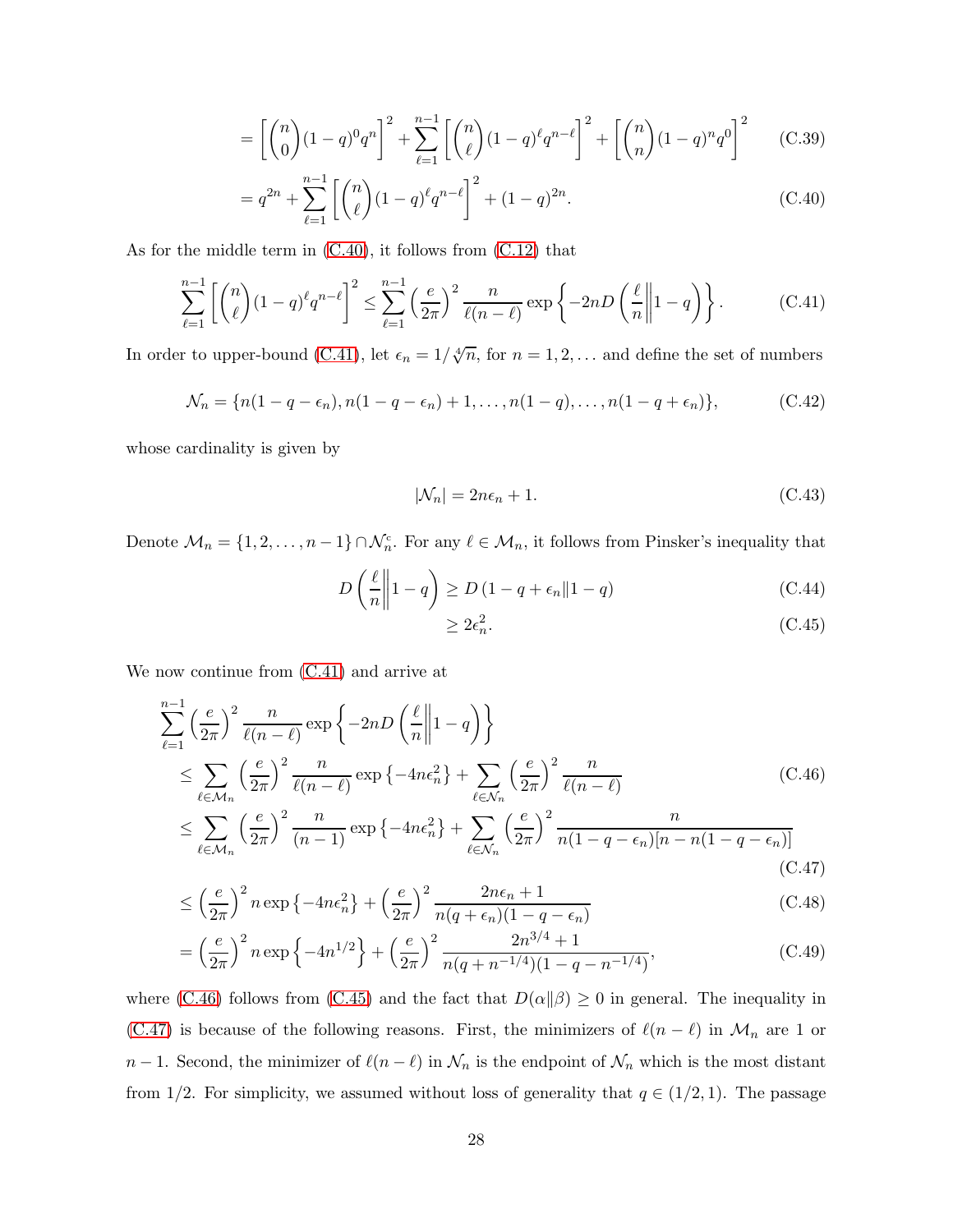to [\(C.48\)](#page-27-4) is due to the fact that  $|\mathcal{M}_n| \leq n-1$  as well as [\(C.43\)](#page-27-3) and in [\(C.49\)](#page-27-9), we substituted  $\epsilon_n = 1/\sqrt[4]{n}$ . Denote the expression in [\(C.49\)](#page-27-9) by  $G_n$  and notice that this expression converges to zero as  $n \to \infty$ . We substitute  $G_n$  back into [\(C.40\)](#page-27-2) and then into [\(C.36\)](#page-35-7). Since  $\{p_n\}$  is lower-bounded by  $\frac{1}{2}$ , we conclude that

$$
\frac{1}{2} \le p_n \le \frac{1}{2} + \frac{3}{2} \cdot \left[ q^{2n} + G_n + (1 - q)^{2n} \right].
$$
 (C.50)

Thus,  $\{p_n\}$  converges to  $\frac{1}{2}$  as long as  $q \neq 0, 1$ .

#### Step 3: Asymptotic Behavior of the Number of Zeros

We would like to prove that the random variable  $|N_0 - n| / \sqrt{n}$  is bounded away from zero with an overwhelmingly high probability at large  $n$ . Note that

<span id="page-28-3"></span><span id="page-28-1"></span><span id="page-28-0"></span>
$$
N_0 = \sum_{\ell=1}^n I_{n,\ell} + \sum_{\ell=1}^n J_{n,\ell},
$$
\n(C.51)

where  $I_{n,\ell} \sim \text{Ber}(p_n)$  and  $J_{n,\ell} \sim \text{Ber}(1-p_n)$ , for all  $\ell \in \{1,2,\ldots,n\}$ , and all of these binary random variables are independent. Let  $\epsilon > 0$  and  $\delta(\epsilon) > 0$ , that will be specified later on with the property that  $\delta(\epsilon) \xrightarrow{\epsilon \to 0} 0$ . Consider the following

$$
\mathbb{P}\left\{\left|\frac{N_0-n}{\sqrt{n}}\right|\geq \delta(\epsilon)\right\} = \mathbb{P}\left\{\left|\frac{1}{\sqrt{n}}\sum_{\ell=1}^n (I_{n,\ell}-p_n) + \frac{1}{\sqrt{n}}\sum_{\ell=1}^n (J_{n,\ell}-(1-p_n))\right|\geq \delta(\epsilon)\right\}.
$$
 (C.52)

In order to conclude that the two normalized sums inside the probability in [\(C.52\)](#page-28-3) converge in distribution to normal random variables, we invoke Lindeberg-Feller central limit theorem [\[43,](#page-39-8) p. 116, Theorem 2.4.5.]. First, we introduce the concept of a "triangular array" of variables. A triangular array of random variables is of the form  $\{X_{n,i}\},\ n\geq 1,\ 1\leq i\leq n$ , where for every n, the random variables  $X_{n,1}, X_{n,2}, \ldots, X_{n,n}$  are independent, have zero mean, and have finite variance. Then, one have the following result.

### **Theorem 3 (Lindeberg-Feller CLT)** *Suppose*  $\{X_{n,i}\}$  *is a triangular array such that*

$$
Z_n = \frac{1}{n} \sum_{i=1}^n X_{n,i},\tag{C.53}
$$

<span id="page-28-2"></span>
$$
s_n^2 = \frac{1}{n} \sum_{i=1}^n \text{Var}[X_{n,i}],
$$
 (C.54)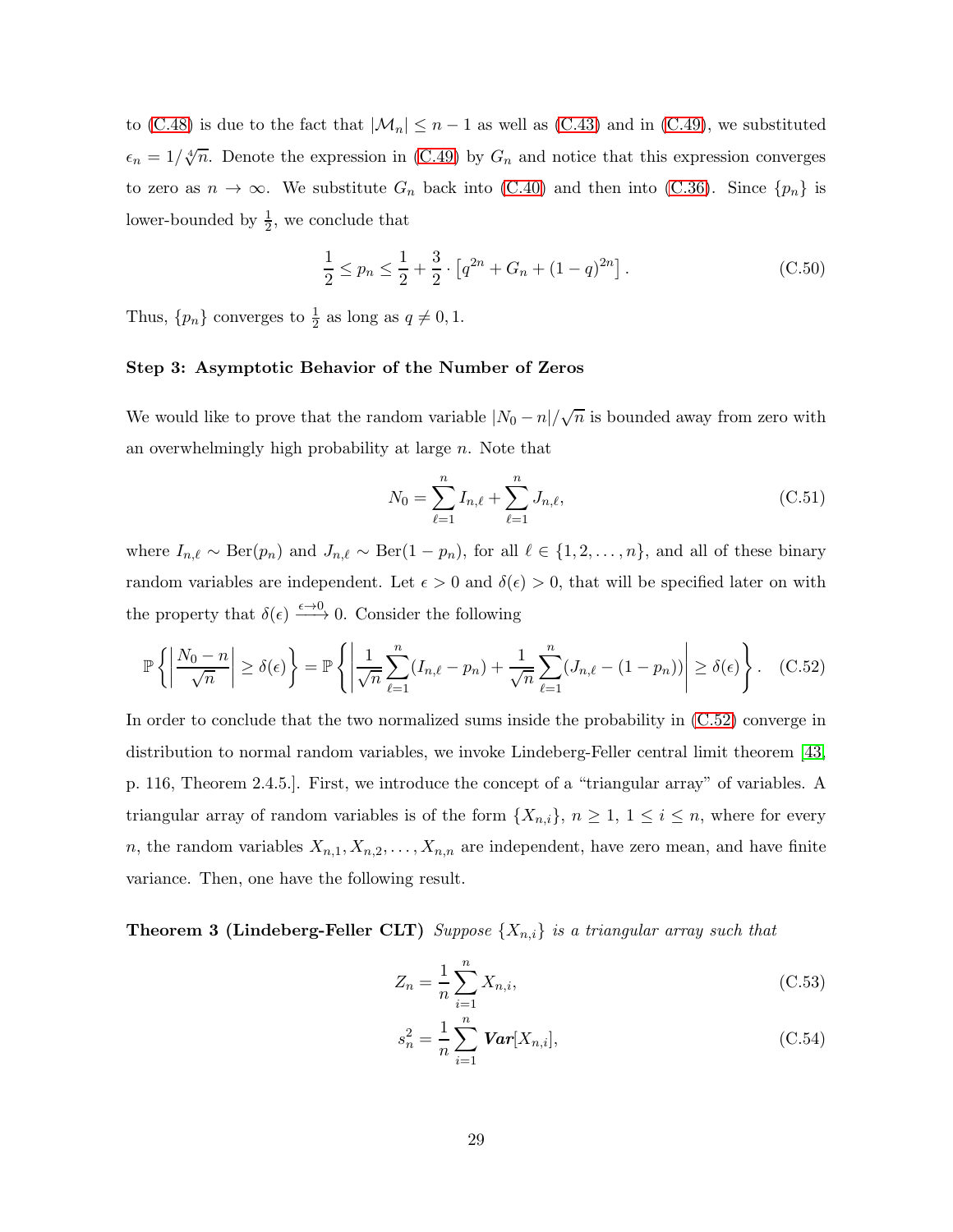and  $s_n^2 \to s^2 \neq 0$ . If the Lindeberg condition holds: for every  $\epsilon > 0$ ,

<span id="page-29-1"></span>
$$
\frac{1}{n}\sum_{i=1}^{n} \mathbb{E}\left[X_{n,i}^{2} \mathbb{1}\{|X_{n,i}| \ge \epsilon\sqrt{n}\}\right] \to 0,
$$
\n(C.55)

*then*  $\sqrt{n}Z_n \stackrel{d}{\rightarrow} \mathcal{N}(0, s^2)$ *.* 

Now, concerning the left-hand-side normalized sum inside the probability in [\(C.52\)](#page-28-3), notice that

$$
s_n^2 = \frac{1}{n} \sum_{\ell=1}^n \mathbf{Var}[I_{n,\ell} - p_n]
$$
 (C.56)

$$
=\frac{1}{n}\sum_{\ell=1}^{n}p_n(1-p_n)
$$
\n(C.57)

<span id="page-29-0"></span>
$$
=p_n(1-p_n),\tag{C.58}
$$

which converges to  $s^2 = \frac{1}{4}$  $\frac{1}{4}$  as  $n \to \infty$ . In addition, Lindeberg's condition in [\(C.55\)](#page-29-1) is trivially satisfied since all the random variables in our setting are bounded. Thus, it follows by Lindeberg-Feller CLT that

$$
\frac{1}{\sqrt{n}}\sum_{\ell=1}^{n}(I_{n,\ell}-p_n) \xrightarrow{d} X \sim \mathcal{N}(0,\frac{1}{4}).
$$
\n(C.59)

From exactly the same considerations,

$$
\frac{1}{\sqrt{n}} \sum_{\ell=1}^{n} (J_{n,\ell} - (1 - p_n)) \xrightarrow{d} Y \sim \mathcal{N}(0, \frac{1}{4}),
$$
\n(C.60)

and X, Y are independent since  $\{I_{n,\ell}\}\$  and  $\{J_{n,\ell}\}\$  are all independent. We continue from [\(C.52\)](#page-28-3) and arrive at

$$
\lim_{n \to \infty} \mathbb{P}\left\{ \left| \frac{N_0 - n}{\sqrt{n}} \right| \ge \delta(\epsilon) \right\} = \mathbb{P}\left\{ |X + Y| \ge \delta(\epsilon) \right\} \tag{C.61}
$$

$$
= \mathbb{P}\left\{ \left| \mathcal{N}(0, \frac{1}{2}) \right| \ge \delta(\epsilon) \right\} \tag{C.62}
$$

$$
=1-\frac{\epsilon}{2},\tag{C.63}
$$

which can obviously be satisfied by a proper choice of  $\delta(\epsilon)$ . We conclude that for any  $\epsilon > 0$ , there exists some  $M(\epsilon)$ , such that for all  $n \geq M(\epsilon)$ ,

$$
\mathbb{P}\left\{\left|\frac{N_0 - n}{\sqrt{n}}\right| \ge \delta(\epsilon)\right\} \ge 1 - \epsilon,\tag{C.64}
$$

which completes the proof of Proposition [3.](#page-12-1)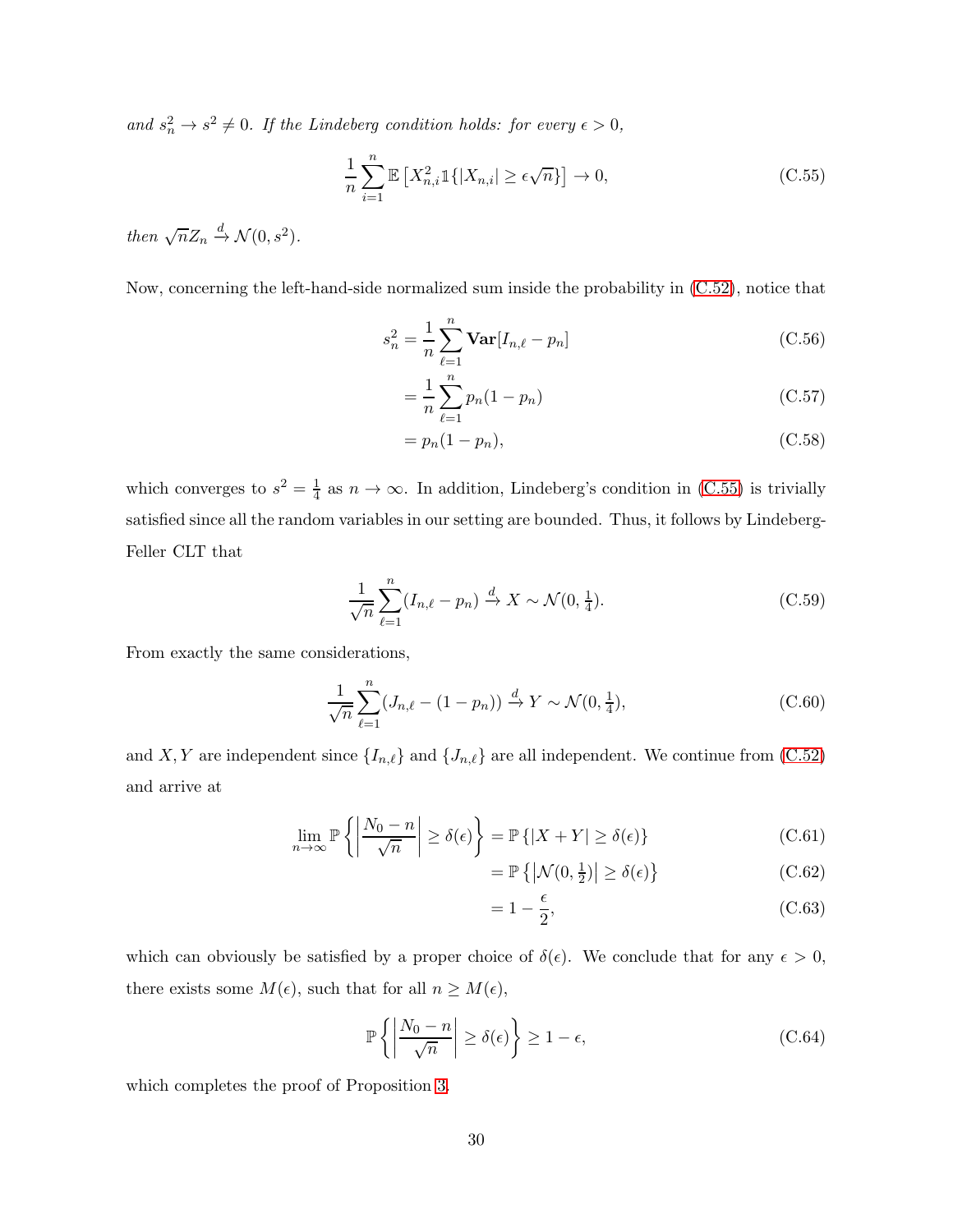## Appendix D - Proof of Proposition [4](#page-13-0)

Let us denote  $N = N(\mathbf{X}_1; 0)$ . For any  $\mu \geq 0$ , it follows from Markov's inequality that

$$
\mathbb{P}\left\{N \ge n + B_n\right\} = \mathbb{P}\left\{e^{\mu N} \ge e^{\mu(n + B_n)}\right\} \tag{D.1}
$$

$$
\leq \frac{\mathbb{E}\left[e^{\mu N}\right]}{e^{\mu(n+B_n)}},\tag{D.2}
$$

and thus, since [\(D.2\)](#page-32-4) holds for every  $\mu \geq 0$ , it follows that

$$
\mathbb{P}\left\{N \ge n + B_n\right\} \le \inf_{\mu \ge 0} \frac{\mathbb{E}\left[e^{\mu N}\right]}{e^{\mu(n+B_n)}}.
$$
\n(D.3)

Note that

$$
N = \sum_{m=1}^{n} I_m + \sum_{m=1}^{n} J_m,
$$
\n(D.4)

where  $I_m \sim \text{Ber}(p_n)$  and  $J_m \sim \text{Ber}(1 - p_n)$ , for all  $m \in \{1, 2, ..., n\}$ , and all of these binary random variables are independent. We get that

$$
\mathbb{E}\left[e^{\mu N}\right] = \mathbb{E}\left[\exp\left\{\mu\left(\sum_{m=1}^{n} I_m + \sum_{m=1}^{n} J_m\right)\right\}\right]
$$
(D.5)

$$
= \mathbb{E}\left[\prod_{m=1}^{n} e^{\mu I_m} \cdot \prod_{m=1}^{n} e^{\mu J_m}\right]
$$
(D.6)

$$
= \prod_{m=1}^{n} \mathbb{E}\left[e^{\mu I_m}\right] \cdot \prod_{m=1}^{n} \mathbb{E}\left[e^{\mu J_m}\right]
$$
\n(D.7)

$$
= (1 - p_n + p_n e^{\mu})^n \cdot (p_n + (1 - p_n)e^{\mu})^n
$$
 (D.8)

$$
= \{ [1 + p_n(e^{\mu} - 1)] \cdot [1 + (1 - p_n)(e^{\mu} - 1)] \}^n
$$
 (D.9)

$$
\leq \left\{ \left[ 1 + \frac{1}{2} (e^{\mu} - 1) \right] \cdot \left[ 1 + \frac{1}{2} (e^{\mu} - 1) \right] \right\}^{n} \tag{D.10}
$$

$$
= \left[1 + \frac{1}{2}(e^{\mu} - 1)\right]^{2n}.
$$
 (D.11)

where [\(D.7\)](#page-32-7) is due to the independence of all binary random variables and [\(D.10\)](#page-33-1) follows from the fact that the expression in [\(D.9\)](#page-32-8) is maximized for  $p_n = \frac{1}{2}$  $rac{1}{2}$ .

Substituting [\(D.11\)](#page-33-7) back into [\(D.3\)](#page-32-0) yields that

$$
\mathbb{P}\left\{N \ge n + B_n\right\} \le \inf_{\mu \ge 0} \frac{\left[1 + \frac{1}{2}(e^{\mu} - 1)\right]^{2n}}{\exp\{\mu(n + B_n)\}}\tag{D.12}
$$

$$
= \inf_{\mu \ge 0} \exp \left\{ 2n \log \left[ 1 + \frac{1}{2} (e^{\mu} - 1) \right] - \mu (n + B_n) \right\}
$$
 (D.13)

$$
= \exp\left\{\inf_{\mu \ge 0} \{2n \log\left[1 + \frac{1}{2}(e^{\mu} - 1)\right] - \mu(n + B_n)\}\right\}.
$$
 (D.14)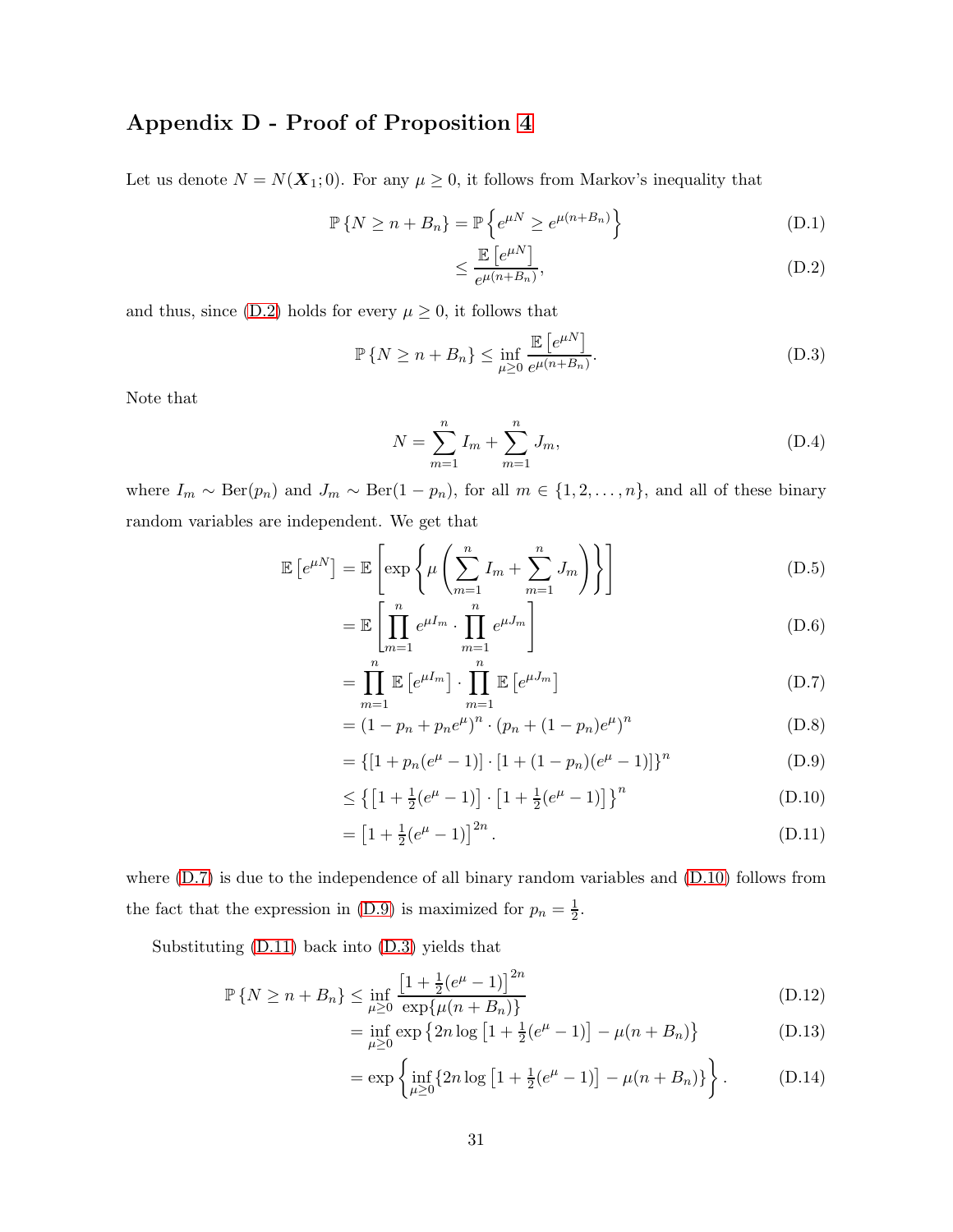Upon defining

$$
f(\mu) = 2n \log \left[ 1 + \frac{1}{2} (e^{\mu} - 1) \right] - \mu (n + B_n), \tag{D.15}
$$

we find that the solution to  $f'(\mu) = 0$  is given by

$$
\mu^* = \log\left(\frac{n + B_n}{n - B_n}\right). \tag{D.16}
$$

Substituting it back into [\(D.14\)](#page-33-2) provides that

$$
\mathbb{P}\left\{N \ge n + B_n\right\}
$$
  
\n
$$
\le \exp\left\{2n \log\left[1 + \frac{1}{2}(e^{\mu^*} - 1)\right] - \mu^*(n + B_n)\right\}
$$
 (D.17)

$$
= \exp\left\{2n\log\left[1 + \frac{1}{2}\left(\frac{n+B_n}{n-B_n} - 1\right)\right] - (n+B_n)\log\left(\frac{n+B_n}{n-B_n}\right)\right\} \tag{D.18}
$$

$$
= \exp\left\{2n\log\left(1 + \frac{B_n}{n - B_n}\right) - (n + B_n)\log\left(\frac{n + B_n}{n - B_n}\right)\right\}
$$
(D.19)

$$
= \exp\left\{2n\log\left(\frac{n}{n-B_n}\right) - (n+B_n)\log\left(\frac{n+B_n}{n-B_n}\right)\right\} \tag{D.20}
$$

$$
= \exp\left\{ (n - B_n) \log \left( \frac{n}{n - B_n} \right) + (n + B_n) \log \left( \frac{n}{n + B_n} \right) \right\}
$$
(D.21)

$$
= \exp\left\{-n \cdot \left[\left(1 - \frac{B_n}{n}\right) \log\left(1 - \frac{B_n}{n}\right) + \left(1 + \frac{B_n}{n}\right) \log\left(1 + \frac{B_n}{n}\right)\right]\right\}.
$$
 (D.22)

Consider the function

$$
g(t) = (1 - t)\log(1 - t) + (1 + t)\log(1 + t),
$$
\n(D.23)

which is symmetric around  $t = 0$ . Its first order and second order derivatives are given by

$$
g'(t) = \log\left(\frac{1+t}{1-t}\right),\tag{D.24}
$$

and

$$
g''(t) = \frac{2}{(1+t)(1-t)}.\tag{D.25}
$$

Hence, we conclude that  $g(t) \geq t^2$ , and thus

$$
\mathbb{P}\left\{N \ge n + B_n\right\} \le \exp\left\{-n \cdot \left(\frac{B_n}{n}\right)^2\right\} = \exp\left\{-\frac{B_n^2}{n}\right\},\tag{D.26}
$$

which completes the proof of Proposition [4.](#page-13-0)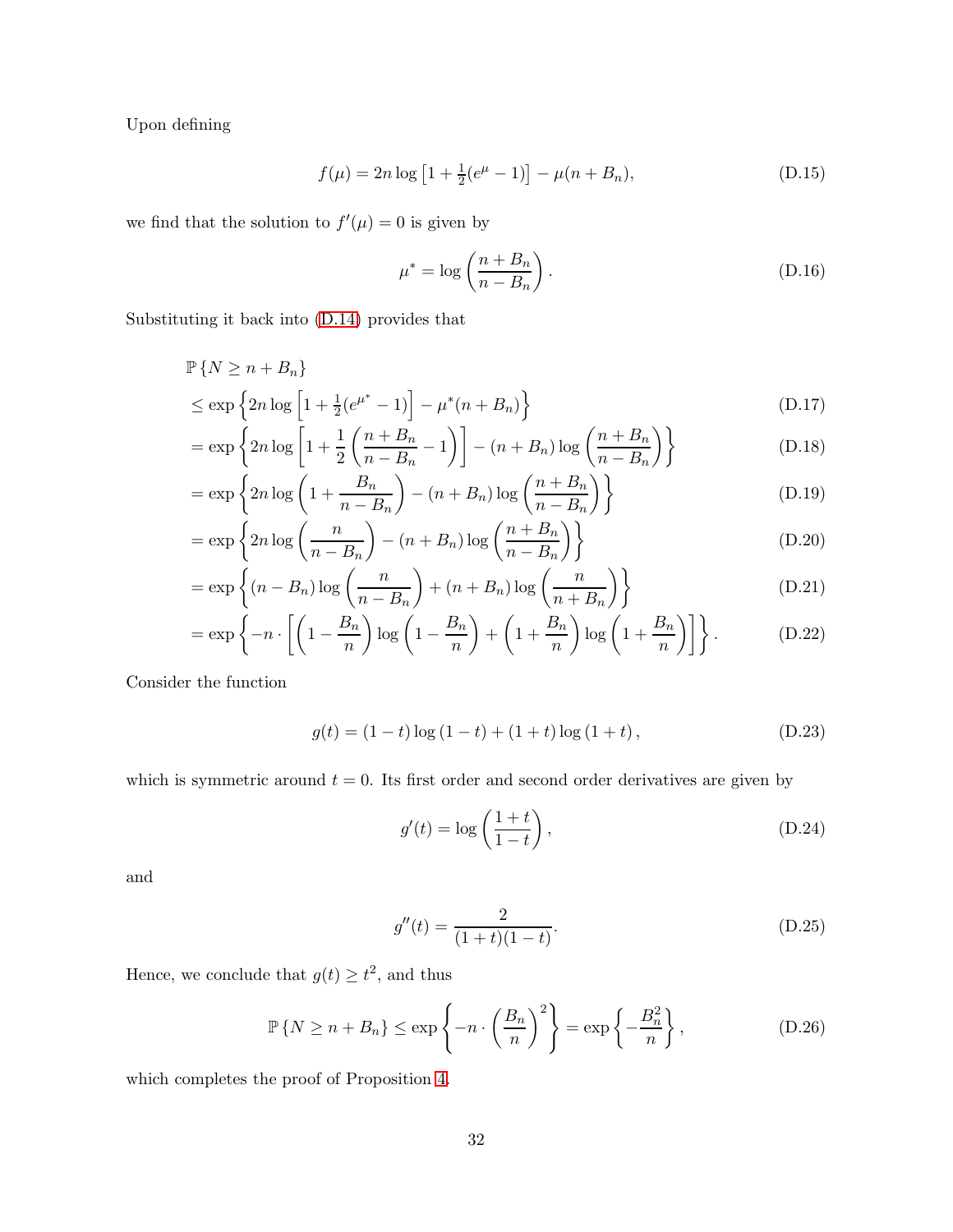## Appendix E - Proof of Proposition 5

#### Step 1: A Simplification for the Consensus Probability

Due to symmetry, we only analyze the case  $\mathsf{I}_0>\mathsf{I}_1.$  It follows that

$$
\mathbb{P}\{\mathcal{C}_n\} = \mathbb{P}\{N(\boldsymbol{X}_1; 0) = 2n\}
$$
\n(E.1)

$$
= \mathbb{P}\left\{\bigcap_{i=1}^{2n} \{X_1(i) = 0\}\right\} \tag{E.2}
$$

<span id="page-32-5"></span><span id="page-32-4"></span><span id="page-32-0"></span>
$$
= \prod_{i=1}^{2n} \mathbb{P}\left\{ \boldsymbol{X}_1(i) = 0 \right\} \tag{E.3}
$$

<span id="page-32-3"></span><span id="page-32-2"></span><span id="page-32-1"></span>
$$
= \prod_{i=1}^{2n} (1 - \mathbb{P}\{\mathbf{X}_1(i) = 1\}).
$$
 (E.4)

## Step 2: A Lower Bound on  $\mathbb{P}\left\{ \boldsymbol{X}_{1}(i)=1\right\}$

If an agent starts with a '0', then the probability to decide in favor of '1' is lower-bounded by

$$
\mathbb{P}\left\{\text{Bin}\left(n - C_n, q'\right) \geq \text{Bin}\left(n + C_n - 1, q'\right) + 2\right\}
$$
\n
$$
\geq \mathbb{P}\left\{\text{Bin}\left(n - C_n, q'\right) \geq \text{Bin}\left(n + C_n, q'\right) + 2\right\}.\tag{E.5}
$$

If an agent starts with a '1', then the probability to decide in favor of '1' is lower-bounded by

$$
\mathbb{P}\left\{\text{Bin}\left(n - C_n - 1, q'\right) + 1 \ge \text{Bin}\left(n + C_n, q'\right)\right\}
$$
\n
$$
\ge \mathbb{P}\left\{\text{Bin}\left(n - C_n - 1, q'\right) + \text{Bin}\left(1, q'\right) \ge \text{Bin}\left(n + C_n, q'\right)\right\} \tag{E.6}
$$

<span id="page-32-7"></span>
$$
= \mathbb{P}\left\{\text{Bin}\left(n - C_n, q'\right) \geq \text{Bin}\left(n + C_n, q'\right)\right\}.
$$
\n(E.7)

Since [\(E.5\)](#page-32-3) cannot be larger than [\(E.7\)](#page-32-7), we continue with [\(E.5\)](#page-32-3). From now on, we lower-bound the probability in  $(E.5)$ , to be denoted by  $Q_n$ . The probability in  $(E.5)$  can be written explicitly as

$$
Q_n = \sum_{\ell=0}^{n-C_n} \sum_{k=0}^{n+C_n} \binom{n-C_n}{\ell} (1-q)^{\ell} q^{n-C_n-\ell} \binom{n+C_n}{k} (1-q)^k q^{n+C_n-k} \mathbb{1}\{\ell \ge k+2\}.
$$
 (E.8)

We continue by lower-bounding the PMF of the binomial random variable  $X = Bin(n, p)$ , which is given by

<span id="page-32-8"></span><span id="page-32-6"></span>
$$
P_X(k) = \binom{n}{k} p^k (1-p)^{n-k}, \quad k \in [0:n].
$$
 (E.9)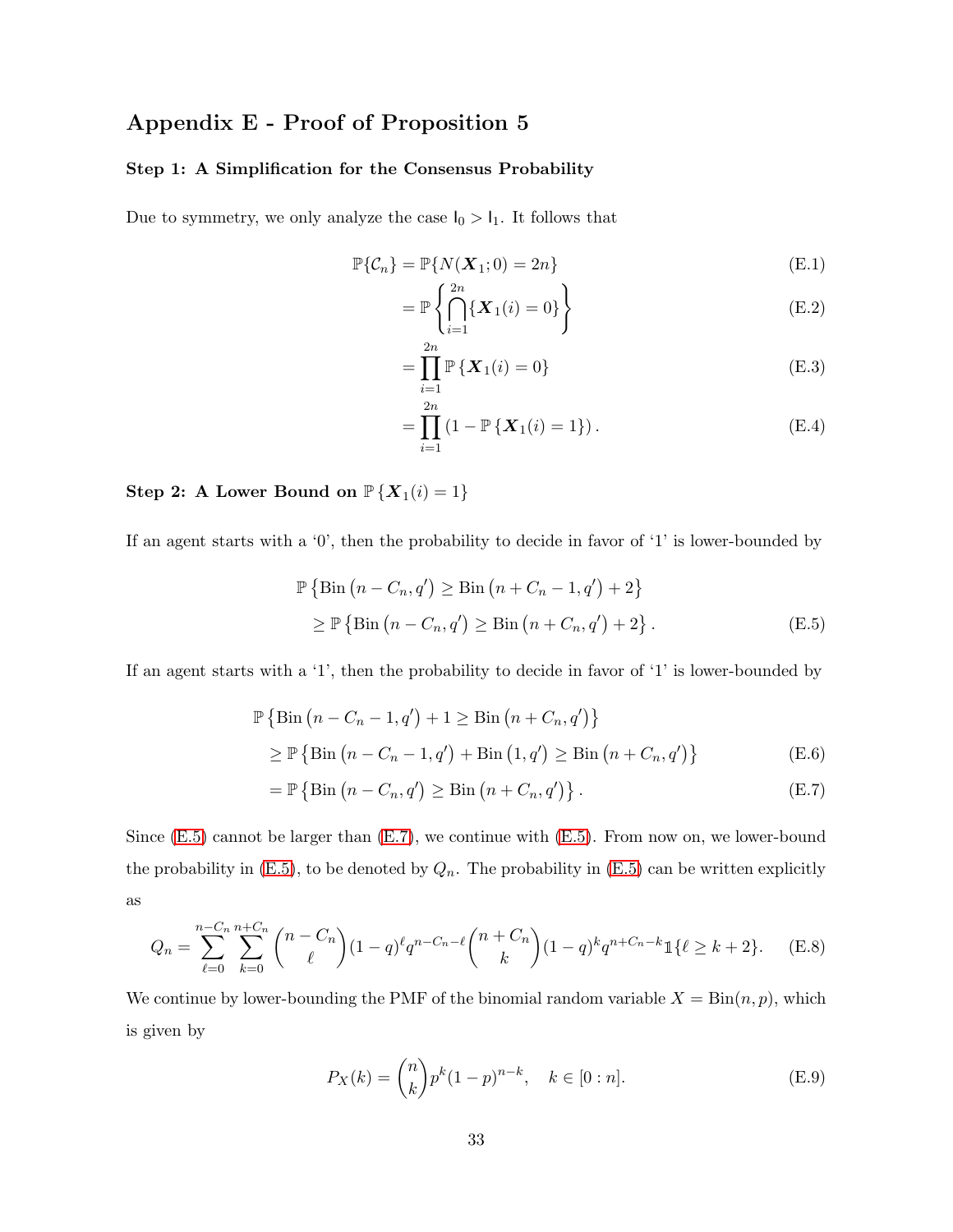In order to lower-bound the binomial coefficient in  $(E.9)$ , we use the Stirling's bounds in  $(C.2)$ and get that

$$
\binom{n}{k} = \frac{n!}{k! \cdot (n-k)!} \tag{E.10}
$$

$$
\geq \frac{\sqrt{2\pi}}{e^2} \sqrt{\frac{n}{k(n-k)}} \exp\left\{-n\left[\frac{k}{n}\log\left(\frac{k}{n}\right) + \left(1 - \frac{k}{n}\right)\log\left(1 - \frac{k}{n}\right)\right]\right\}.
$$
 (E.11)

Substituting [\(E.11\)](#page-33-7) back into [\(E.9\)](#page-32-8) yields

<span id="page-33-8"></span><span id="page-33-7"></span><span id="page-33-6"></span><span id="page-33-2"></span><span id="page-33-1"></span>
$$
P_X(k) \ge \frac{\sqrt{2\pi}}{e^2} \sqrt{\frac{n}{k(n-k)}} \exp\left\{-nD\left(\frac{k}{n} \middle\| p\right)\right\},\tag{E.12}
$$

where  $D(\alpha||\beta)$ , for  $\alpha, \beta \in [0, 1]$ , is defined in [\(1\)](#page-6-1). Substituting twice this lower bound into [\(E.8\)](#page-32-6), we arrive at

$$
Q_n \geq \frac{2\pi}{e^4} \sum_{\ell=0}^{n-C_n} \sum_{k=0}^{\ell-2} \sqrt{\frac{n-C_n}{\ell(n-C_n-\ell)}} \exp\left\{ -(n-C_n)D\left(\frac{\ell}{n-C_n} \middle\| 1-q \right) \right\}
$$

$$
\times \sqrt{\frac{n+C_n}{k(n+C_n-k)}} \exp\left\{ -(n+C_n)D\left(\frac{k}{n+C_n} \middle\| 1-q \right) \right\}. \tag{E.13}
$$

As for the square-root factors in [\(E.13\)](#page-33-8), we have the following

$$
\sqrt{\frac{n - C_n}{\ell(n - C_n - \ell)} \cdot \sqrt{\frac{n + C_n}{k(n + C_n - k)}}}
$$
\n
$$
\geq \sqrt{\frac{n - C_n}{\frac{1}{2}(n - C_n)(n - C_n - \frac{1}{2}(n - C_n))}} \cdot \sqrt{\frac{n + C_n}{\frac{1}{2}(n + C_n)(n + C_n - \frac{1}{2}(n + C_n))}}
$$
(E.14)

$$
= \sqrt{\frac{4(n - C_n)}{(n - C_n)^2}} \cdot \sqrt{\frac{4(n + C_n)}{(n + C_n)^2}}
$$
(E.15)

<span id="page-33-5"></span><span id="page-33-3"></span>
$$
=4\sqrt{\frac{1}{(n-C_n)(n+C_n)}}
$$
\n(E.16)

<span id="page-33-9"></span><span id="page-33-4"></span>
$$
=4\sqrt{\frac{1}{n^2 - C_n^2}}\tag{E.17}
$$

<span id="page-33-0"></span>
$$
\geq \frac{4}{n},\tag{E.18}
$$

where [\(E.14\)](#page-33-2) is due to the fact that a square has the maximal area among all rectangles with a fixed perimeter. Lower-bounding [\(E.13\)](#page-33-8) using [\(E.18\)](#page-33-9) yields

$$
Q_n \ge \frac{8\pi}{e^4 n} \sum_{\ell=0}^{n-C_n} \sum_{k=0}^{\ell-2} \exp\left\{ -(n-C_n)D\left(\frac{\ell}{n-C_n} \middle\| 1-q \right) \right\}
$$

$$
\times \exp\left\{ -(n+C_n)D\left(\frac{k}{n+C_n} \middle\| 1-q \right) \right\}
$$
(E.19)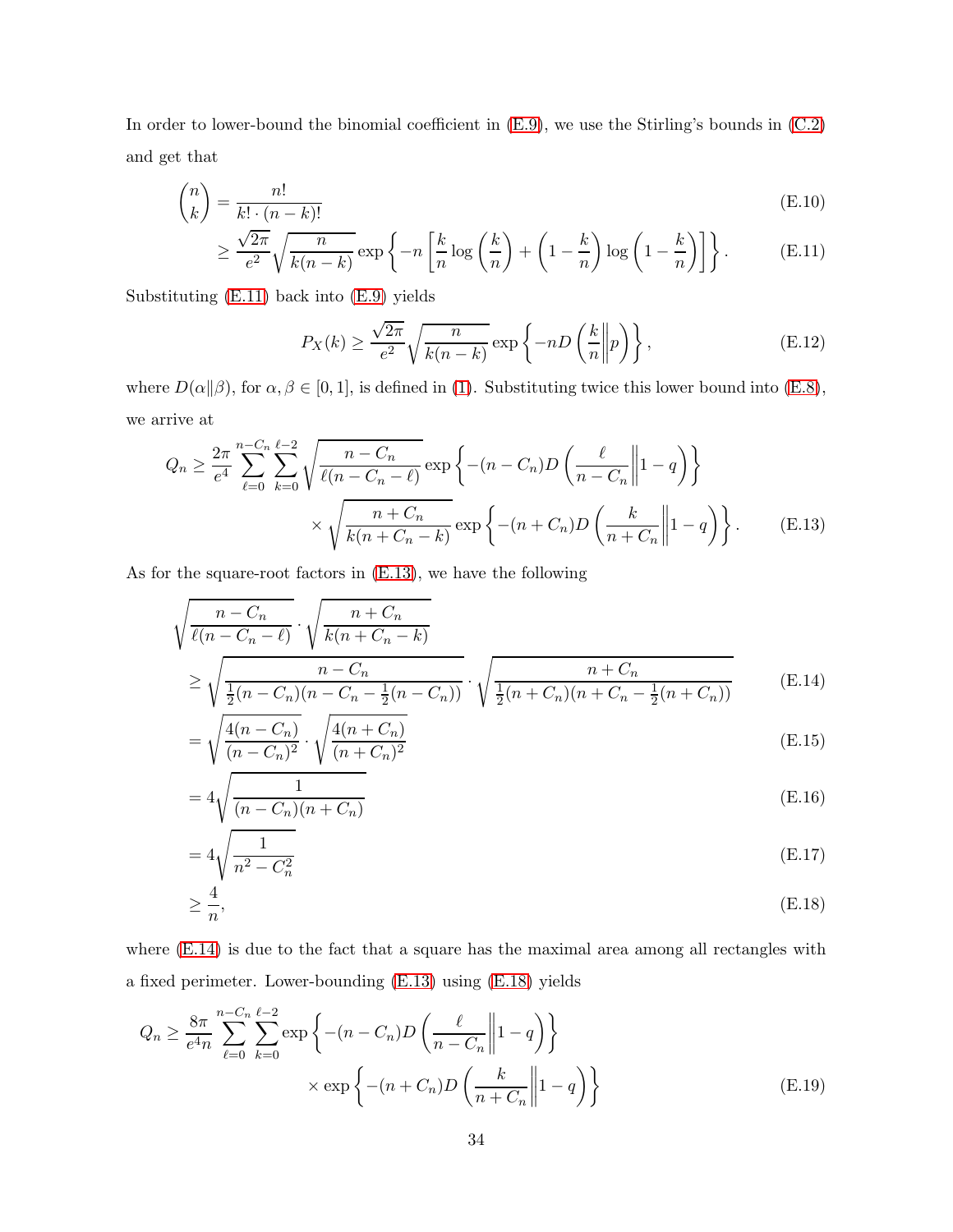<span id="page-34-5"></span>
$$
\geq \frac{8\pi}{e^4 n} \sum_{\ell=(n-C_n)(1-q)}^{(n+C_n)(1-q)} \sum_{k=0}^{\ell-2} \exp\left\{ -(n-C_n)D\left(\frac{\ell}{n-C_n} \middle\| 1-q \right) \right\}
$$

$$
\times \exp\left\{ -(n+C_n)D\left(\frac{k}{n+C_n} \middle\| 1-q \right) \right\}
$$
(E.20)  

$$
8\pi \sum_{\ell=0}^{(n+C_n)(1-q)} \frac{\ell-2}{\ell-2} \left( -(n+C_n)D\left(\frac{k}{n+C_n} \middle\| 1-q \right) \right)
$$

<span id="page-34-0"></span>
$$
\geq \frac{8\pi}{e^4 n} \sum_{\ell=(n-C_n)(1-q)}^{(n+C_n)(1-q)} \sum_{k=\ell-C_n-2}^{\ell-2} \exp\left\{ -(n-C_n)D\left(\frac{\ell}{n-C_n} \middle\| 1-q \right) \right\} \\
\times \exp\left\{ -(n+C_n)D\left(\frac{k}{n+C_n} \middle\| 1-q \right) \right\} \tag{E.21}
$$

$$
= \frac{8\pi}{e^4 n} \sum_{\ell=(n-C_n)(1-q)}^{(n+C_n)(1-q)} \sum_{j=0}^{C_n} \exp\left\{ -(n-C_n)D\left(\frac{\ell}{n-C_n} \middle\| 1-q \right) \right\}
$$
  
×  $\exp\left\{ -(n+C_n)D\left(\frac{\ell-2-j}{n+C_n} \middle\| 1-q \right) \right\}$  (E.22)  

$$
= \frac{8\pi}{e^4 n} \sum_{m=0}^{2C_n} \sum_{j=0}^{C_n} \exp\left\{ -(n-C_n)D\left(\frac{(n-C_n+m)(1-q)}{n-C_n} \middle\| 1-q \right) \right\}
$$
  
×  $\exp\left\{ -(n+C_n)D\left(\frac{(n-C_n+m)(1-q)-2-j}{n+C_n} \middle\| 1-q \right) \right\}$ , (E.23)

where [\(E.20\)](#page-34-5) follows from the condition  $\lim_{n\to\infty} C_n/n = 0$ , which implies that for all large enough *n*, both  $(n - C_n)(1 - q) \ge 0$  and  $(n + C_n)(1 - q) \le n - C_n$  hold. The inequality in [\(E.21\)](#page-34-0) also follows from the condition  $\lim_{n\to\infty} C_n/n = 0$ , since for all  $(n - C_n)(1 - q) \leq \ell \leq$  $(n + C_n)(1 - q)$ , it holds that  $\ell - C_n - 2 \ge 0$ , for all sufficiently large n. In [\(E.22\)](#page-34-1) we changed the summation index from k to j according to  $k = \ell - j - 2$ , with  $j \in \{0, 1, \ldots, C_n\}$ , and in [\(E.23\)](#page-34-4) we changed the summation index from  $\ell$  to m according to  $\ell = (n - C_n + m)(1 - q)$ , with  $m \in \{0, 1, \ldots, 2C_n\}$ . In order to upper-bound the divergence terms in [\(E.23\)](#page-34-4), we invoke the following reverse Pinsker inequality [\[47,](#page-40-2) p. 5974, Eq. (23)]

<span id="page-34-4"></span><span id="page-34-1"></span>
$$
D(P||Q) \le \left(\frac{2}{Q_{\min}}\right) \cdot |P - Q|^2,\tag{E.24}
$$

when

<span id="page-34-3"></span><span id="page-34-2"></span>
$$
Q_{\min} = \min_{x \in \mathcal{X}} Q(x). \tag{E.25}
$$

Let us define  $\Delta_q = \min\{q, 1-q\}$ . Then, after some algebraic work, we arrive at

$$
Q_n \ge \frac{8\pi}{e^4 n} \sum_{m=0}^{2C_n} \sum_{j=0}^{C_n} \exp\left\{ -(n - C_n) \cdot \frac{2}{\Delta_q} \frac{(1 - q)^2 m^2}{(n - C_n)^2} \right\}
$$
  
×  $\exp\left\{ -(n + C_n) \cdot \frac{2}{\Delta_q} \frac{[(1 - q)(2C_n - m) + 2 + j]^2}{(n + C_n)^2} \right\}$  (E.26)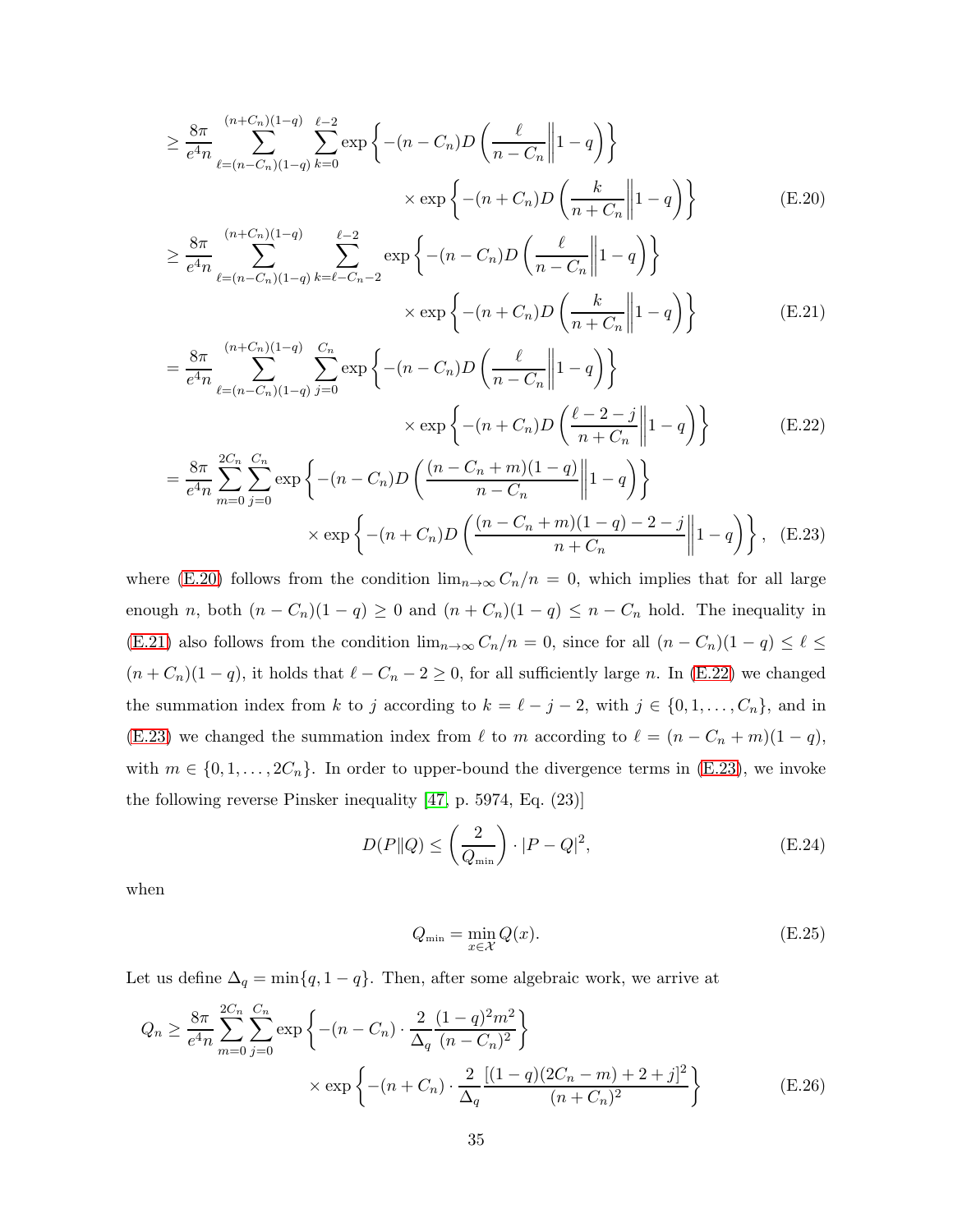$$
= \frac{8\pi}{e^4 n} \sum_{m=0}^{2C_n} \sum_{j=0}^{C_n} \exp\left\{-\frac{2}{\Delta_q} \frac{(1-q)^2 m^2}{n - C_n}\right\} \cdot \exp\left\{-\frac{2}{\Delta_q} \frac{[(1-q)(2C_n - m) + 2 + j]^2}{n + C_n}\right\} (E.27)
$$

$$
\geq \frac{8\pi}{e^4 n} \sum_{m=0}^{2C_n} \sum_{j=0}^{C_n} \exp\left\{-\frac{2}{\Delta_q} \frac{m^2}{n - C_n}\right\} \cdot \exp\left\{-\frac{2}{\Delta_q} \frac{[(2C_n - m) + 2C_n]^2}{n - C_n}\right\} \tag{E.28}
$$

$$
\geq \frac{8\pi C_n}{e^4 n} \sum_{m=0}^{2C_n} \exp\left\{-\frac{2}{\Delta_q} \frac{m^2}{n - C_n}\right\} \cdot \exp\left\{-\frac{2}{\Delta_q} \frac{(4C_n - m)^2}{n - C_n}\right\} \tag{E.29}
$$

$$
= \frac{8\pi C_n}{e^4 n} \sum_{m=0}^{2C_n} \exp\left\{-\frac{2}{\Delta_q} \cdot \frac{m^2 + (4C_n - m)^2}{n - C_n}\right\}
$$
(E.30)

$$
= \frac{8\pi C_n}{e^4 n} \sum_{m=0}^{2C_n} \exp\left\{-\frac{4}{\Delta_q} \cdot \frac{(2C_n - m)^2 + 4C_n^2}{n - C_n}\right\},\tag{E.31}
$$

where [\(E.28\)](#page-35-4) is true since  $1 \geq 1-q$ ,  $n-C_n \leq n+C_n$ , and due to the fact that  $2+j$  is obviously upper-bounded by  $2C_n$ . Now, the exponent in [\(E.31\)](#page-35-8) is maximized at  $m = 0$ , and thus

<span id="page-35-5"></span><span id="page-35-4"></span><span id="page-35-3"></span>
$$
Q_n \ge \frac{8\pi C_n}{e^4 n} \sum_{m=0}^{2C_n} \exp\left\{-\frac{4}{\Delta_q} \cdot \frac{8C_n^2}{n - C_n}\right\}
$$
(E.32)

<span id="page-35-8"></span><span id="page-35-6"></span><span id="page-35-1"></span><span id="page-35-0"></span>
$$
\geq \frac{16\pi}{e^4} \frac{C_n^2}{n} \exp\left\{-\frac{32}{\Delta_q} \cdot \frac{C_n^2}{n - C_n}\right\}.
$$
 (E.33)

#### Step 3: Wrapping Up

We denote the constant  $f_q = 32/\Delta_q$ . Continuing from [\(E.4\)](#page-32-1), we finally arrive at

$$
\mathbb{P}\{\mathcal{C}_n\} \le \prod_{i=1}^{2n} \left(1 - \frac{16\pi}{e^4} \frac{C_n^2}{n} \cdot \exp\left\{-f_q \cdot \frac{C_n^2}{n - C_n}\right\}\right)
$$
(E.34)

$$
= \left(1 - \frac{16\pi}{e^4} \frac{C_n^2}{n} \cdot \exp\left\{-f_q \cdot \frac{C_n^2}{n - C_n}\right\}\right)^{2n}
$$
(E.35)

<span id="page-35-7"></span>
$$
= \exp\left\{2n \cdot \log\left(1 - \frac{16\pi}{e^4} \frac{C_n^2}{n} \cdot \exp\left\{-f_q \cdot \frac{C_n^2}{n - C_n}\right\}\right)\right\}
$$
(E.36)

$$
\leq \exp\left\{-\frac{32\pi}{e^4}C_n^2 \cdot \exp\left\{-f_q \cdot \frac{C_n^2}{n - C_n}\right\}\right\} \tag{E.37}
$$

<span id="page-35-9"></span><span id="page-35-2"></span>
$$
\leq \exp\left\{-C_n^2 \cdot \exp\left\{-f_q \cdot \frac{C_n^2}{n - C_n}\right\}\right\},\tag{E.38}
$$

where [\(E.37\)](#page-35-9) follows from the inequality  $log(1 - y) \le -y$ . This completes the proof of Proposition [5.](#page-14-0)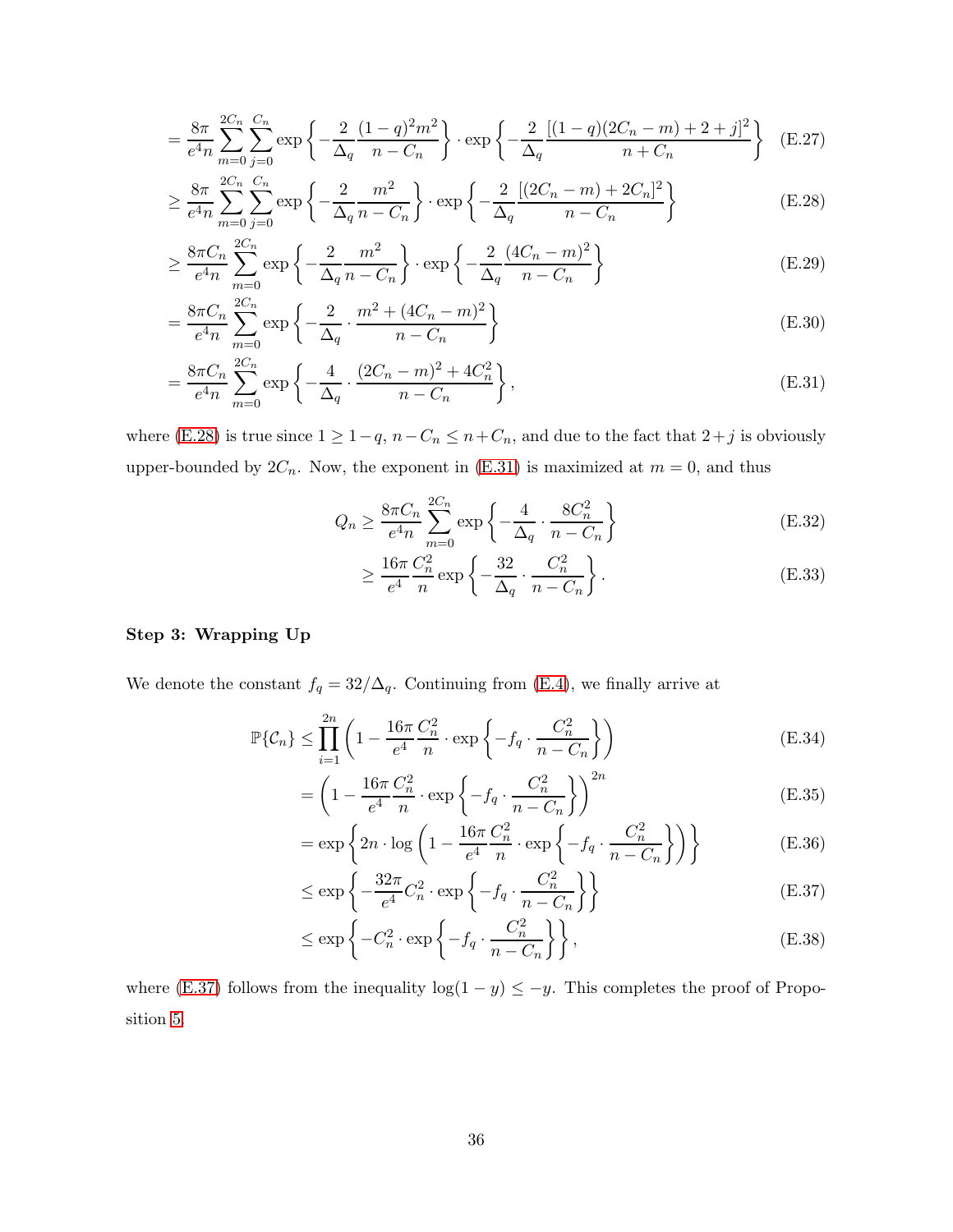## <span id="page-36-0"></span>References

- [1] D. Vujičić, D. Jagodić, and S. Ranić, "Blockchain technology, bitcoin, and ethereum: A brief overview," in *2018 17th international symposium infoteh-jahorina (infoteh).* IEEE, 2018, pp. 1–6.
- <span id="page-36-2"></span><span id="page-36-1"></span>[2] C.-T. Yang, W.-C. Shih, C.-L. Huang, F.-C. Jiang, and W. C.-C. Chu, "On construction of a distributed data storage system in cloud," *Computing,* vol. 98, no. 1-2, pp. 93–118, 2016.
- [3] R. Dingledine, M. J. Freedman, and D. Molnar, "The free haven project: Distributed anonymous storage service," in *Designing Privacy Enhancing Technologies.* Springer, 2001, pp. 67–95.
- <span id="page-36-3"></span>[4] C. J. Fidge, "Timestamps in message-passing systems that preserve the partial ordering," *Proceedings of the 11th Australian Computer Science Conference,* vol. 10, no. 1, pp. 56–66, 1987.
- <span id="page-36-5"></span><span id="page-36-4"></span>[5] F. Mattern, "Virtual time and global states of distributed systems." Department of Computer Science, University of Kaiserslautem, 1989.
- <span id="page-36-6"></span>[6] J. Waldo, "A hitchhiker's guide to the blockchain universe," *Communications of the ACM,* vol. 62, no. 3, pp. 38–42, 2019.
- <span id="page-36-7"></span>[7] Q. Liu, G. Wang, and J. Wu, "Consistency as a service: Auditing cloud consistency," *IEEE Transactions on Network and Service Management,* vol. 11, no. 1, pp. 25–35, 2014.
- [8] T. Kraska, M. Hentschel, G. Alonso, and D. Kossmann, "Consistency rationing in the cloud: Pay only when it matters," *Proceedings of the VLDB Endowment,* vol. 2, no. 1, pp. 253–264, 2009.
- <span id="page-36-9"></span><span id="page-36-8"></span>[9] T. D. Chandra and S. Toueg, "Unreliable failure detectors for reliable distributed systems," *Journal of the ACM (JACM),* vol. 43, no. 2, pp. 225–267, 1996.
- [10] M. Hurfin and M. Raynal, "A simple and fast asynchronous consensus protocol based on a weak failure detector," *Distributed Computing,* vol. 12, no. 4, pp. 209–223, 1999.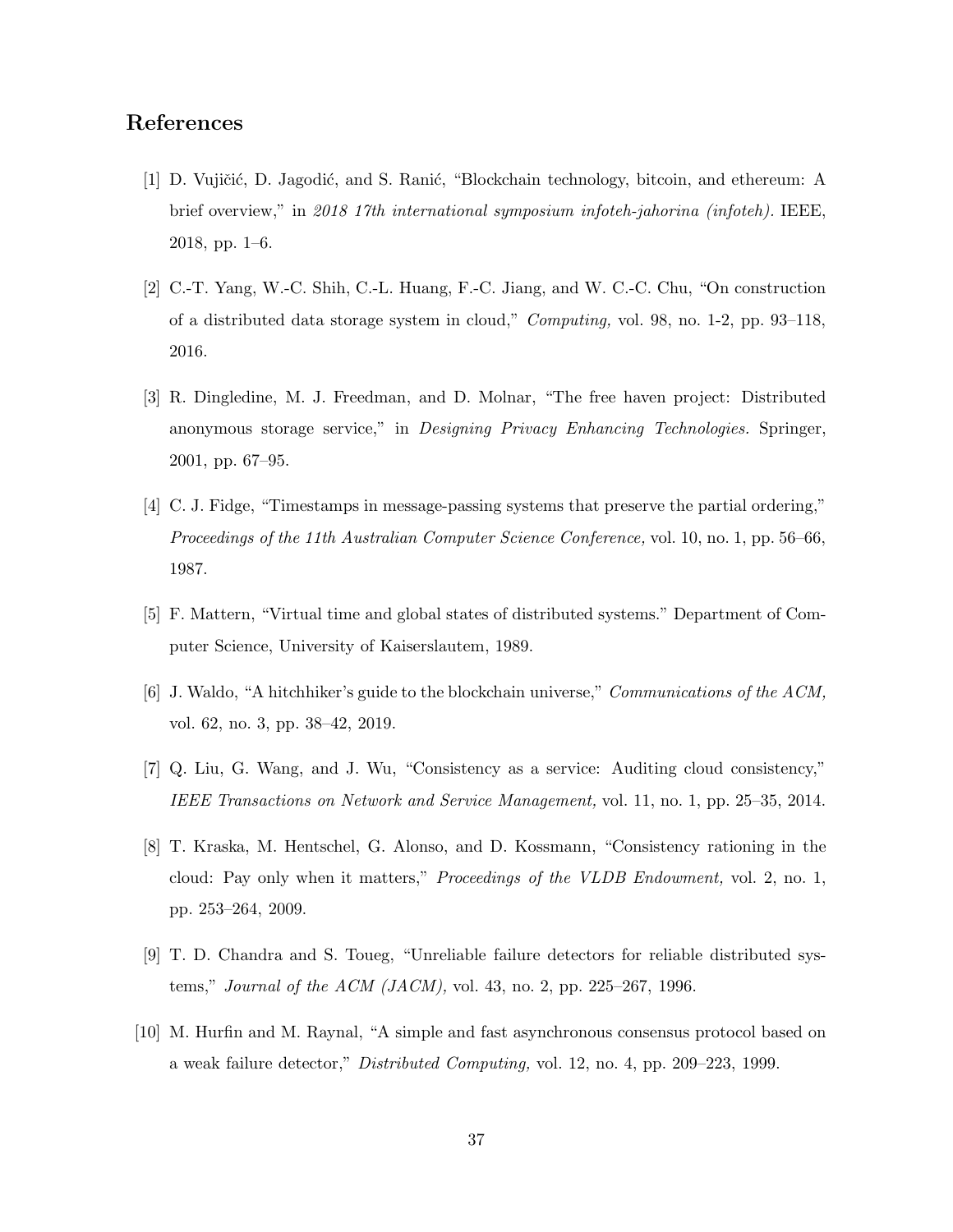- <span id="page-37-1"></span><span id="page-37-0"></span>[11] A. Schiper, "Early consensus in an asynchronous system with a weak failure detector," *Distributed Computing,* vol. 10, no. 3, pp. 149–157, 1997.
- <span id="page-37-2"></span>[12] M. K. Aguilera, "Stumbling over consensus research: Misunderstandings and issues," in *Replication.* Springer, 2010, pp. 59–72.
- <span id="page-37-3"></span>[13] F. Borran, R. Prakash, and A. Schiper, "Consensus problem in wireless ad hoc networks: Addressing the right issues," Tech. Rep., 2007.
- <span id="page-37-4"></span>[14] P. Zielinski, "Indirect channels: a bandwidth-saving technique for fault-tolerant protocols," University of Cambridge, Computer Laboratory, Tech. Rep., 2007.
- [15] R. Guerraoui, M. Hurfinn, A. Mostéfaoui, R. Oliveira, M. Raynal, and A. Schiper, "Consensus in asynchronous distributed systems: A concise guided tour," in *Advances in Distributed Systems.* Springer, 2000, pp. 33–47.
- <span id="page-37-6"></span><span id="page-37-5"></span>[16] A. S. Tanenbaum and D. Wetherall, *Computer Networks,* 5th ed. Prentice hall, 2011.
- <span id="page-37-7"></span>[17] F. C. Freiling, R. Guerraoui, and P. Kuznetsov, "The failure detector abstraction," *ACM Computing Surveys (CSUR),* vol. 43, no. 2, pp. 1–40, 2011.
- <span id="page-37-8"></span>[18] J. N. Gray, "Notes on data base operating systems," in *Operating Systems.* Springer, 1978, pp. 393–481.
- [19] M. J. Fischer, "The consensus problem in unreliable distributed systems (a brief survey)," in *International conference on fundamentals of computation theory.* Springer, 1983, pp. 127–140.
- <span id="page-37-10"></span><span id="page-37-9"></span>[20] J. Gray and L. Lamport, "Consensus on transaction commit," *ACM Transactions on Database Systems (TODS),* vol. 31, no. 1, pp. 133–160, 2006.
- <span id="page-37-11"></span>[21] K. Antoniadis, R. Guerraoui, D. Malkhi, and D.-A. Seredinschi, "State machine replication is more expensive than consensus," Tech. Rep., 2018.
- <span id="page-37-12"></span>[22] H. Attiya and O. Rachman, "Atomic snapshots in o(nlogn) operations," *SIAM Journal on Computing,* vol. 27, no. 2, pp. 319–340, 1998.
- [23] L. Lamport, "Time, clocks, and the ordering of events in a distributed system," in *Concurrency: the Works of Leslie Lamport,* 2019, pp. 179–196.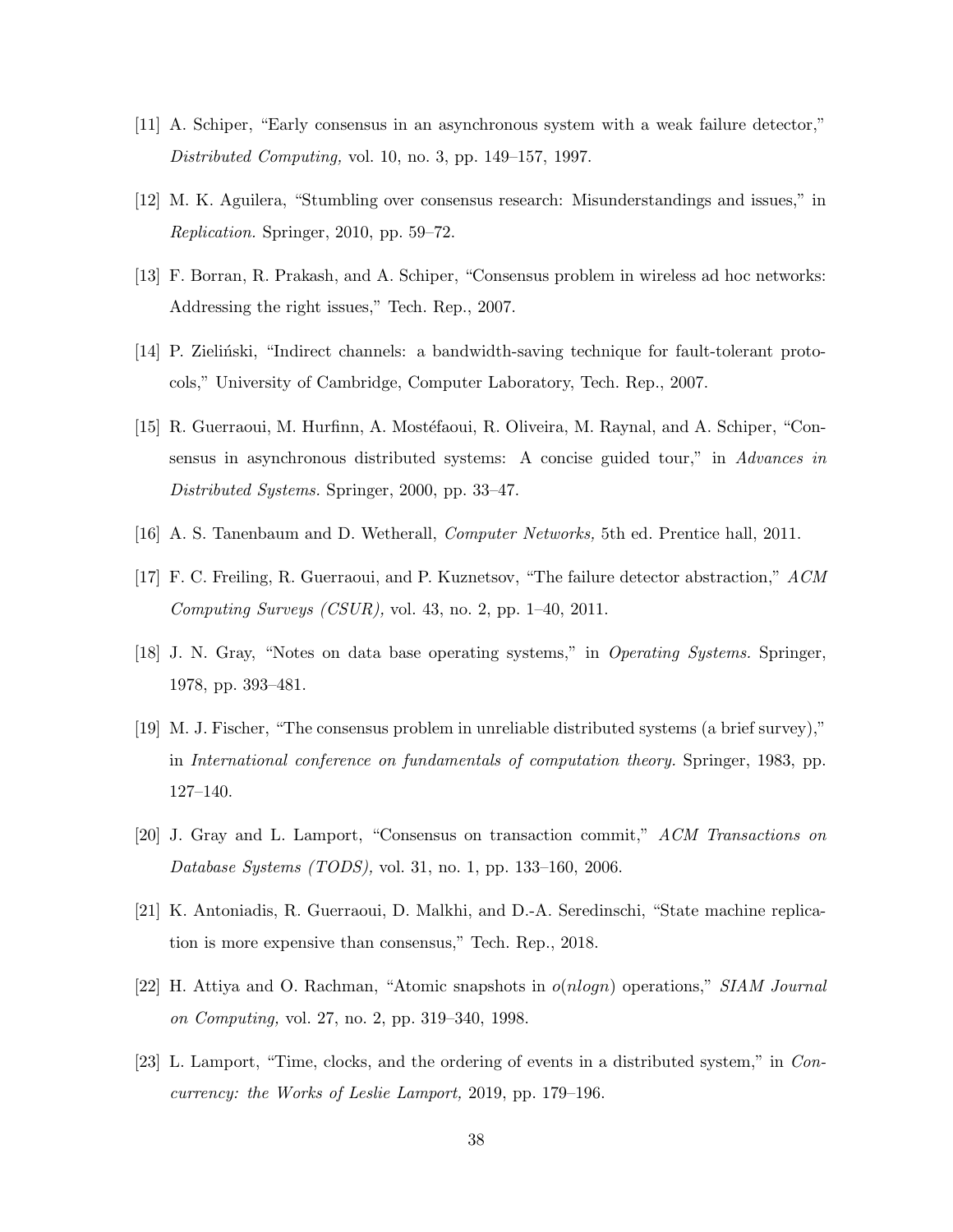- <span id="page-38-1"></span><span id="page-38-0"></span>[24] N. A. Lynch, *Distributed algorithms.* Elsevier, 1996.
- <span id="page-38-2"></span>[25] J. Y. Halpern and M. R. Tuttle, "Knowledge, probability, and adversaries," *Journal of the ACM (JACM),* vol. 40, no. 4, pp. 917–960, 1993.
- <span id="page-38-3"></span>[26] A. Rubinstein, "The electronic mail game: Strategic behavior under almost common knowledge," *The American Economic Review,* pp. 385–391, 1989.
- [27] N. Al-Nakhala, R. Riley, and T. M. Elfouly, "Binary consensus in sensor motes," in *2013 9th International Wireless Communications and Mobile Computing Conference (IWCMC).* IEEE, 2013, pp. 1337–1342.
- <span id="page-38-5"></span><span id="page-38-4"></span>[28] P. Gács, G. L. Kurdyumov, and L. A. Levin, "One-dimensional uniform arrays that wash out finite islands," Problemy Peredachi Informatsii, vol. 14, no. 3, pp. 92–96, 1978.
- [29] N. H. Mustafa and A. Pekeč, "Majority consensus and the local majority rule," in *International Colloquium on Automata, Languages, and Programming.* Springer, 2001, pp. 530–542.
- <span id="page-38-6"></span>[30] A. A. Moreira, A. Mathur, D. Diermeier, and L. A. Amaral, "Efficient system-wide coordination in noisy environments," *Proceedings of the National Academy of Sciences,* vol. 101, no. 33, pp. 12085–12090, 2004.
- <span id="page-38-7"></span>[31] A. Gogolev, N. Marchenko, L. Marcenaro, and C. Bettstetter, "Distributed binary consensus in networks with disturbances," *ACM Transactions on Autonomous and Adaptive Systems (TAAS),* vol. 10, no. 3, pp. 1–17, 2015.
- <span id="page-38-8"></span>[32] R. H. Thomas, "A majority consensus approach to concurrency control for multiple copy databases," *ACM Transactions on Database Systems (TODS),* vol. 4, no. 2, pp. 180–209, 1979.
- <span id="page-38-9"></span>[33] H. Breitwieser and M. Leszak, "A distributed transaction processing protocol based on majority consensus," in *Proceedings of the first ACM SIGACT-SIGOPS symposium on Principles of distributed computing,* 1982, pp. 224–237.
- <span id="page-38-10"></span>[34] S. Kanrar, S. Chattopadhyay, and N. Chaki, "A new hybrid mutual exclusion algorithm in the absence of majority consensus," in *Advanced Computing and Systems for Security.* Springer, 2016, pp. 201–214.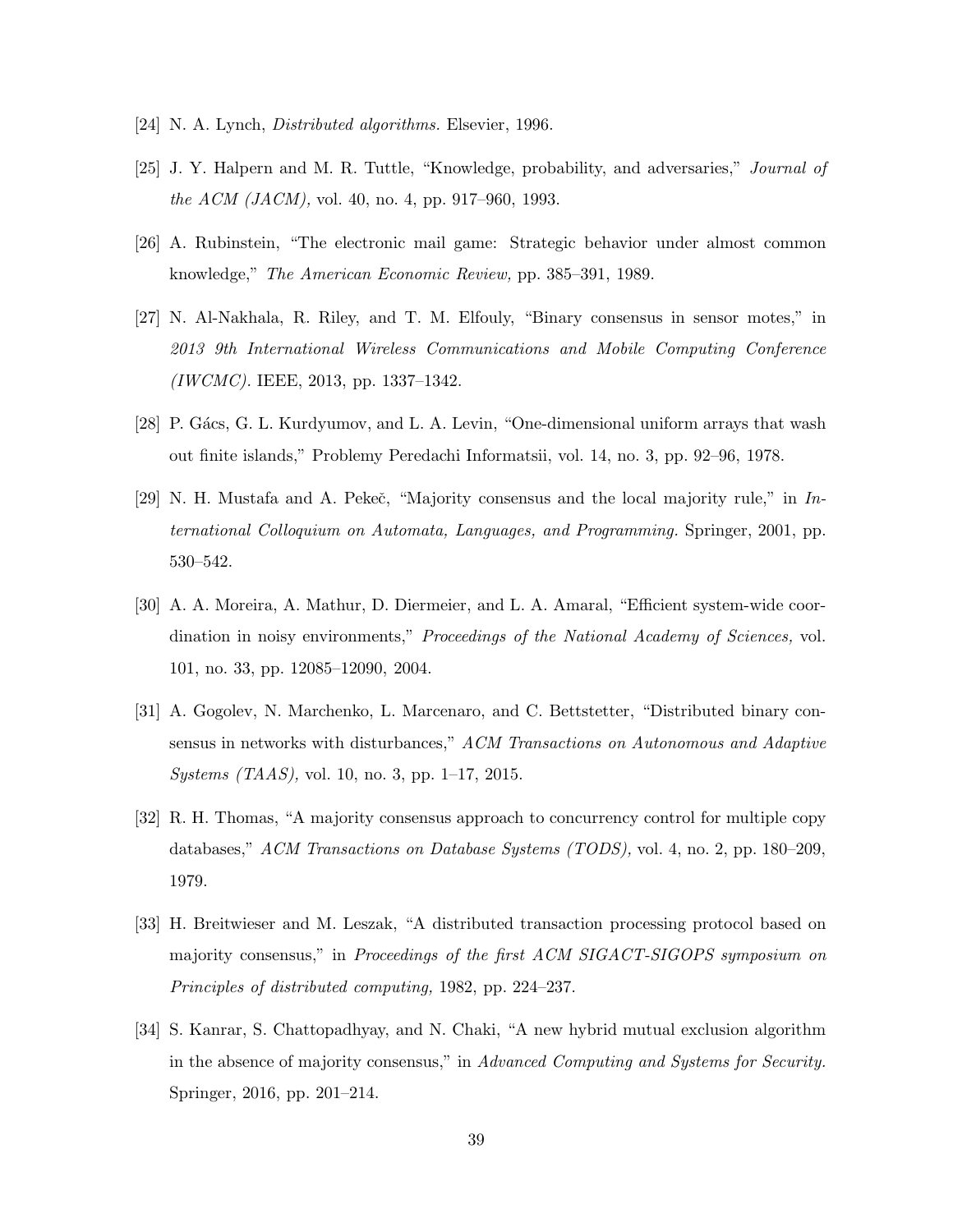- <span id="page-39-1"></span><span id="page-39-0"></span>[35] Y. Mostofi, "Binary consensus with gaussian communication noise: A probabilistic approach," in *2007 46th IEEE Conference on Decision and Control.* IEEE, 2007, pp. 2528– 2533.
- <span id="page-39-2"></span>[36] E. Perron, D. Vasudevan, and M. Vojnovic, "Using three states for binary consensus on complete graphs," in *IEEE INFOCOM 2009.* IEEE, 2009, pp. 2527–2535.
- <span id="page-39-3"></span>[37] J. Cruise and A. Ganesh, "Probabilistic consensus via polling and majority rules," Queueing Systems, vol. 78, no. 2, pp. 99–120, 2014.
- [38] J. H. Wensley, L. Lamport, J. Goldberg, M. W. Green, K. N. Levitt, P. M. Melliar-Smith, R. E. Shostak, and C. B.Weinstock, "Sift: Design and analysis of a fault-tolerant computer for aircraft control," *Proceedings of the IEEE,* vol. 66, no. 10, pp. 1240–1255, 1978.
- <span id="page-39-5"></span><span id="page-39-4"></span>[39] M. Pease, R. Shostak, and L. Lamport, "Reaching agreement in the presence of faults," *Journal of the ACM (JACM),* vol. 27, no. 2, pp. 228–234, 1980.
- <span id="page-39-6"></span>[40] N. Santoro and P. Widmayer, "Time is not a healer," in *Annual Symposium on Theoretical Aspects of Computer Science.* Springer, 1989, pp. 304–313.
- [41] J. Padhye, V. Firoiu, D. Towsley, and J. Kurose, "Modeling tcp throughput: A simple model and its empirical validation," in *Proceedings of the ACM SIGCOMM'98 conference on Applications, technologies, architectures, and protocols for computer communication,* 1998, pp. 303–314.
- <span id="page-39-7"></span>[42] E. K. Lua, J. Crowcroft, M. Pias, R. Sharma, and S. Lim, "A survey and comparison of peer-to-peer overlay network schemes," *IEEE Communications Surveys & Tutorials*, vol. 7, no. 2, pp. 72–93, 2005.
- <span id="page-39-9"></span><span id="page-39-8"></span>[43] R. Durrett, *Probability: Theory and Examples*, Cambridge University Press, Second edition, 1996.
- [44] P. Billingsley, *Convergence of Probability Measures*, John Wiley & Sons Inc., New York, Second edition, 1999.